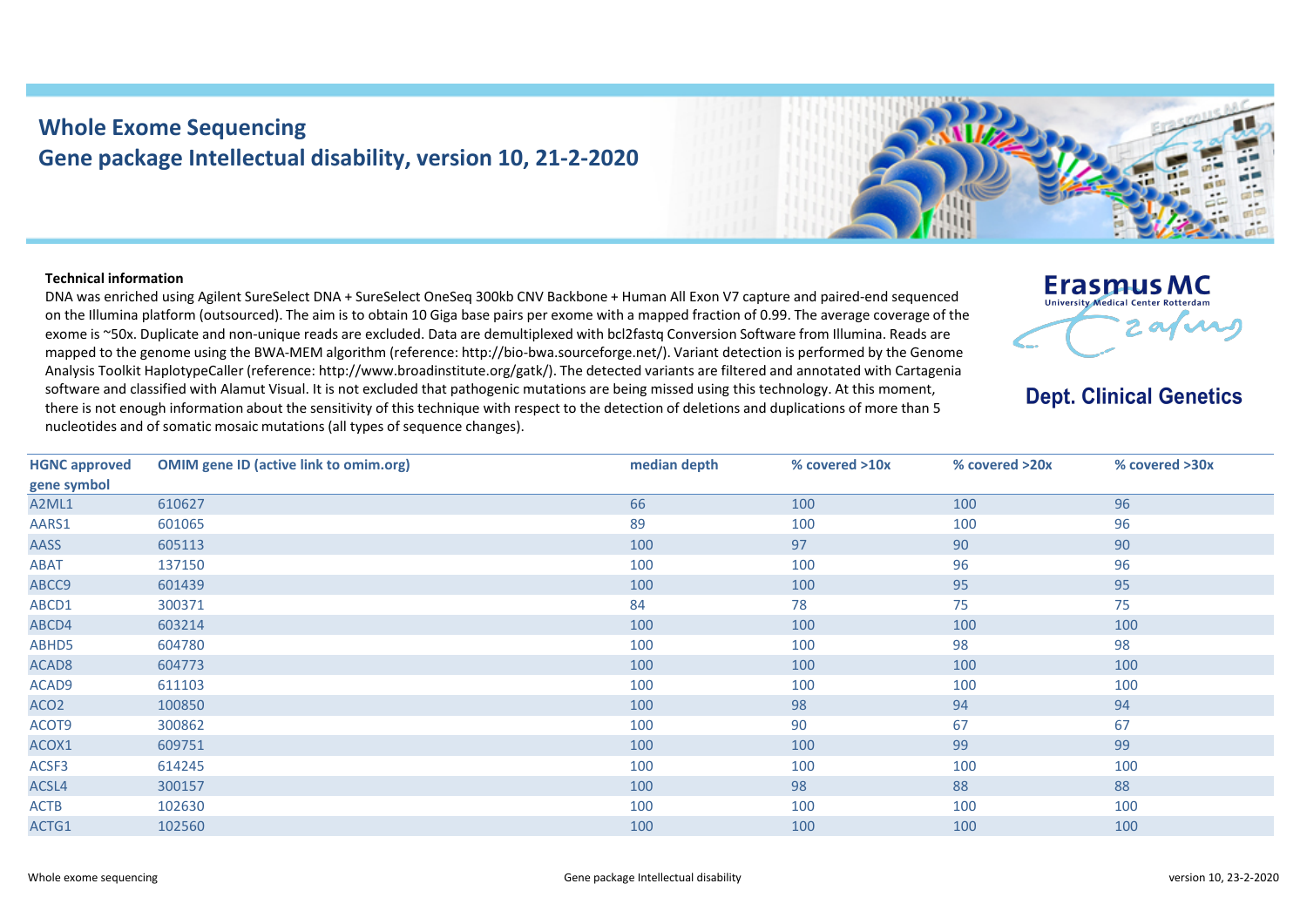| <b>HGNC approved</b> | <b>OMIM gene ID (active link to omim.org)</b> | median depth | % covered >10x | % covered >20x | % covered >30x |
|----------------------|-----------------------------------------------|--------------|----------------|----------------|----------------|
| gene symbol          |                                               |              |                |                |                |
| ACVR1                | 102576                                        | 100          | 100            | 99             | 99             |
| ACY1                 | 104620                                        | 100          | 100            | 100            | 100            |
| ADA2                 | 607575                                        | 100          | 100            | 99             | 99             |
| ADAM22               | 603709                                        | 100          | 99             | 94             | 94             |
| ADAR                 | 146920                                        | 100          | 100            | 100            | 100            |
| ADAT3                | 615302                                        | 100          | 100            | 100            | 100            |
| ADGRG1               | 604110                                        | 100          | 100            | 100            | 100            |
| ADK                  | 102750                                        | 100          | 93             | 80             | 80             |
| <b>ADNP</b>          | 611386                                        | 100          | 100            | 100            | 100            |
| ADSL                 | 608222                                        | 100          | 100            | 96             | 96             |
| AFF <sub>2</sub>     | 300806                                        | 100          | 99             | 92             | 92             |
| AFF4                 | 604417                                        | 100          | 99             | 93             | 93             |
| AFG3L2               | 604581                                        | 99           | 95             | 90             | 90             |
| $AGA$                | 613228                                        | 100          | 100            | 96             | 96             |
| AGAP2                | 605476                                        | 100          | 99             | 96             | 96             |
| AGO1                 | 606228                                        | 100          | 100            | 99             | 99             |
| AGO <sub>2</sub>     | 606229                                        | 99           | 96             | 90             | 90             |
| AGPAT2               | 603100                                        | 100          | 100            | 96             | 96             |
| AGTR2                | 300034                                        | 100          | 100            | 100            | 100            |
| <b>AHCY</b>          | 180960                                        | 96           | 96             | 96             | 96             |
| AHDC1                | 615790                                        | 100          | 99             | 98             | 98             |
| AHI1                 | 608894                                        | 100          | 98             | 90             | 90             |
| AIFM1                | 300169                                        | 100          | 96             | 82             | 82             |
| AIMP1                | 603605                                        | 100          | 100            | 96             | 96             |
| AK1                  | 103000                                        | 100          | 100            | 100            | 100            |
| AKT1                 | 164730                                        | 100          | 100            | 100            | 100            |
| AKT3                 | 611223                                        | 100          | 99             | 90             | 90             |
| ALDH18A1             | 138250                                        | 100          | 100            | 98             | 98             |
| ALDH3A2              | 609523                                        | 100          | 99             | 93             | 93             |
| ALDH4A1              | 606811                                        | 100          | 100            | 99             | 99             |
| ALDH5A1              | 610045                                        | 100          | 97             | 91             | 91             |
| ALG1                 | 605907                                        | 91           | 79             | $73$           | 73             |
| ALG11                | 613666                                        | 100          | 100            | 99             | 99             |
| ALG12                | 607144                                        | 100          | 100            | 100            | 100            |
| ALG13                | 300776                                        | 100          | 97             | 83             | 83             |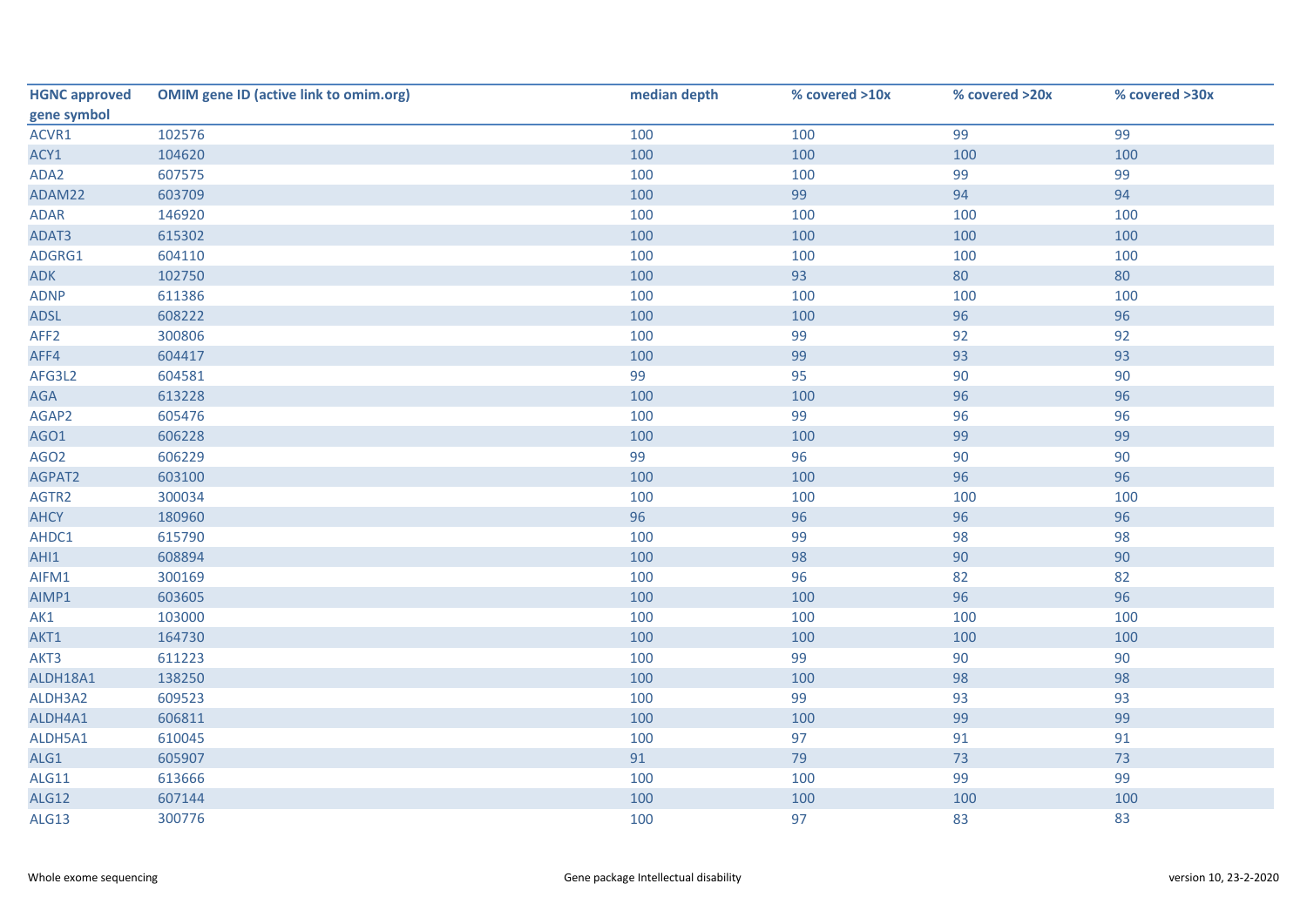| <b>HGNC approved</b> | <b>OMIM gene ID (active link to omim.org)</b> | median depth | % covered >10x | % covered >20x | % covered >30x |
|----------------------|-----------------------------------------------|--------------|----------------|----------------|----------------|
| gene symbol          |                                               |              |                |                |                |
| ALG <sub>2</sub>     | 607905                                        | 100          | 100            | 99             | 99             |
| ALG3                 | 608750                                        | 100          | 100            | 100            | 100            |
| ALG6                 | 604566                                        | 100          | 100            | 96             | 96             |
| ALG8                 | 608103                                        | 100          | 100            | 94             | 94             |
| ALG9                 | 606941                                        | 100          | 100            | 94             | 94             |
| ALMS1                | 606844                                        | 100          | 100            | 99             | 99             |
| ALX1                 | 601527                                        | 100          | 100            | 100            | 100            |
| ALX4                 | 605420                                        | 100          | 100            | 100            | 100            |
| AMMECR1              | 300195                                        | 100          | 88             | 75             | 75             |
| AMPD2                | 102771                                        | 100          | 100            | 100            | 100            |
| AMT                  | 238310                                        | 100          | 100            | 100            | 100            |
| ANK3                 | 600465                                        | 100          | 100            | 99             | 99             |
| ANKEF1               | $No$ $ID$                                     | 100          | 100            | 97             | 97             |
| <b>ANKH</b>          | 605145                                        | 100          | 100            | 99             | 99             |
| ANKLE2               | 616062                                        | 100          | 99             | 95             | 95             |
| ANKRD11              | 611192                                        | 100          | 98             | 96             | 96             |
| <b>ANO10</b>         | 613726                                        | 100          | 99             | 88             | 88             |
| ANTXR1               | 606410                                        | 99           | 97             | 92             | 92             |
| AP1S1                | 603531                                        | 100          | 100            | 96             | 96             |
| <b>AP1S2</b>         | 300629                                        | 100          | 87             | 62             | 62             |
| AP3B1                | 603401                                        | 100          | 98             | 87             | 87             |
| AP3B2                | 602166                                        | 100          | 100            | 98             | 98             |
| AP4B1                | 607245                                        | 100          | 100            | 100            | 100            |
| AP4E1                | 607244                                        | 100          | 100            | 96             | 96             |
| AP4M1                | 602296                                        | 100          | 100            | 99             | 99             |
| AP4S1                | 607243                                        | 100          | 99             | 87             | 87             |
| APC <sub>2</sub>     | 612034                                        | 100          | 97             | 95             | 95             |
| <b>APTX</b>          | 606350                                        | 100          | 99             | 92             | 92             |
| ARFGEF2              | 605371                                        | 100          | 100            | 96             | 96             |
| ARG1                 | 608313                                        | 100          | 100            | 98             | 98             |
| ARHGAP31             | 610911                                        | 100          | 100            | 99             | 99             |
| ARHGAP4              | 300023                                        | 100          | 98             | 94             | 94             |
| ARHGEF33             | $No$ $ID$                                     | 99           | 95             | 90             | 90             |
| ARHGEF6              | 300267                                        | 100          | 97             | 83             | 83             |
| ARHGEF9              | 300429                                        | 100          | 99             | 85             | 85             |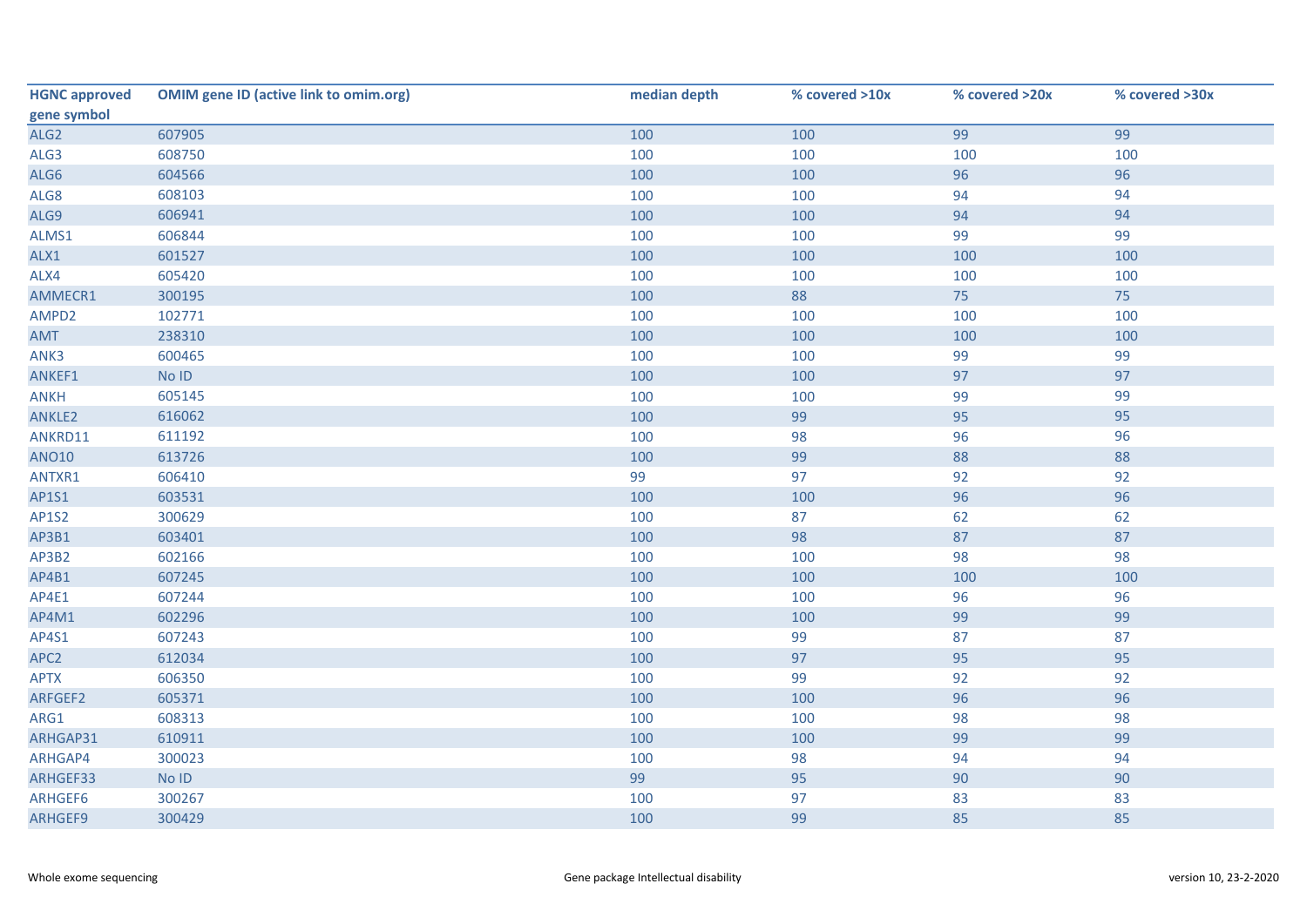| <b>HGNC approved</b> | <b>OMIM gene ID (active link to omim.org)</b> | median depth | % covered >10x | % covered >20x | % covered >30x |
|----------------------|-----------------------------------------------|--------------|----------------|----------------|----------------|
| gene symbol          |                                               |              |                |                |                |
| ARID1A               | 603024                                        | 100          | 99             | 97             | 97             |
| ARID1B               | 614556                                        | 100          | 100            | 98             | 98             |
| ARID <sub>2</sub>    | 609539                                        | 100          | 100            | 96             | 96             |
| ARL13B               | 608922                                        | 100          | 100            | 94             | 94             |
| ARL6                 | 608845                                        | 96           | 95             | 83             | 83             |
| ARNT <sub>2</sub>    | 606036                                        | 100          | 100            | 97             | 97             |
| <b>ARSA</b>          | 607574                                        | 100          | 100            | 100            | 100            |
| ARSL                 | 300180                                        | 100          | 99             | 92             | 92             |
| ARX                  | 300382                                        | 89           | 79             | 68             | 68             |
| ASAH1                | 613468                                        | 100          | 100            | 93             | 93             |
| ASCL1                | 100790                                        | 100          | 100            | 100            | 100            |
| ASH1L                | 607999                                        | 100          | 100            | 97             | 97             |
| ASL                  | 608310                                        | 100          | 100            | 99             | 99             |
| <b>ASNS</b>          | 108370                                        | 100          | 100            | 92             | 92             |
| <b>ASPA</b>          | 608034                                        | 100          | 99             | 91             | 91             |
| <b>ASPM</b>          | 605481                                        | 100          | 100            | 97             | 97             |
| ASS1                 | 603470                                        | 100          | 98             | 90             | 90             |
| ASXL1                | 612990                                        | 100          | 98             | 98             | 98             |
| ASXL <sub>2</sub>    | 612991                                        | 100          | 99             | 96             | 96             |
| ASXL3                | 615115                                        | 99           | 99             | 97             | 97             |
| ATAD3A               | 612316                                        | 98           | 95             | 92             | 92             |
| ATAD3B               | 612317                                        | 98           | 95             | 90             | 90             |
| <b>ATCAY</b>         | 608179                                        | 100          | 100            | 96             | 96             |
| <b>ATIC</b>          | 601731                                        | 100          | 100            | 96             | 96             |
| ATN1                 | 607462                                        | 100          | 100            | 99             | 99             |
| ATP1A2               | 182340                                        | 100          | 100            | 100            | 100            |
| ATP1A3               | 182350                                        | 100          | 100            | 100            | 100            |
| ATP2A2               | 108740                                        | 100          | 100            | 100            | 100            |
| ATP6AP2              | 300556                                        | 100          | 91             | 64             | 64             |
| ATP6V0A2             | 611716                                        | 100          | 100            | 97             | 97             |
| ATP6V1B2             | 606939                                        | 100          | 100            | 99             | 99             |
| ATP7A                | 300011                                        | 100          | 98             | 84             | 84             |
| ATP8A2               | 605870                                        | 100          | 99             | 94             | 94             |
| ATPAF2               | 608918                                        | 100          | 100            | 100            | 100            |
| <b>ATR</b>           | 601215                                        | 100          | 99             | 92             | 92             |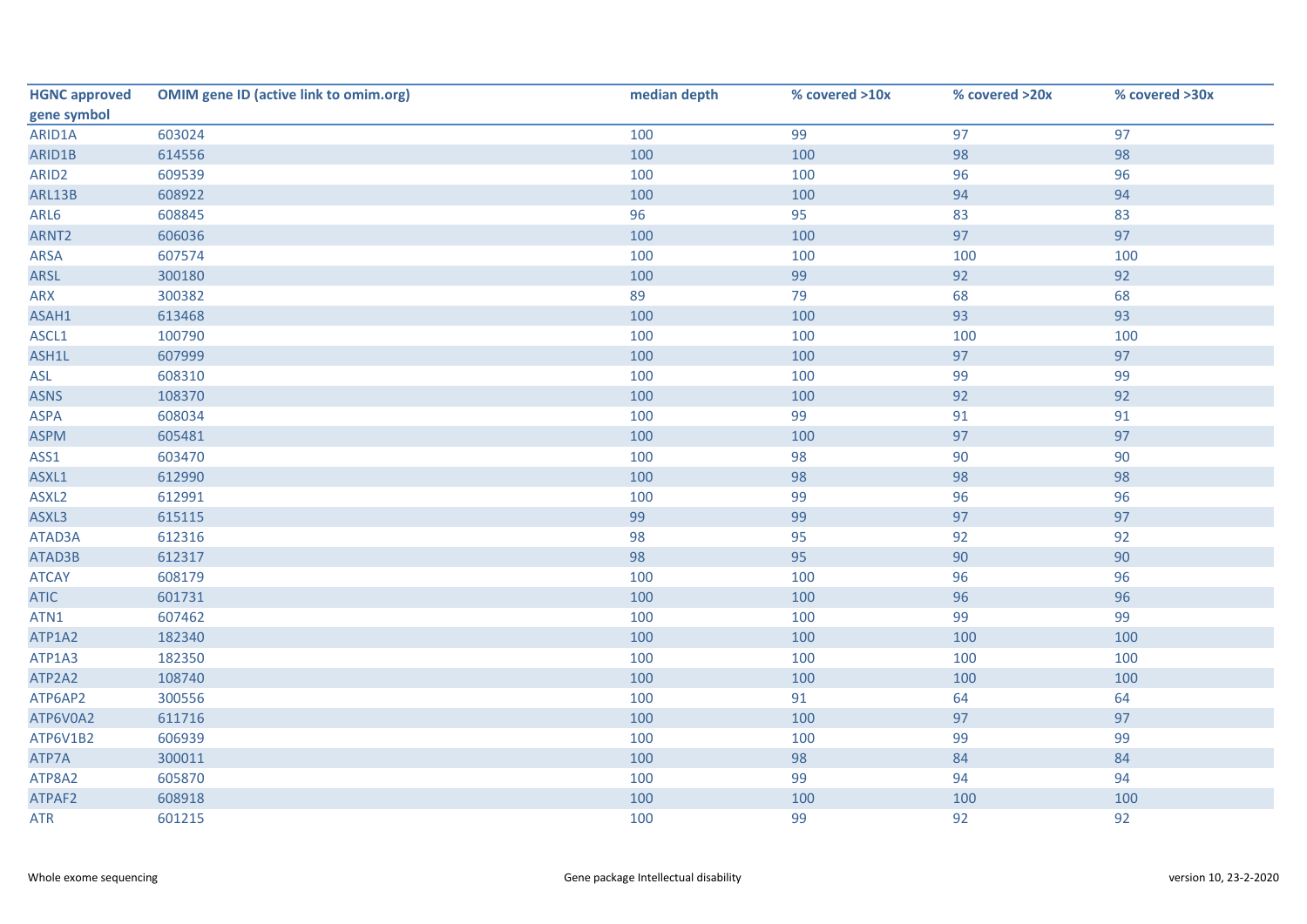| <b>HGNC approved</b> | <b>OMIM gene ID (active link to omim.org)</b> | median depth | % covered >10x | % covered >20x | % covered >30x |
|----------------------|-----------------------------------------------|--------------|----------------|----------------|----------------|
| gene symbol          |                                               |              |                |                |                |
| <b>ATRIP</b>         | 606605                                        | 100          | 100            | 97             | 97             |
| <b>ATRX</b>          | 300032                                        | 100          | 94             | 78             | 78             |
| <b>AUH</b>           | 600529                                        | 100          | 100            | 98             | 98             |
| AUTS2                | 607270                                        | 100          | 100            | 98             | 98             |
| AVPR2                | 300538                                        | 100          | 100            | 99             | 99             |
| <b>B3GALNT2</b>      | 610194                                        | 100          | 100            | 97             | 97             |
| B3GALT6              | 615291                                        | 79           | 75             | 72             | 72             |
| <b>B3GLCT</b>        | 610308                                        | 100          | 99             | 85             | 85             |
| B4GALNT1             | 601873                                        | 100          | 100            | 100            | 100            |
| B4GALT1              | 137060                                        | 100          | 100            | 100            | 100            |
| B4GALT7              | 604327                                        | 100          | 100            | 98             | 98             |
| B4GAT1               | 605517                                        | 100          | 100            | 100            | 100            |
| BBS1                 | 209901                                        | 100          | 100            | 100            | 100            |
| <b>BBS10</b>         | 610148                                        | 100          | 100            | 100            | 100            |
| <b>BBS12</b>         | 610683                                        | 100          | 100            | 99             | 99             |
| BBS2                 | 606151                                        | 100          | 100            | 97             | 97             |
| BBS4                 | 600374                                        | 100          | 100            | 95             | 95             |
| BBS5                 | 603650                                        | 100          | 98             | 89             | 89             |
| BBS7                 | 607590                                        | 100          | 99             | 95             | 95             |
| BBS9                 | 607968                                        | 96           | 95             | 90             | 90             |
| BCAP31               | 300398                                        | 100          | 100            | 97             | 97             |
| <b>BCKDHA</b>        | 608348                                        | 100          | 100            | 100            | 100            |
| <b>BCKDHB</b>        | 248611                                        | 100          | 99             | 94             | 94             |
| BCL11A               | 606557                                        | 100          | 100            | 99             | 99             |
| BCL11B               | 606558                                        | 100          | 97             | 92             | 92             |
| <b>BCOR</b>          | 300485                                        | 100          | 99             | 94             | 94             |
| <b>BCORL1</b>        | 300688                                        | 100          | 100            | 98             | 98             |
| BCS1L                | 603647                                        | 100          | 100            | 100            | 100            |
| <b>BLM</b>           | 604610                                        | 100          | 100            | 96             | 96             |
| <b>BRAF</b>          | 164757                                        | 100          | 100            | 94             | 94             |
| BRAT1                | 614506                                        | 100          | 100            | 100            | 100            |
| BRF1                 | 604902                                        | 100          | 100            | 100            | 100            |
| BRPF1                | 602410                                        | 100          | 100            | 100            | 100            |
| BRWD3                | 300553                                        | 100          | 95             | 81             | 81             |
| <b>BSCL2</b>         | 606158                                        | 100          | 100            | 100            | 100            |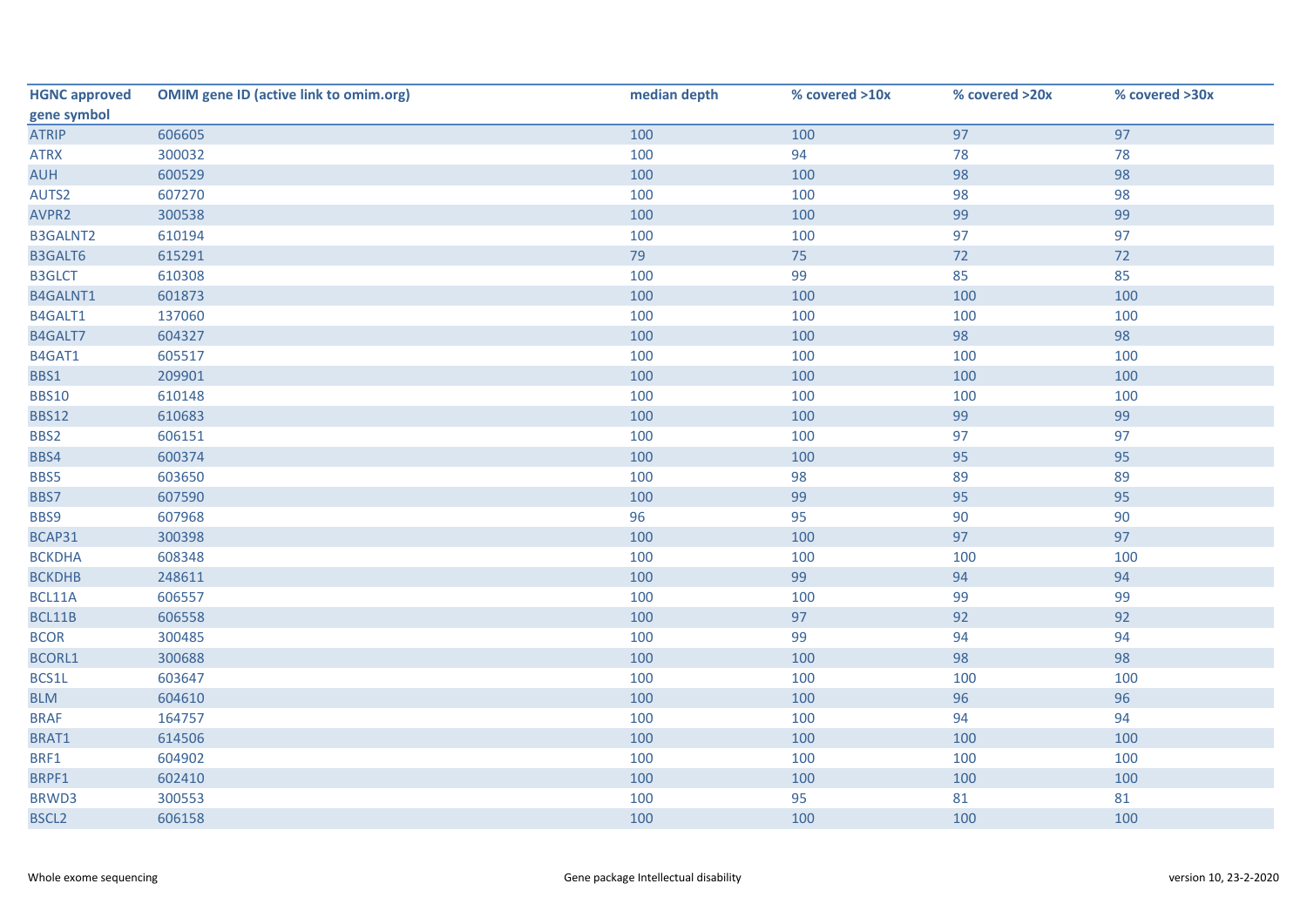| <b>HGNC approved</b>                       | <b>OMIM gene ID (active link to omim.org)</b> | median depth | % covered >10x | % covered >20x | % covered >30x |
|--------------------------------------------|-----------------------------------------------|--------------|----------------|----------------|----------------|
| gene symbol                                |                                               |              |                |                |                |
| <b>BTD</b>                                 | 609019                                        | 100          | 100            | 100            | 100            |
| <b>BUB1B</b>                               | 602860                                        | 100          | 99             | 94             | 94             |
| c12orf4                                    | 616082                                        | 100          | 100            | 95             | 95             |
| C12orf57                                   | 615140                                        | 100          | 100            | 100            | 100            |
| C12orf65                                   | 613541                                        | 100          | 100            | 100            | 100            |
| C1orf167                                   | No ID                                         | 100          | 97             | 94             | 94             |
| C <sub>2</sub> C <sub>D</sub> <sub>3</sub> | 615944                                        | 100          | 100            | 99             | 99             |
| CA <sub>2</sub>                            | 611492                                        | 100          | 100            | 100            | 100            |
| CA5A                                       | 114761                                        | 100          | 100            | 100            | 100            |
| CA8                                        | 114815                                        | 100          | 100            | 94             | 94             |
| CACNA1A                                    | 601011                                        | 100          | 98             | 93             | 93             |
| CACNA1C                                    | 114205                                        | 100          | 100            | 99             | 99             |
| CACNA2D1                                   | 114204                                        | 100          | 99             | 91             | 91             |
| CACNG <sub>2</sub>                         | 602911                                        | 100          | 100            | 99             | 99             |
| <b>CAD</b>                                 | 114010                                        | 100          | 100            | 100            | 100            |
| CAMK2A                                     | 114078                                        | 100          | 99             | 95             | 95             |
| CAMK2B                                     | 607707                                        | 100          | 100            | 95             | 95             |
| CAMTA1                                     | 611501                                        | 100          | 99             | 97             | 97             |
| CAPN10                                     | 605286                                        | 100          | 100            | 100            | 100            |
| <b>CASK</b>                                | 300172                                        | 100          | 96             | 80             | 80             |
| <b>CBL</b>                                 | 165360                                        | 100          | 100            | 100            | 100            |
| <b>CBS</b>                                 | 613381                                        | 100          | 100            | 100            | 100            |
| CC2D1A                                     | 610055                                        | 100          | 100            | 100            | 100            |
| CC2D2A                                     | 612013                                        | 100          | 100            | 95             | 95             |
| CCBE1                                      | 612753                                        | 100          | 99             | 95             | 95             |
| CCDC13                                     | No ID                                         | 100          | 100            | 100            | 100            |
| CCDC14                                     | 617147                                        | 100          | 100            | 96             | 96             |
| CCDC174                                    | 616735                                        | 100          | 97             | 84             | 84             |
| CCDC22                                     | 300859                                        | 100          | 94             | 92             | 92             |
| CCDC78                                     | 614666                                        | 100          | 100            | 100            | 100            |
| CCDC88C                                    | 611204                                        | 100          | 100            | 97             | 97             |
| CCND <sub>2</sub>                          | 123833                                        | 100          | 100            | 99             | 99             |
| CDC5L                                      | 602868                                        | 100          | 99             | 90             | 90             |
| <b>CDH15</b>                               | 114019                                        | 100          | 100            | 100            | 100            |
| <b>CDK16</b>                               | 311550                                        | 100          | 100            | 97             | 97             |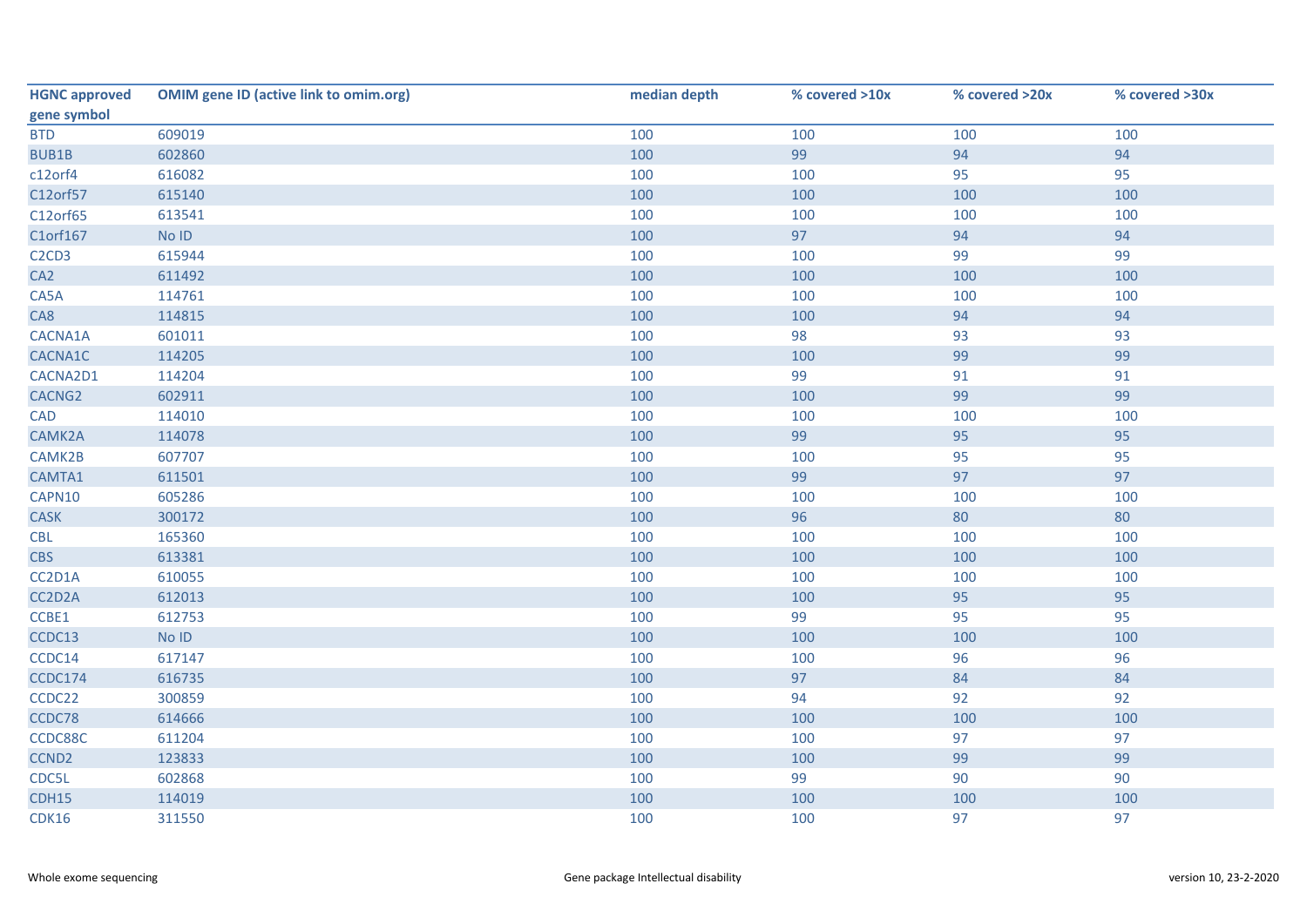| <b>HGNC approved</b> | <b>OMIM gene ID (active link to omim.org)</b> | median depth | % covered >10x | % covered >20x | % covered >30x |
|----------------------|-----------------------------------------------|--------------|----------------|----------------|----------------|
| gene symbol          |                                               |              |                |                |                |
| CDK5                 | 123831                                        | 100          | 100            | 100            | 100            |
| CDK5RAP2             | 608201                                        | 100          | 99             | 94             | 94             |
| CDK6                 | 603368                                        | 100          | 100            | 96             | 96             |
| CDKL5                | 300203                                        | 100          | 97             | 87             | 87             |
| CDKN1C               | 600856                                        | 90           | 83             | 76             | 76             |
| CDON                 | 608707                                        | 100          | 100            | 99             | 99             |
| <b>CENPJ</b>         | 609279                                        | 100          | 100            | 98             | 98             |
| <b>CEP104</b>        | 616690                                        | 100          | 98             | 93             | 93             |
| <b>CEP135</b>        | 611423                                        | 100          | 99             | 91             | 91             |
| <b>CEP152</b>        | 613529                                        | 100          | 98             | 93             | 93             |
| <b>CEP290</b>        | 610142                                        | 100          | 98             | 89             | 89             |
| <b>CEP41</b>         | 610523                                        | 100          | 100            | 94             | 94             |
| <b>CEP63</b>         | 614724                                        | 100          | 99             | 92             | 92             |
| <b>CEP89</b>         | 615470                                        | 100          | 98             | 91             | 91             |
| CERT1                | 604677                                        | 100          | 96             | 85             | 85             |
| CHAMP1               | 616327                                        | 100          | 100            | 100            | 100            |
| CHD <sub>2</sub>     | 602119                                        | 100          | 100            | 96             | 96             |
| CHD <sub>3</sub>     | 602120                                        | 98           | 96             | 91             | 91             |
| CHD4                 | 603277                                        | 100          | 100            | 98             | 98             |
| CHD7                 | 608892                                        | 100          | 100            | 97             | 97             |
| CHD <sub>8</sub>     | 610528                                        | 100          | 100            | 98             | 98             |
| <b>CHKB</b>          | 612395                                        | 100          | 100            | 100            | 100            |
| CHMP1A               | 164010                                        | 100          | 100            | 100            | 100            |
| CHRNA4               | 118504                                        | 100          | 100            | 96             | 96             |
| <b>CIC</b>           | 612082                                        | 100          | 100            | 99             | 99             |
| <b>CIT</b>           | 605629                                        | 100          | 100            | 97             | 97             |
| CKAP2L               | 616174                                        | 100          | 100            | 100            | 100            |
| CLCN4                | 302910                                        | 100          | 100            | 98             | 98             |
| <b>CLCNKB</b>        | 602023                                        | 100          | 100            | 100            | 100            |
| CLIC <sub>2</sub>    | 300138                                        | 100          | 90             | 69             | 69             |
| CLIP1                | 179838                                        | 100          | 99             | 93             | 93             |
| CLN3                 | 607042                                        | 100          | 100            | 100            | 100            |
| CLN5                 | 608102                                        | 100          | 100            | 100            | 100            |
| CLN6                 | 606725                                        | 100          | 100            | 99             | 99             |
| CLN8                 | 607837                                        | 100          | 100            | 100            | 100            |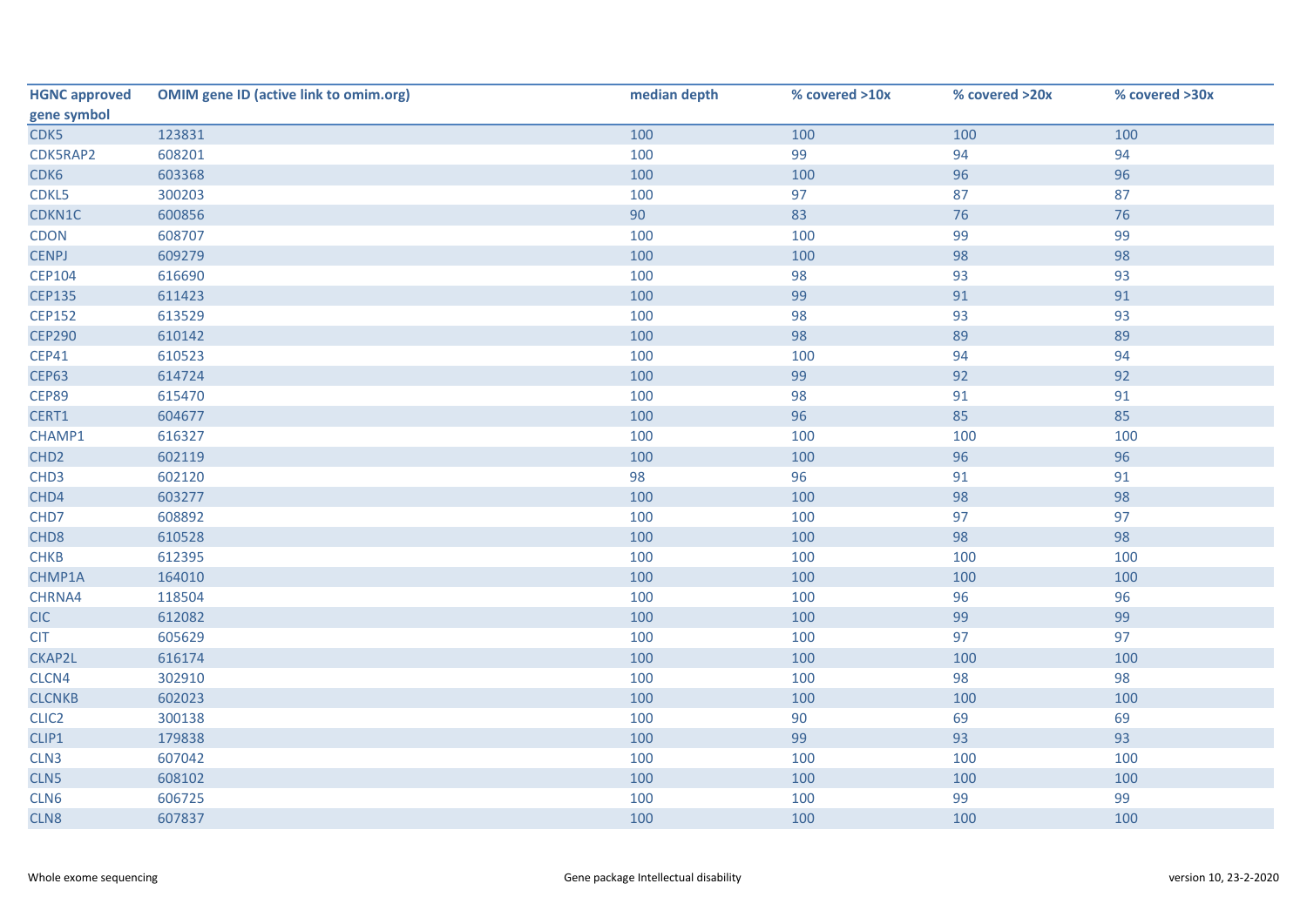| <b>HGNC approved</b> | <b>OMIM gene ID (active link to omim.org)</b> | median depth | % covered >10x | % covered >20x | % covered >30x |
|----------------------|-----------------------------------------------|--------------|----------------|----------------|----------------|
| gene symbol          |                                               |              |                |                |                |
| CLP1                 | 608757                                        | 100          | 100            | 100            | 100            |
| CLPB                 | 616254                                        | 100          | 100            | 100            | 100            |
| <b>CLTC</b>          | 118955                                        | 100          | 98             | 94             | 94             |
| CNKSR2               | 300724                                        | 100          | 97             | 87             | 87             |
| CNNM <sub>2</sub>    | 607803                                        | 100          | 100            | 99             | 99             |
| CNOT3                | 604910                                        | 100          | 100            | 99             | 99             |
| CNTNAP2              | 604569                                        | 100          | 100            | 99             | 99             |
| <b>COASY</b>         | 609855                                        | 100          | 100            | 100            | 100            |
| COG1                 | 606973                                        | 100          | 100            | 98             | 98             |
| COG4                 | 606976                                        | 100          | 100            | 99             | 99             |
| COG5                 | 606821                                        | 100          | 99             | 91             | 91             |
| COG6                 | 606977                                        | 100          | 99             | 90             | 90             |
| COG7                 | 606978                                        | 100          | 100            | 98             | 98             |
| COG8                 | 606979                                        | 100          | 100            | 100            | 100            |
| <b>COL11A1</b>       | 120280                                        | 100          | 99             | 93             | 93             |
| <b>COL12A1</b>       | 120320                                        | 100          | 100            | 96             | 96             |
| <b>COL18A1</b>       | 120328                                        | 100          | 100            | 97             | 97             |
| COL4A1               | 120130                                        | 100          | 100            | 97             | 97             |
| COL4A2               | 120090                                        | 100          | 100            | 99             | 99             |
| COLEC11              | 612502                                        | 100          | 100            | 100            | 100            |
| COQ <sub>2</sub>     | 609825                                        | 100          | 100            | 94             | 94             |
| COQ4                 | 612898                                        | 100          | 100            | 100            | 100            |
| COQ8A                | 606980                                        | 100          | 100            | 100            | 100            |
| COQ9                 | 612837                                        | 100          | 100            | 100            | 100            |
| <b>COX10</b>         | 602125                                        | 100          | 100            | 99             | 99             |
| <b>COX15</b>         | 603646                                        | 100          | 98             | 92             | 92             |
| COX6B1               | 124089                                        | 100          | 100            | 100            | 100            |
| CPLANE1              | 614571                                        | 100          | 99             | 95             | 95             |
| CPS1                 | 608307                                        | 100          | 100            | 96             | 96             |
| <b>CRADD</b>         | 603454                                        | 100          | 100            | 100            | 100            |
| CRB <sub>2</sub>     | 609720                                        | 100          | 100            | 100            | 100            |
| <b>CRBN</b>          | 609262                                        | 100          | 99             | 91             | 91             |
| <b>CREBBP</b>        | 600140                                        | 100          | 99             | 94             | 94             |
| CRLF1                | 604237                                        | 96           | 91             | 89             | 89             |
| <b>CRPPA</b>         | 614631                                        | 100          | 99             | 93             | 93             |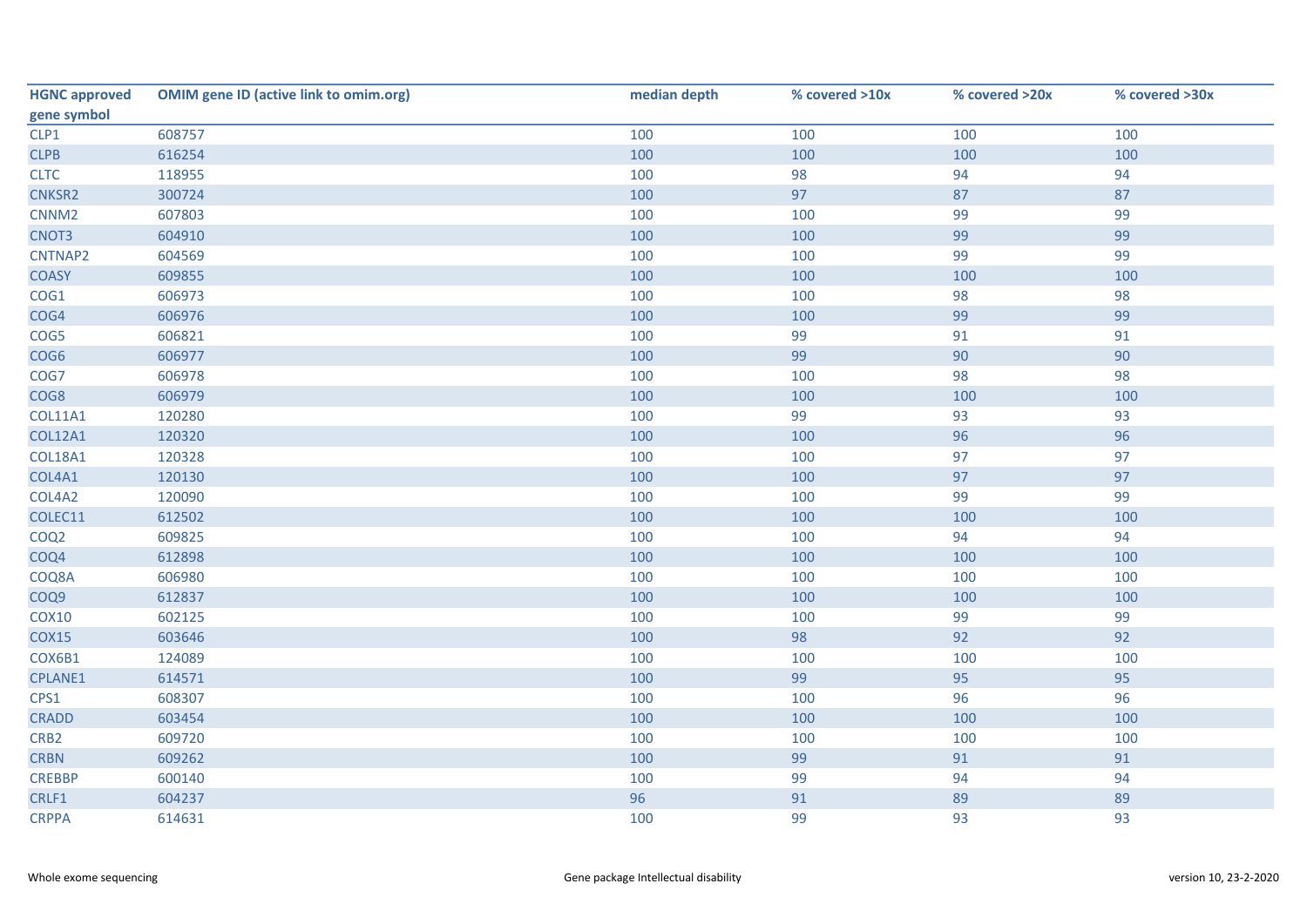| <b>HGNC approved</b> | <b>OMIM gene ID (active link to omim.org)</b> | median depth | % covered >10x | % covered >20x | % covered >30x |
|----------------------|-----------------------------------------------|--------------|----------------|----------------|----------------|
| gene symbol          |                                               |              |                |                |                |
| CSNK2A1              | 115440                                        | 100          | 95             | 86             | 86             |
| CSPP1                | 611654                                        | 100          | 100            | 97             | 97             |
| <b>CSTB</b>          | 601145                                        | 100          | 100            | 100            | 100            |
| CTBP1                | 602618                                        | 95           | 85             | 82             | 82             |
| CTC1                 | 613129                                        | 100          | 100            | 100            | 100            |
| <b>CTCF</b>          | 604167                                        | 100          | 100            | 100            | 100            |
| CTDP1                | 604927                                        | 98           | 89             | 87             | 87             |
| CTNNB1               | 116806                                        | 100          | 100            | 97             | 97             |
| CTNND1               | 601045                                        | 100          | 100            | 96             | 96             |
| CTNND2               | 604275                                        | 97           | 94             | 90             | 90             |
| <b>CTSA</b>          | 613111                                        | 100          | 100            | 100            | 100            |
| <b>CTSD</b>          | 116840                                        | 100          | 100            | 100            | 100            |
| CTTNBP2              | 609772                                        | 100          | 100            | 97             | 97             |
| <b>CUBN</b>          | 602997                                        | 100          | 100            | 96             | 96             |
| CUL3                 | 603136                                        | 100          | 97             | 88             | 88             |
| CUL4B                | 300304                                        | 100          | 96             | 82             | 82             |
| <b>CWF19L1</b>       | 616120                                        | 100          | 100            | 92             | 92             |
| CXorf56              | 301012                                        | 98           | 92             | 77             | 77             |
| CYB5R3               | 613213                                        | 100          | 100            | 100            | 100            |
| CYP27A1              | 606530                                        | 100          | 100            | 100            | 100            |
| CYP2U1               | 610670                                        | 100          | 100            | 96             | 96             |
| D2HGDH               | 609186                                        | 100          | 100            | 100            | 100            |
| DAB1                 | 603448                                        | 100          | 100            | 97             | 97             |
| DAG1                 | 128239                                        | 100          | 100            | 100            | 100            |
| DARS2                | 610956                                        | 100          | 100            | 97             | 97             |
| <b>DBT</b>           | 248610                                        | 100          | 100            | 99             | 99             |
| DCAF17               | 612515                                        | 100          | 100            | 94             | 94             |
| <b>DCC</b>           | 120470                                        | 100          | 100            | 98             | 98             |
| DCHS1                | 603057                                        | 100          | 100            | 100            | 100            |
| <b>DCPS</b>          | 610534                                        | 100          | 100            | 100            | 100            |
| <b>DCX</b>           | 300121                                        | 100          | 98             | 92             | 92             |
| DDC                  | 107930                                        | 100          | 99             | 92             | 92             |
| DDHD <sub>2</sub>    | 615003                                        | 100          | 100            | 97             | 97             |
| <b>DDX11</b>         | 601150                                        | 100          | 100            | 100            | 100            |
| DDX3X                | 300160                                        | 100          | 100            | 98             | 98             |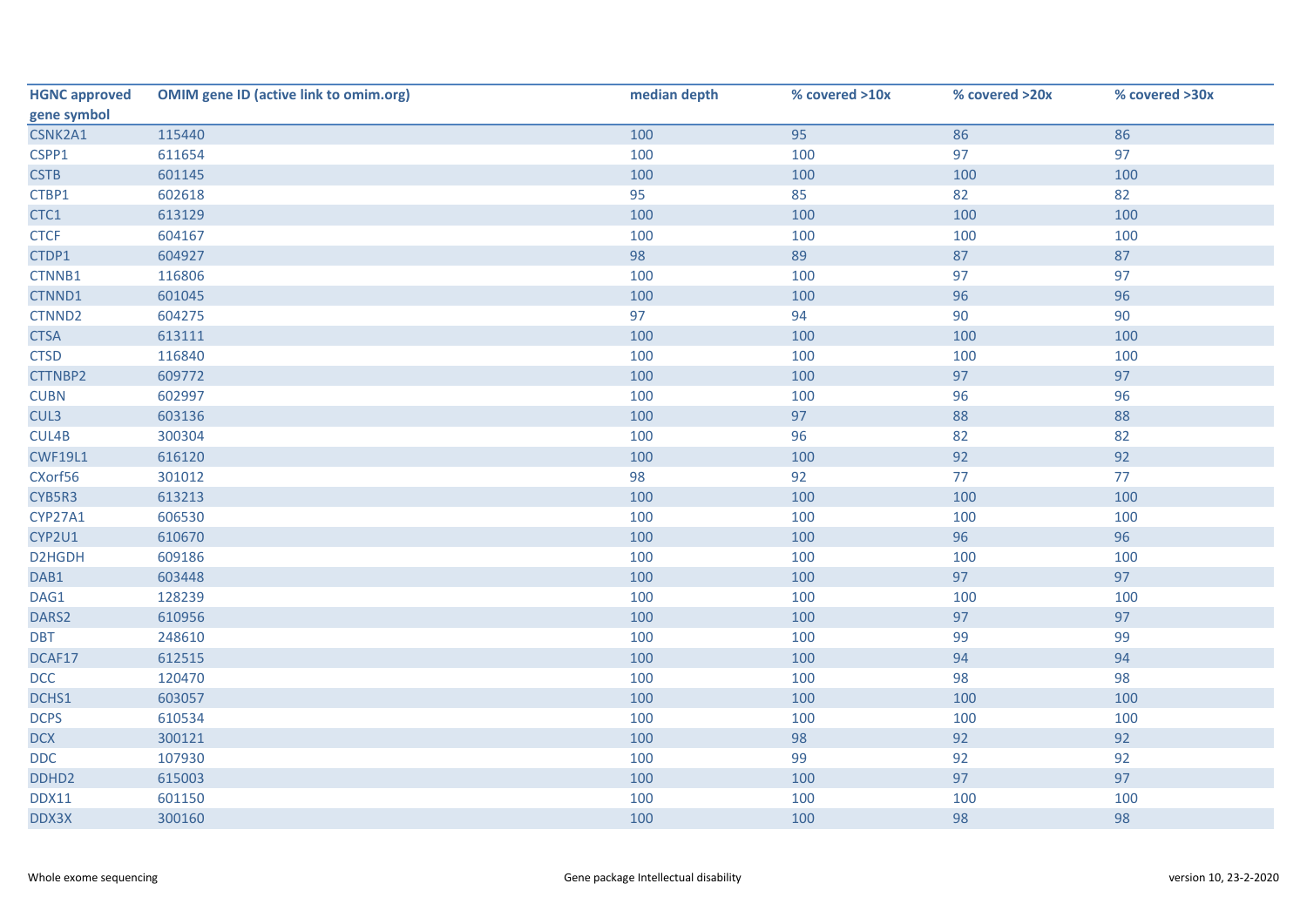| <b>HGNC approved</b> | <b>OMIM gene ID (active link to omim.org)</b> | median depth | % covered >10x | % covered >20x | % covered >30x |
|----------------------|-----------------------------------------------|--------------|----------------|----------------|----------------|
| gene symbol          |                                               |              |                |                |                |
| DEAF1                | 602635                                        | 100          | 97             | 90             | 90             |
| DENND5A              | 617278                                        | 100          | 99             | 94             | 94             |
| DEPDC5               | 614191                                        | 100          | 100            | 97             | 97             |
| DHCR24               | 606418                                        | 100          | 100            | 100            | 100            |
| DHCR7                | 602858                                        | 100          | 100            | 100            | 100            |
| <b>DHFR</b>          | 126060                                        | 100          | 100            | 98             | 98             |
| DHTKD1               | 614984                                        | 100          | 100            | 98             | 98             |
| DIAPH1               | 602121                                        | 100          | 99             | 93             | 93             |
| DIP2B                | 611379                                        | 100          | 100            | 97             | 97             |
| DKC1                 | 300126                                        | 100          | 98             | 89             | 89             |
| <b>DLD</b>           | 238331                                        | 100          | 100            | 98             | 98             |
| DLG3                 | 300189                                        | 100          | 97             | 88             | 88             |
| DLG4                 | 602887                                        | 100          | 100            | 100            | 100            |
| DMD                  | 300377                                        | 100          | 96             | 81             | 81             |
| <b>DMPK</b>          | 605377                                        | 100          | 100            | 99             | 99             |
| DNAJC12              | 606060                                        | 100          | 95             | 88             | 88             |
| DNAJC19              | 608977                                        | 100          | 100            | 96             | 96             |
| DNM1                 | 602377                                        | 100          | 100            | 95             | 95             |
| DNMT3A               | 602769                                        | 100          | 100            | 99             | 99             |
| DNMT3B               | 602900                                        | 100          | 100            | 99             | 99             |
| DOCK6                | 614194                                        | 100          | 98             | 96             | 96             |
| DOCK7                | 615730                                        | 100          | 99             | 93             | 93             |
| DOCK8                | 611432                                        | 100          | 99             | 94             | 94             |
| <b>DOLK</b>          | 610746                                        | 100          | 100            | 100            | 100            |
| <b>DONSON</b>        | 611428                                        | 100          | 91             | 75             | 75             |
| DPAGT1               | 191350                                        | 100          | 100            | 100            | 100            |
| DPF <sub>2</sub>     | 601671                                        | 100          | 99             | 94             | 94             |
| DPH1                 | 603527                                        | 100          | 100            | 100            | 100            |
| DPM1                 | 603503                                        | 94           | 89             | 85             | 85             |
| DPP6                 | 126141                                        | 100          | 97             | 90             | 90             |
| <b>DPYD</b>          | 612779                                        | 100          | 99             | 95             | 95             |
| <b>DPYS</b>          | 613326                                        | 100          | 100            | 98             | 98             |
| <b>DST</b>           | 113810                                        | 100          | 99             | 95             | 95             |
| <b>DYM</b>           | 607461                                        | 100          | 98             | 88             | 88             |
| DYNC1H1              | 600112                                        | 100          | 100            | 99             | 99             |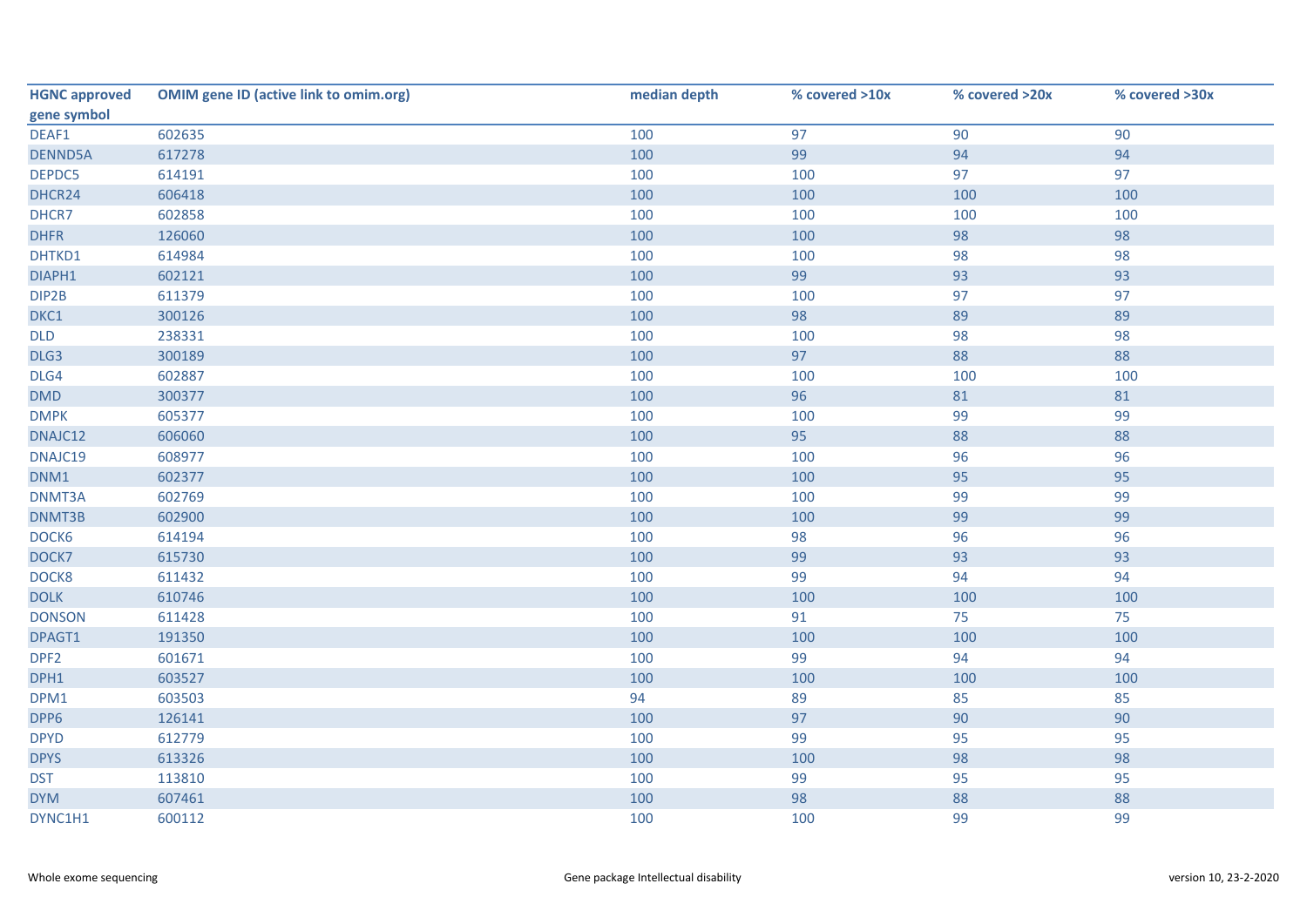| <b>HGNC approved</b> | <b>OMIM gene ID (active link to omim.org)</b> | median depth | % covered >10x | % covered >20x | % covered >30x |
|----------------------|-----------------------------------------------|--------------|----------------|----------------|----------------|
| gene symbol          |                                               |              |                |                |                |
| DYRK1A               | 600855                                        | 100          | 100            | 98             | 98             |
| <b>EBP</b>           | 300205                                        | 100          | 100            | 100            | 100            |
| EDC3                 | 609842                                        | 100          | 100            | 100            | 100            |
| <b>EDNRB</b>         | 131244                                        | 100          | 100            | 100            | 100            |
| EDRF1                | No ID                                         | 100          | 99             | 95             | 95             |
| EEF1A2               | 602959                                        | 100          | 100            | 100            | 100            |
| EFCAB1               | No ID                                         | 100          | 100            | 94             | 94             |
| EFTUD2               | 603892                                        | 100          | 100            | 99             | 99             |
| EHMT1                | 607001                                        | 99           | 99             | 99             | 99             |
| EIF2AK3              | 604032                                        | 100          | 99             | 94             | 94             |
| EIF4A3               | 608546                                        | 100          | 100            | 97             | 97             |
| EIF4G1               | 600495                                        | 100          | 100            | 100            | 100            |
| ELAC <sub>2</sub>    | 605367                                        | 100          | 100            | 98             | 98             |
| ELOVL4               | 605512                                        | 100          | 100            | 98             | 98             |
| ELP2                 | 616054                                        | 100          | 100            | 99             | 99             |
| EMC1                 | 616846                                        | 100          | 100            | 99             | 99             |
| EMG1                 | 611531                                        | 100          | 100            | 100            | 100            |
| EML1                 | 602033                                        | 100          | 99             | 94             | 94             |
| EMX2                 | 600035                                        | 100          | 100            | 100            | 100            |
| ENTPD1               | 601752                                        | 100          | 100            | 96             | 96             |
| <b>EOMES</b>         | 604615                                        | 100          | 100            | 100            | 100            |
| EP300                | 602700                                        | 100          | 100            | 97             | 97             |
| EPB41L1              | 602879                                        | 100          | 100            | 99             | 99             |
| EPG5                 | 615068                                        | 100          | 100            | 97             | 97             |
| ERCC1                | 126380                                        | 100          | 100            | 94             | 94             |
| ERCC <sub>2</sub>    | 126340                                        | 100          | 99             | 98             | 98             |
| ERCC3                | 133510                                        | 100          | 100            | 99             | 99             |
| ERCC5                | 133530                                        | 100          | 100            | 98             | 98             |
| ERCC6                | 609413                                        | 100          | 100            | 97             | 97             |
| ERCC8                | 609412                                        | 100          | 99             | 91             | 91             |
| ERLIN2               | 611605                                        | 100          | 100            | 95             | 95             |
| <b>ERMARD</b>        | 615532                                        | 100          | 100            | 96             | 96             |
| ESCO <sub>2</sub>    | 609353                                        | 100          | 100            | 95             | 95             |
| <b>ETFB</b>          | 130410                                        | 100          | 100            | 100            | 100            |
| ETHE1                | 608451                                        | 100          | 100            | 98             | 98             |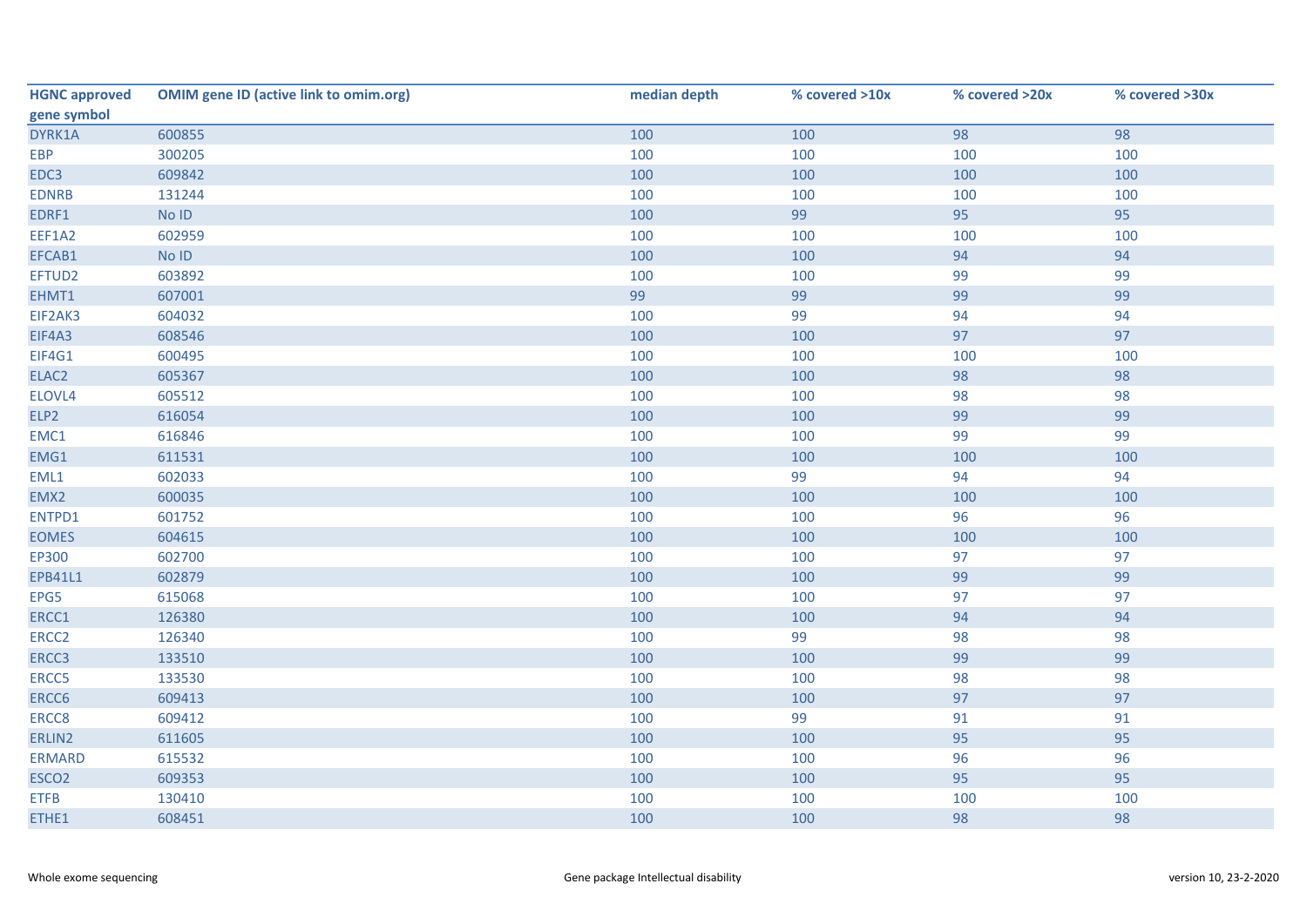| <b>HGNC approved</b> | <b>OMIM gene ID (active link to omim.org)</b> | median depth | % covered >10x | % covered >20x | % covered >30x |
|----------------------|-----------------------------------------------|--------------|----------------|----------------|----------------|
| gene symbol          |                                               |              |                |                |                |
| EXOSC2               | 602238                                        | 100          | 100            | 97             | 97             |
| EXOSC3               | 606489                                        | 100          | 100            | 96             | 96             |
| EZH <sub>2</sub>     | 601573                                        | 100          | 100            | 97             | 97             |
| FA2H                 | 611026                                        | 100          | 99             | 91             | 91             |
| <b>FAM126A</b>       | 610531                                        | 100          | 100            | 98             | 98             |
| FAR1                 | 616107                                        | 100          | 100            | 96             | 96             |
| FAT <sub>2</sub>     | 604269                                        | 100          | 100            | 99             | 99             |
| FAT4                 | 612411                                        | 100          | 100            | 99             | 99             |
| FBN1                 | 134797                                        | 100          | 100            | 100            | 100            |
| FBN2                 | 612570                                        | 100          | 100            | 97             | 97             |
| FBXL4                | 605654                                        | 100          | 100            | 98             | 98             |
| <b>FBXO11</b>        | 607871                                        | 100          | 96             | 85             | 85             |
| <b>FBXO31</b>        | 609102                                        | 100          | 99             | 96             | 96             |
| FGD1                 | 300546                                        | 100          | 98             | 95             | 95             |
| <b>FGF12</b>         | 601513                                        | 100          | 97             | 85             | 85             |
| <b>FGF14</b>         | 601515                                        | 100          | 100            | 98             | 98             |
| FGFR1                | 136350                                        | 100          | 100            | 98             | 98             |
| FGFR2                | 176943                                        | 100          | 100            | 95             | 95             |
| FGFR3                | 134934                                        | 100          | 100            | 98             | 98             |
| FGL1                 | 605776                                        | 100          | 99             | 90             | 90             |
| FH.                  | 136850                                        | 99           | 94             | 87             | 87             |
| <b>FIBP</b>          | 608296                                        | 100          | 100            | 100            | 100            |
| FIG4                 | 609390                                        | 100          | 99             | 94             | 94             |
| <b>FIGN</b>          | 605295                                        | 100          | 100            | 100            | 100            |
| <b>FKRP</b>          | 606596                                        | 100          | 100            | 100            | 100            |
| <b>FKTN</b>          | 607440                                        | 100          | 100            | 100            | 100            |
| <b>FLNA</b>          | 300017                                        | 100          | 100            | 100            | 100            |
| FLVCR1               | 609144                                        | 100          | 100            | 96             | 96             |
| FMN <sub>2</sub>     | 606373                                        | 100          | 94             | 89             | 89             |
| FMR1                 | 309550                                        | 100          | 96             | 76             | 76             |
| FOXG1                | 164874                                        | 97           | 90             | 84             | 84             |
| FOXP1                | 605515                                        | 100          | 100            | 98             | 98             |
| FOXP2                | 605317                                        | 100          | 100            | 98             | 98             |
| FRAS1                | 607830                                        | 100          | 100            | 97             | 97             |
| FREM2                | 608945                                        | 100          | 100            | 100            | 100            |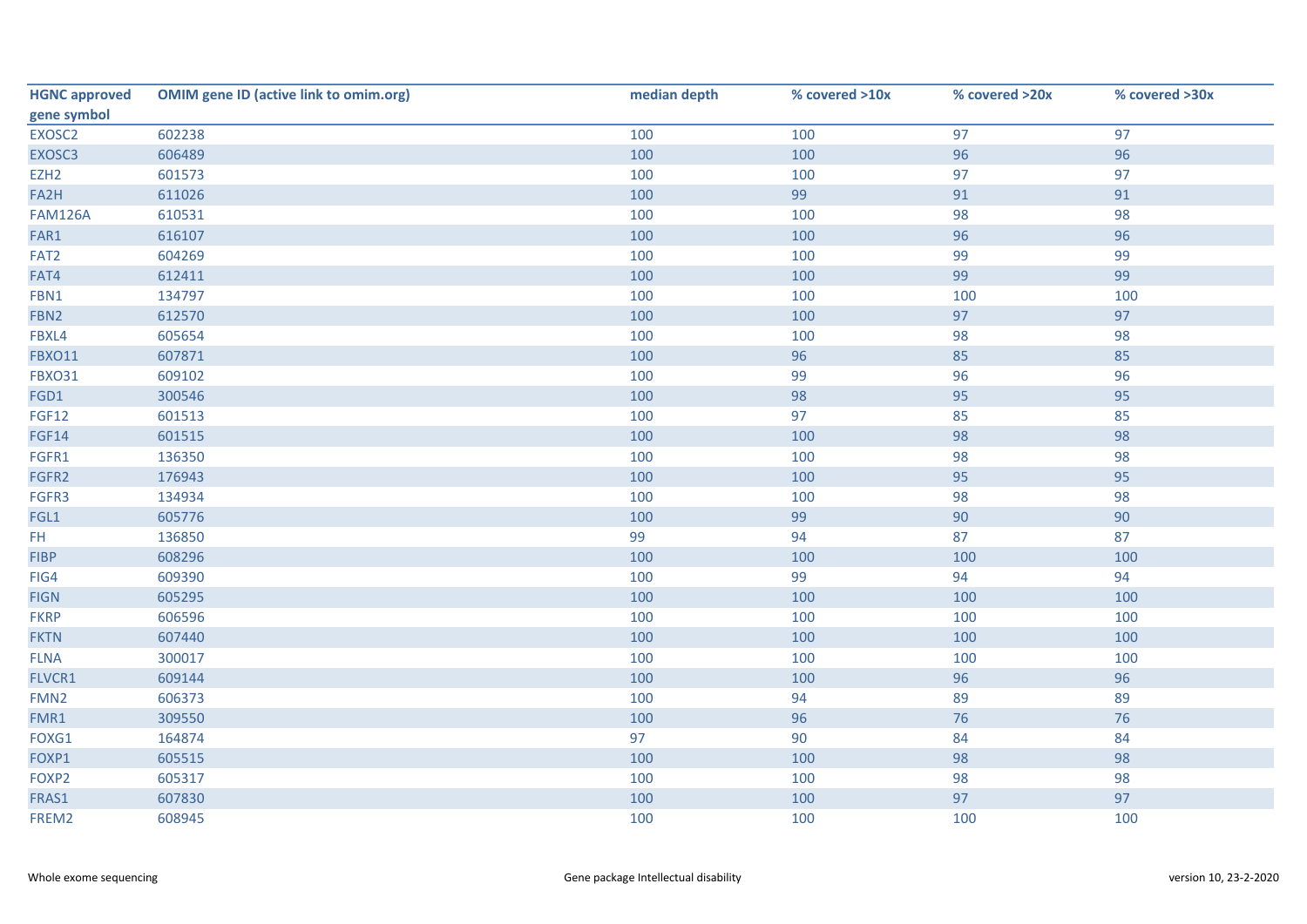| <b>HGNC approved</b> | <b>OMIM gene ID (active link to omim.org)</b> | median depth | % covered >10x | % covered >20x | % covered >30x |
|----------------------|-----------------------------------------------|--------------|----------------|----------------|----------------|
| gene symbol          |                                               |              |                |                |                |
| FRMD4A               | 616305                                        | 100          | 97             | 90             | 90             |
| FRMPD4               | 300838                                        | 100          | 99             | 95             | 95             |
| FRRS1L               | 604574                                        | 85           | 79             | 70             | 70             |
| <b>FTCD</b>          | 606806                                        | 99           | 96             | 93             | 93             |
| <b>FTO</b>           | 610966                                        | 100          | 100            | 99             | 99             |
| FTSJ1                | 300499                                        | 100          | 100            | 93             | 93             |
| <b>FUCA1</b>         | 612280                                        | 100          | 100            | 98             | 98             |
| GABRA1               | 137160                                        | 100          | 100            | 100            | 100            |
| GABRB1               | 137190                                        | 100          | 100            | 97             | 97             |
| GABRB3               | 137192                                        | 100          | 100            | 98             | 98             |
| GAD1                 | 605363                                        | 100          | 100            | 99             | 99             |
| <b>GALE</b>          | 606953                                        | 100          | 100            | 100            | 100            |
| <b>GALT</b>          | 606999                                        | 100          | 100            | 100            | 100            |
| <b>GAMT</b>          | 601240                                        | 100          | 99             | 95             | 95             |
| GAS6                 | 600441                                        | 100          | 96             | 93             | 93             |
| GATAD2B              | 614998                                        | 100          | 100            | 99             | 99             |
| <b>GATM</b>          | 602360                                        | 100          | 100            | 98             | 98             |
| <b>GCDH</b>          | 608801                                        | 100          | 100            | 100            | 100            |
| GCH1                 | 600225                                        | 100          | 100            | 93             | 93             |
| <b>GCSH</b>          | 238330                                        | 100          | 89             | 62             | 62             |
| GDI1                 | 300104                                        | 100          | 100            | 100            | 100            |
| <b>GFAP</b>          | 137780                                        | 100          | 100            | 99             | 99             |
| GFM2                 | 606544                                        | 100          | 99             | 92             | 92             |
| GJA1                 | 121014                                        | 100          | 100            | 100            | 100            |
| GJB1                 | 304040                                        | 100          | 100            | 99             | 99             |
| GJC <sub>2</sub>     | 608803                                        | 96           | 86             | 76             | 76             |
| GK                   | 300474                                        | 99           | 88             | 66             | 66             |
| GLB1                 | 611458                                        | 100          | 100            | 98             | 98             |
| <b>GLDC</b>          | 238300                                        | 100          | 98             | 91             | 91             |
| GLI <sub>2</sub>     | 165230                                        | 100          | 100            | 99             | 99             |
| GLI3                 | 165240                                        | 100          | 100            | 99             | 99             |
| <b>GLYCTK</b>        | 610516                                        | 100          | 100            | 100            | 100            |
| GM2A                 | 613109                                        | 100          | 100            | 100            | 100            |
| <b>GMPPA</b>         | 615495                                        | 100          | 100            | 100            | 100            |
| <b>GMPPB</b>         | 615320                                        | 100          | 100            | 100            | 100            |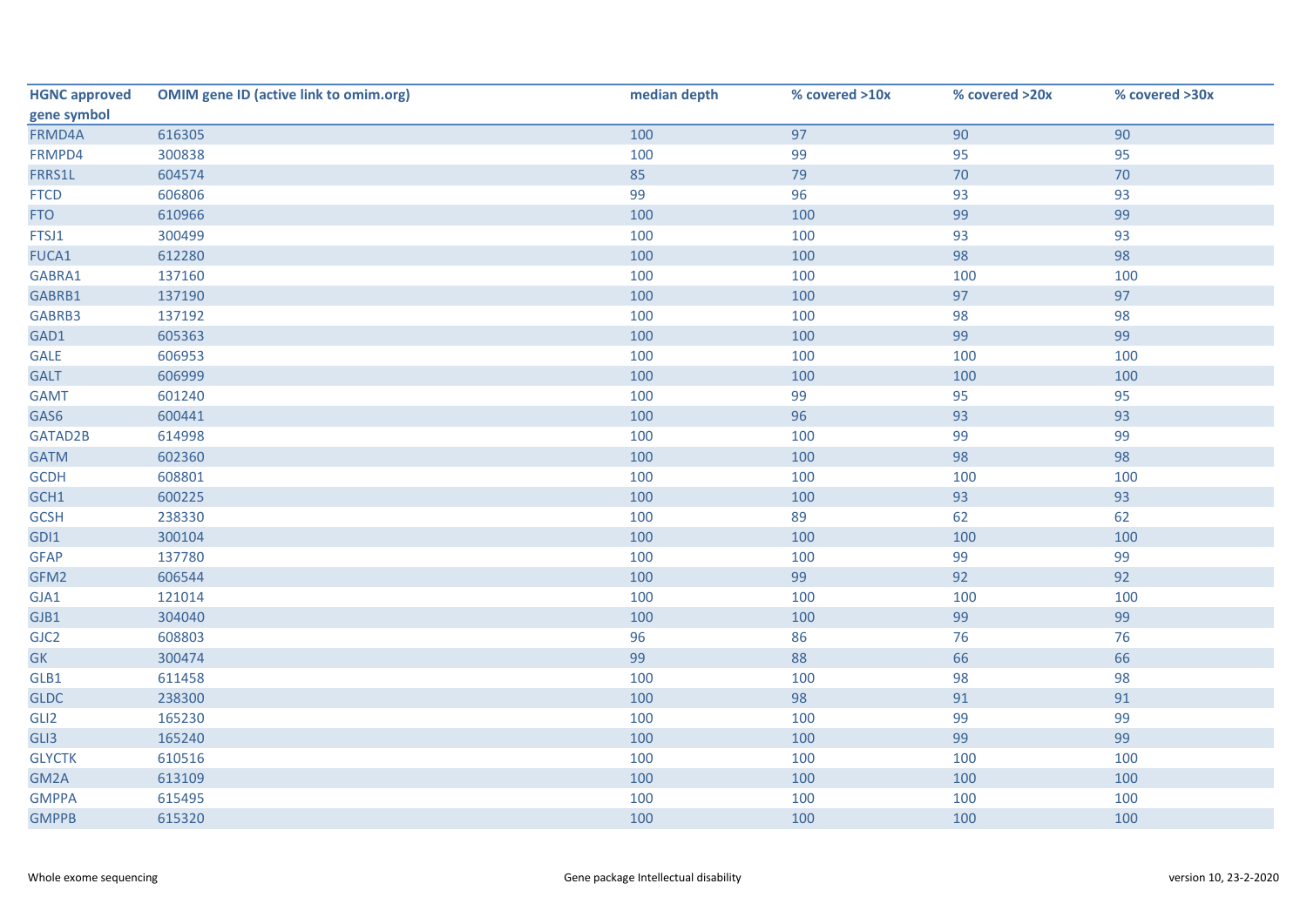| <b>HGNC approved</b> | <b>OMIM gene ID (active link to omim.org)</b> | median depth     | % covered >10x | % covered >20x | % covered >30x |
|----------------------|-----------------------------------------------|------------------|----------------|----------------|----------------|
| gene symbol          |                                               |                  |                |                |                |
| GNAO1                | 139311                                        | 100              | 100            | 99             | 99             |
| <b>GNAQ</b>          | 600998                                        | 100              | 100            | 100            | 100            |
| <b>GNAS</b>          | 139320                                        | 100              | 100            | 97             | 97             |
| GNB1                 | 139380                                        | 100              | 100            | 96             | 96             |
| GNB5                 | 604447                                        | 100              | 99             | 94             | 94             |
| <b>GNPAT</b>         | 602744                                        | 100              | 100            | 96             | 96             |
| <b>GNPTAB</b>        | 607840                                        | 100              | 99             | 95             | 95             |
| <b>GNS</b>           | 607664                                        | 100              | 100            | 98             | 98             |
| GPC3                 | 300037                                        | 100              | 99             | 91             | 91             |
| GPC4                 | 300168                                        | 100              | 98             | 90             | 90             |
| <b>GPHN</b>          | 603930                                        | 100              | 100            | 98             | 98             |
| GPT2                 | 138210                                        | 100              | 96             | 85             | 85             |
| GRIA3                | 305915                                        | 100              | 98             | 88             | 88             |
| GRID <sub>2</sub>    | 602368                                        | 100              | 100            | 99             | 99             |
| GRIK2                | 138244                                        | 100              | 100            | 98             | 98             |
| <b>GRIK5</b>         | 600283                                        | 100              | 100            | 99             | 99             |
| GRIN1                | 138249                                        | 100              | 100            | 99             | 99             |
| GRIN2A               | 138253                                        | 100              | 100            | 100            | 100            |
| GRIN2B               | 138252                                        | 100              | 100            | 99             | 99             |
| <b>GRIN3B</b>        | 606651                                        | 91               | 86             | 80             | 80             |
| GRIP1                | 604597                                        | 100              | 100            | 99             | 99             |
| GRM1                 | 604473                                        | 100              | 100            | 99             | 99             |
| GSE1                 | 616886                                        | 100              | 100            | 100            | 100            |
| <b>GSS</b>           | 601002                                        | 100              | 100            | 99             | 99             |
| GTF2H5               | 608780                                        | 100              | 100            | 100            | 100            |
| GTPBP3               | 608536                                        | 100              | 100            | 100            | 100            |
| GUCY2F               | 300041                                        | 100              | 96             | 84             | 84             |
| <b>GUSB</b>          | 611499                                        | 100              | 100            | 97             | 97             |
| H <sub>19</sub>      | 103280                                        | No coverage data |                |                |                |
| HACE1                | 610876                                        | 100              | 100            | 94             | 94             |
| HAX1                 | 605998                                        | 100              | 100            | 99             | 99             |
| <b>HCCS</b>          | 300056                                        | 100              | 99             | 84             | 84             |
| HCFC1                | 300019                                        | 100              | 97             | 92             | 92             |
| HCN1                 | 602780                                        | 100              | 100            | 98             | 98             |
| HDAC4                | 605314                                        | 100              | 100            | 100            | 100            |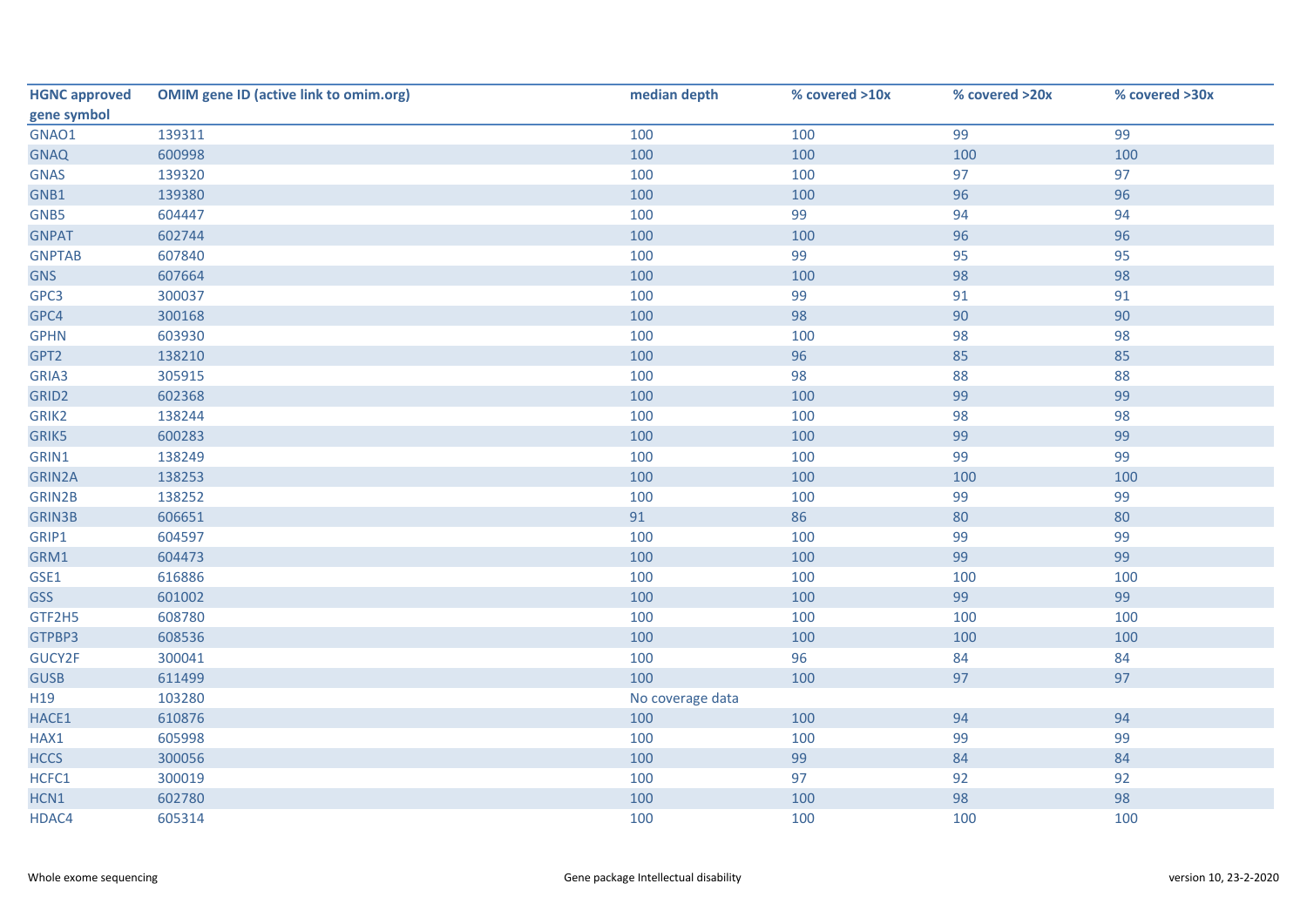| <b>HGNC approved</b> | <b>OMIM gene ID (active link to omim.org)</b> | median depth | % covered >10x | % covered >20x | % covered >30x |
|----------------------|-----------------------------------------------|--------------|----------------|----------------|----------------|
| gene symbol          |                                               |              |                |                |                |
| HDAC6                | 300272                                        | 100          | 100            | 97             | 97             |
| HDAC8                | 300269                                        | 100          | 100            | 91             | 91             |
| HECTD1               | No ID                                         | 100          | 97             | 88             | 88             |
| HECW <sub>2</sub>    | 617245                                        | 100          | 97             | 90             | 90             |
| <b>HEPACAM</b>       | 611642                                        | 100          | 100            | 99             | 99             |
| HERC1                | 605109                                        | 100          | 99             | 94             | 94             |
| HERC <sub>2</sub>    | 605837                                        | 100          | 99             | 96             | 96             |
| HESX1                | 601802                                        | 100          | 100            | 95             | 95             |
| <b>HEXA</b>          | 606869                                        | 100          | 100            | 98             | 98             |
| <b>HEXB</b>          | 606873                                        | 100          | 100            | 97             | 97             |
| HIVEP2               | 143054                                        | 100          | 100            | 98             | 98             |
| <b>HLCS</b>          | 609018                                        | 100          | 100            | 99             | 99             |
| <b>HMGCL</b>         | 613898                                        | 100          | 100            | 100            | 100            |
| <b>HNMT</b>          | 605238                                        | 100          | 100            | 99             | 99             |
| HNRNPH2              | 300610                                        | 100          | 100            | 100            | 100            |
| <b>HNRNPK</b>        | 600712                                        | 96           | 84             | 66             | 66             |
| <b>HNRNPU</b>        | 602869                                        | 100          | 100            | 95             | 95             |
| HOXA1                | 142955                                        | 100          | 100            | 100            | 100            |
| <b>HPD</b>           | 609695                                        | 100          | 100            | 99             | 99             |
| HPRT1                | 308000                                        | 100          | 99             | 81             | 81             |
| <b>HRAS</b>          | 190020                                        | 100          | 100            | 100            | 100            |
| <b>HSD17B10</b>      | 300256                                        | 100          | 100            | 100            | 100            |
| HSPA9                | 600548                                        | 100          | 99             | 93             | 93             |
| HSPD1                | 118190                                        | 100          | 99             | 85             | 85             |
| HUWE1                | 300697                                        | 100          | 96             | 83             | 83             |
| IARS1                | 600709                                        | 100          | 98             | 88             | 88             |
| IBA57                | 615316                                        | 100          | 100            | 97             | 97             |
| <b>IDS</b>           | 300823                                        | 100          | 99             | 95             | 95             |
| <b>IDUA</b>          | 252800                                        | 100          | 97             | 91             | 91             |
| IER3IP1              | 609382                                        | 100          | 100            | $77$           | 77             |
| IFIH1                | 606951                                        | 100          | 100            | 96             | 96             |
| <b>IFT172</b>        | 607386                                        | 100          | 100            | 96             | 96             |
| IFT81                | 605489                                        | 99           | 94             | 82             | 82             |
| IGBP1                | 300139                                        | 100          | 100            | 90             | 90             |
| IGF1                 | 147440                                        | 100          | 100            | 100            | 100            |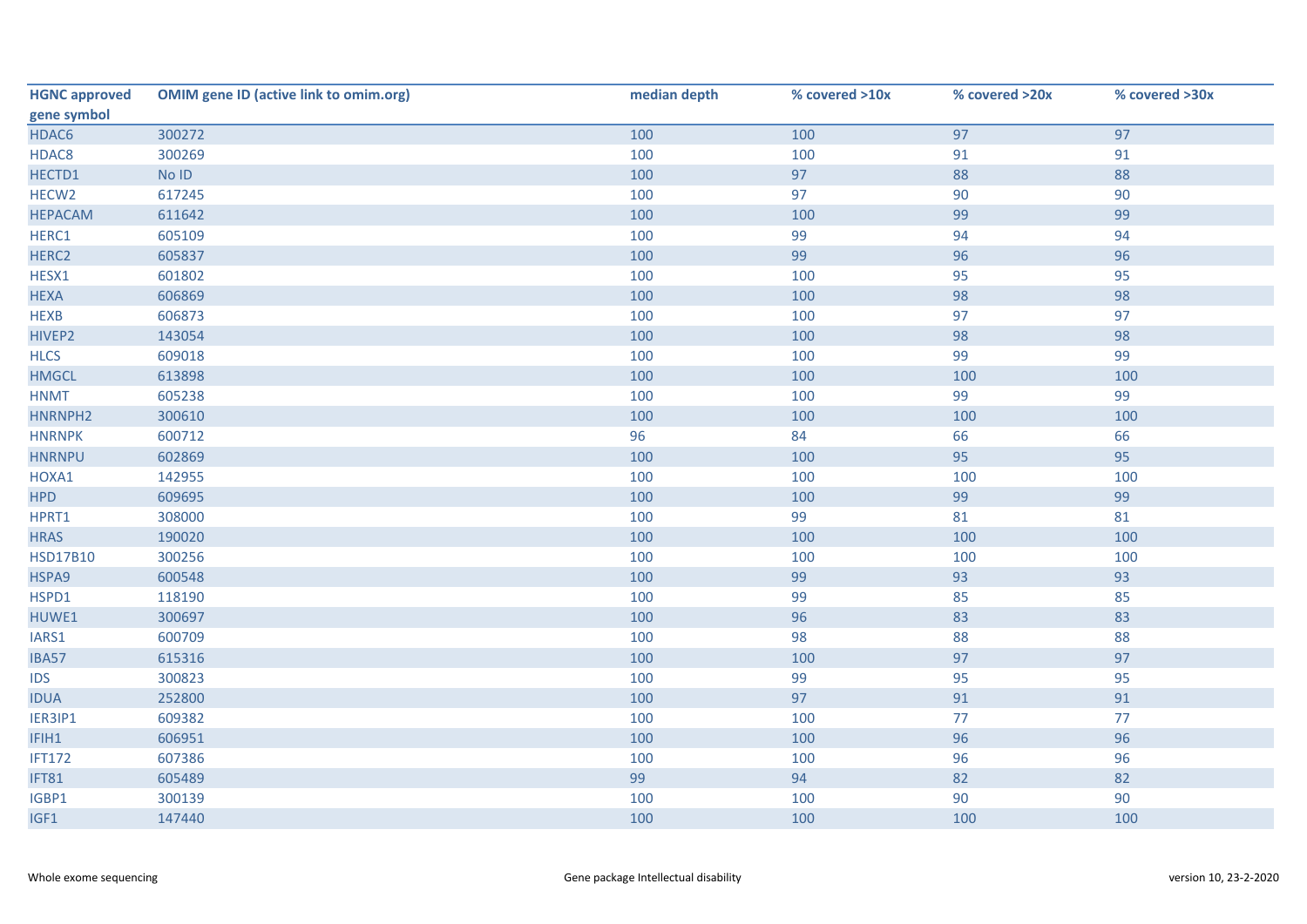| <b>HGNC approved</b> | <b>OMIM gene ID (active link to omim.org)</b> | median depth | % covered >10x | % covered >20x | % covered >30x |
|----------------------|-----------------------------------------------|--------------|----------------|----------------|----------------|
| gene symbol          |                                               |              |                |                |                |
| <b>IKBKG</b>         | 300248                                        | 38           | 33             | 31             | 31             |
| IL1RAPL1             | 300206                                        | 100          | 98             | 88             | 88             |
| IMPA1                | 602064                                        | 99           | 91             | 73             | 73             |
| <b>INPP5B</b>        | 147264                                        | 100          | 100            | 98             | 98             |
| <b>INPP5E</b>        | 613037                                        | 100          | 100            | 97             | 97             |
| <b>INPP5K</b>        | 607875                                        | 100          | 100            | 98             | 98             |
| INTS1                | 611345                                        | 100          | 99             | 96             | 96             |
| INTS8                | 611351                                        | 100          | 98             | 84             | 84             |
| IQSEC2               | 300522                                        | 98           | 92             | 85             | 85             |
| ISG15                | 147571                                        | 100          | 100            | 100            | 100            |
| <b>ITGA7</b>         | 600536                                        | 100          | 97             | 96             | 96             |
| ITPR1                | 147265                                        | 100          | 100            | 98             | 98             |
| ITPR2                | 600144                                        | 100          | 96             | 84             | 84             |
| ITSN1                | 602442                                        | 100          | 97             | 91             | 91             |
| <b>IVD</b>           | 607036                                        | 100          | 100            | 98             | 98             |
| JAG1                 | 601920                                        | 100          | 100            | 96             | 96             |
| JAM3                 | 606871                                        | 100          | 100            | 97             | 97             |
| JMJD1C               | 604503                                        | 100          | 99             | 94             | 94             |
| <b>KALRN</b>         | 604605                                        | 100          | 99             | 96             | 96             |
| KANK1                | 607704                                        | 100          | 100            | 99             | 99             |
| KANSL1               | 612452                                        | 100          | 100            | 97             | 97             |
| KAT6A                | 601408                                        | 100          | 100            | 99             | 99             |
| KAT6B                | 605880                                        | 100          | 100            | 98             | 98             |
| <b>KATNB1</b>        | 602703                                        | 100          | 100            | 100            | 100            |
| <b>KCNA2</b>         | 176262                                        | 100          | 100            | 100            | 100            |
| KCNA4                | 176266                                        | 100          | 100            | 100            | 100            |
| KCNB1                | 600397                                        | 100          | 100            | 100            | 100            |
| KCNC3                | 176264                                        | 94           | 78             | 64             | 64             |
| KCNH1                | 603305                                        | 100          | 100            | 98             | 98             |
| KCNJ10               | 602208                                        | 100          | 100            | 100            | 100            |
| KCNJ11               | 600937                                        | 100          | 100            | 100            | 100            |
| KCNJ6                | 600877                                        | 100          | 100            | 100            | 100            |
| <b>KCNJ8</b>         | 600935                                        | 100          | 100            | 99             | 99             |
| KCNK9                | 605874                                        | 100          | 100            | 100            | 100            |
| <b>KCNMA1</b>        | 600150                                        | 100          | 100            | 96             | 96             |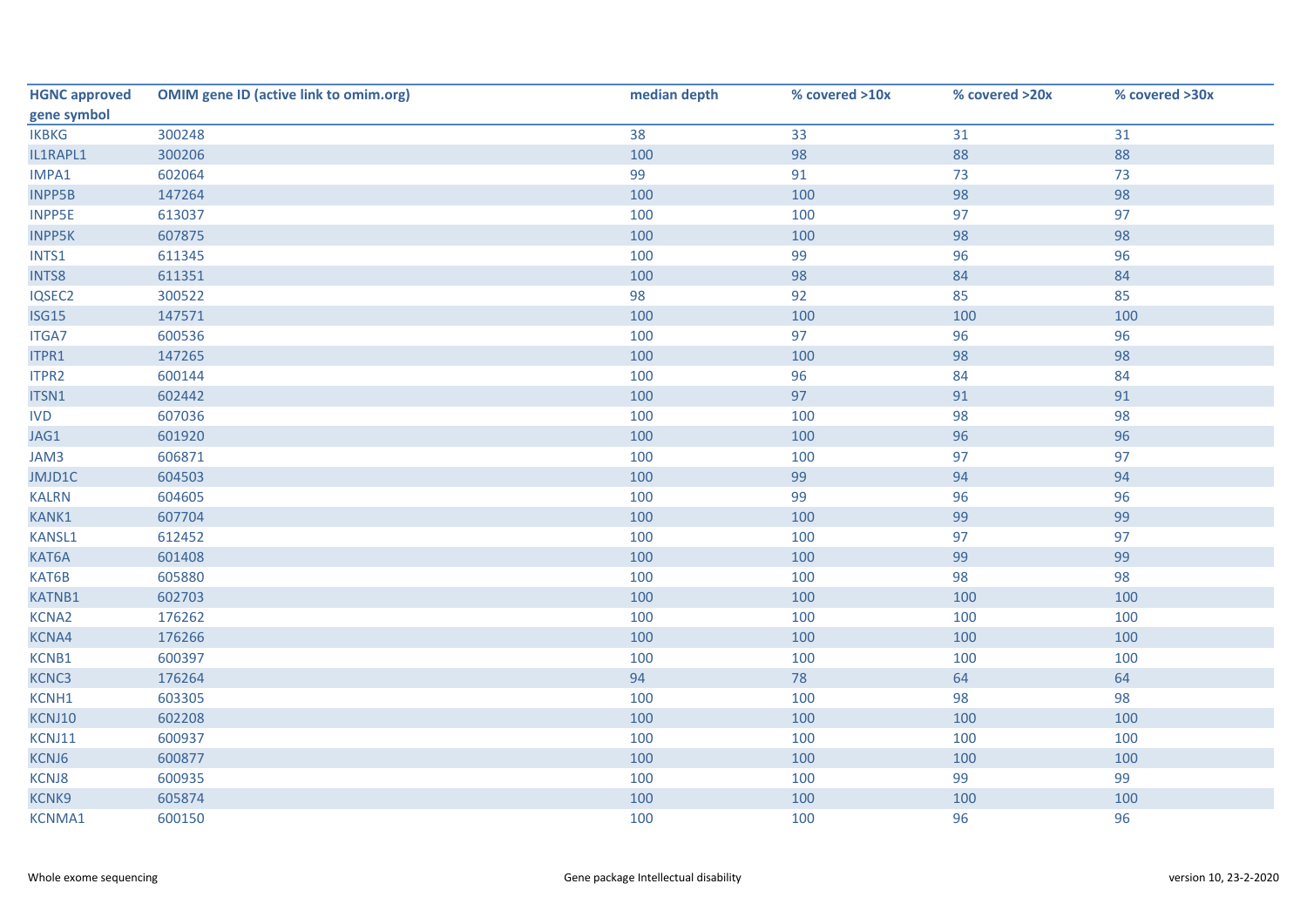| <b>HGNC approved</b> | <b>OMIM gene ID (active link to omim.org)</b> | median depth     | % covered >10x | % covered >20x | % covered >30x |
|----------------------|-----------------------------------------------|------------------|----------------|----------------|----------------|
| gene symbol          |                                               |                  |                |                |                |
| KCNQ10T1             | 604115                                        | No coverage data |                |                |                |
| KCNQ <sub>2</sub>    | 602235                                        | 100              | 100            | 100            | 100            |
| KCNQ3                | 602232                                        | 100              | 100            | 96             | 96             |
| KCNQ5                | 607357                                        | 100              | 98             | 95             | 95             |
| KCNT1                | 608167                                        | 100              | 99             | 99             | 99             |
| KCTD7                | 611725                                        | 100              | 100            | 100            | 100            |
| KDM1A                | 609132                                        | 100              | 100            | 93             | 93             |
| KDM4B                | 609765                                        | 100              | 99             | 98             | 98             |
| KDM5C                | 314690                                        | 100              | 99             | 96             | 96             |
| KDM6A                | 300128                                        | 100              | 95             | 80             | 80             |
| KDM6B                | 611577                                        | 100              | 98             | 95             | 95             |
| <b>KDSR</b>          | 136440                                        | 100              | 100            | 96             | 96             |
| <b>KIAA0586</b>      | 610178                                        | 100              | 98             | 94             | 94             |
| KIAA1109             | 611565                                        | 100              | 100            | 97             | 97             |
| <b>KIAA1586</b>      | No ID                                         | 96               | 95             | 93             | 93             |
| KIDINS220            | 615759                                        | 100              | 98             | 90             | 90             |
| <b>KIF11</b>         | 148760                                        | 100              | 99             | 93             | 93             |
| KIF1A                | 601255                                        | 100              | 100            | 98             | 98             |
| KIF2A                | 602591                                        | 100              | 99             | 90             | 90             |
| KIF4A                | 300521                                        | 100              | 96             | 79             | 79             |
| KIF5C                | 604593                                        | 100              | 99             | 93             | 93             |
| KIF7                 | 611254                                        | 98               | 96             | 93             | 93             |
| <b>KIFBP</b>         | 609367                                        | 100              | 100            | 98             | 98             |
| KIRREL3              | 607761                                        | 100              | 100            | 100            | 100            |
| KLHL15               | 300980                                        | 100              | 99             | 90             | 90             |
| KMT2A                | 159555                                        | 100              | 100            | 98             | 98             |
| KMT2B                | 606834                                        | 97               | 95             | 94             | 94             |
| KMT2C                | 606833                                        | 100              | 99             | 96             | 96             |
| KMT2D                | 602113                                        | 100              | 100            | 99             | 99             |
| KMT2E                | 608444                                        | 100              | 100            | 97             | 97             |
| KMT5B                | 610881                                        | 100              | 100            | 99             | 99             |
| KNL1                 | 609173                                        | 100              | 99             | 95             | 95             |
| <b>KPTN</b>          | 615620                                        | 100              | 100            | 100            | 100            |
| <b>KRAS</b>          | 190070                                        | 100              | 100            | 87             | 87             |
| KRBOX4               | 300585                                        | 100              | 100            | 95             | 95             |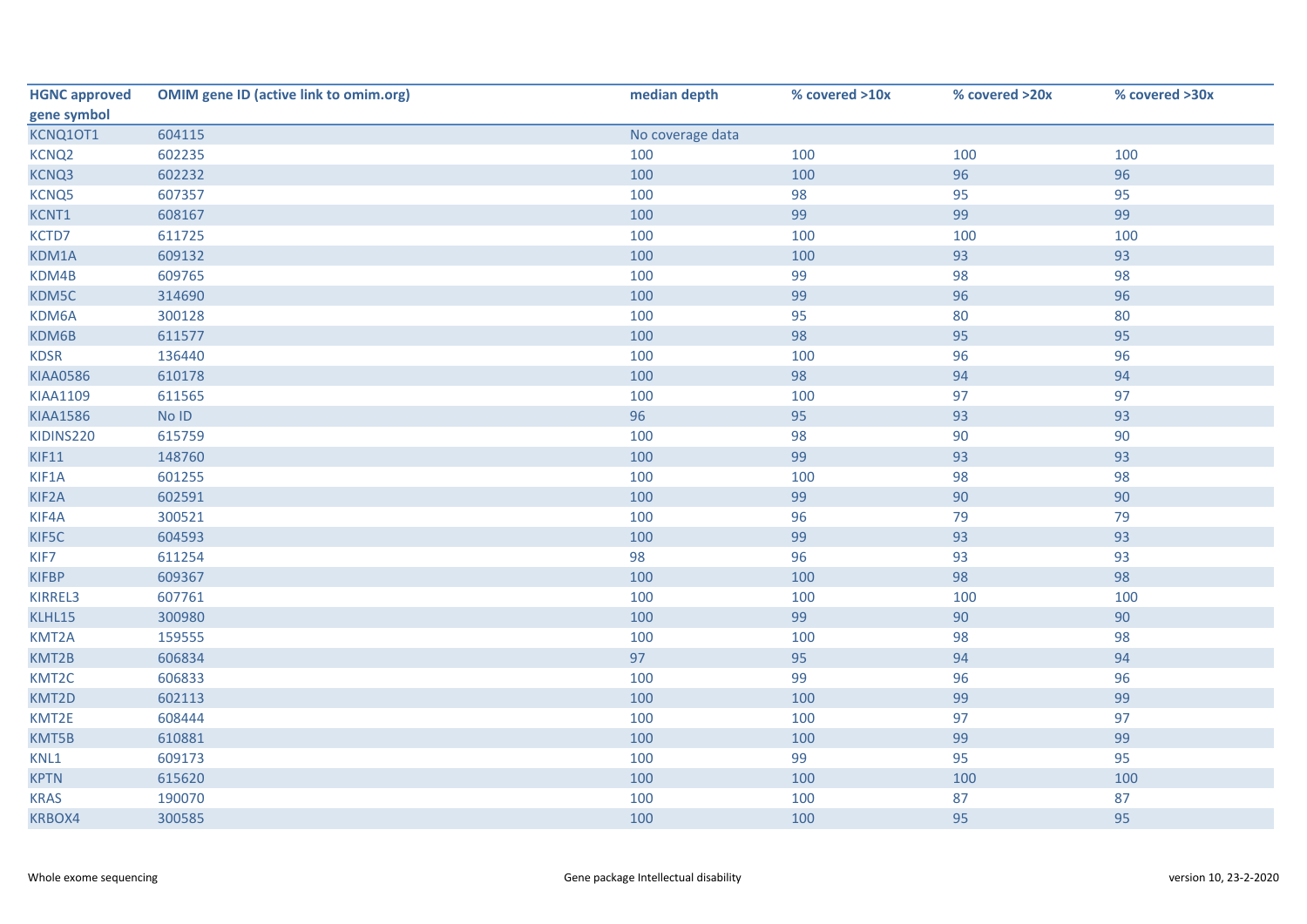| <b>HGNC approved</b> | <b>OMIM gene ID (active link to omim.org)</b> | median depth | % covered >10x | % covered >20x | % covered >30x |
|----------------------|-----------------------------------------------|--------------|----------------|----------------|----------------|
| gene symbol          |                                               |              |                |                |                |
| L1CAM                | 308840                                        | 100          | 100            | 100            | 100            |
| L2HGDH               | 609584                                        | 100          | 100            | 97             | 97             |
| LAMA1                | 150320                                        | 100          | 100            | 97             | 97             |
| LAMA2                | 156225                                        | 100          | 99             | 96             | 96             |
| LAMC1                | 150290                                        | 100          | 100            | 97             | 97             |
| LAMC3                | 604349                                        | 100          | 100            | 99             | 99             |
| LAMP2                | 309060                                        | 100          | 95             | 77             | 77             |
| LARGE1               | 603590                                        | 100          | 100            | 99             | 99             |
| LARP7                | 612026                                        | 100          | 99             | 92             | 92             |
| LAS1L                | 300964                                        | 100          | 100            | 97             | 97             |
| <b>LIAS</b>          | 607031                                        | 100          | 100            | 95             | 95             |
| LIG4                 | 601837                                        | 100          | 100            | 100            | 100            |
| LINS1                | 610350                                        | 100          | 100            | 94             | 94             |
| LMAN2L               | 609552                                        | 100          | 98             | 94             | 94             |
| LONP1                | 605490                                        | 100          | 100            | 100            | 100            |
| LRP2                 | 600073                                        | 100          | 100            | 96             | 96             |
| <b>LRPPRC</b>        | 607544                                        | 100          | 99             | 91             | 91             |
| LZTFL1               | 606568                                        | 100          | 100            | 93             | 93             |
| <b>MAB21L2</b>       | 604357                                        | 100          | 100            | 100            | 100            |
| MACF1                | 608271                                        | 100          | 99             | 94             | 94             |
| MACROD2              | 611567                                        | 100          | 99             | 91             | 91             |
| <b>MAF</b>           | 177075                                        | 84           | 80             | 76             | 76             |
| MAGEC3               | 300469                                        | 100          | 96             | 88             | 88             |
| MAGEL2               | 605283                                        | 100          | 98             | 93             | 93             |
| MAGT1                | 300715                                        | 100          | 99             | 85             | 85             |
| MAN1B1               | 604346                                        | 100          | 100            | 100            | 100            |
| MAN2B1               | 609458                                        | 100          | 100            | 100            | 100            |
| <b>MANBA</b>         | 609489                                        | 100          | 100            | 95             | 95             |
| <b>MAOA</b>          | 309850                                        | 100          | 99             | 92             | 92             |
| MAP2K1               | 176872                                        | 100          | 100            | 96             | 96             |
| MAP2K2               | 601263                                        | 100          | 100            | 95             | 95             |
| MAPRE2               | 605789                                        | 100          | 98             | 90             | 90             |
| MASP1                | 600521                                        | 100          | 100            | 99             | 99             |
| MAST1                | 612256                                        | 100          | 100            | 100            | 100            |
| MAT1A                | 610550                                        | 100          | 100            | 100            | 100            |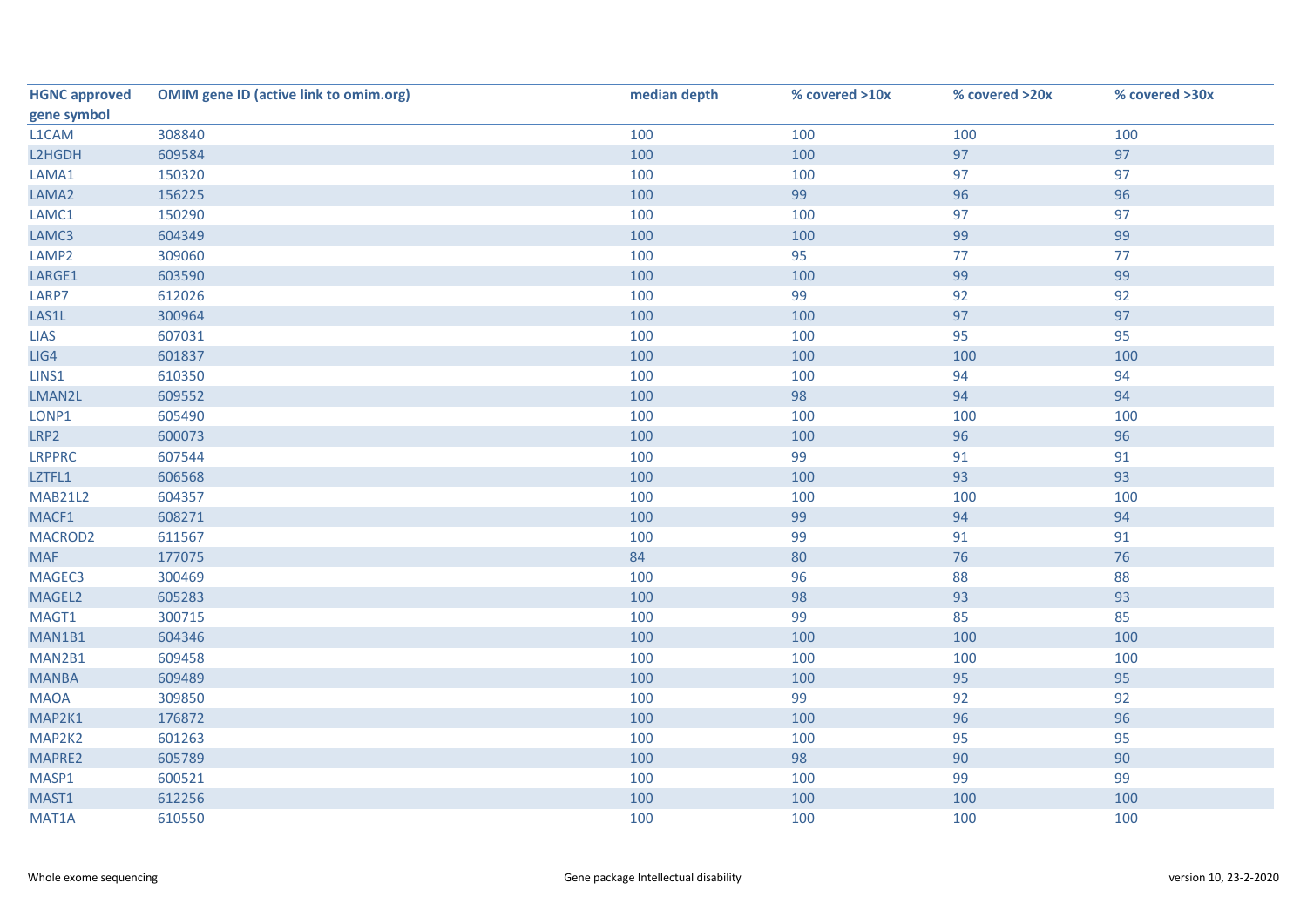| <b>HGNC approved</b> | <b>OMIM gene ID (active link to omim.org)</b> | median depth | % covered >10x | % covered >20x | % covered >30x |
|----------------------|-----------------------------------------------|--------------|----------------|----------------|----------------|
| gene symbol          |                                               |              |                |                |                |
| MBD5                 | 611472                                        | 100          | 100            | 99             | 99             |
| MBOAT7               | 606048                                        | 100          | 100            | 100            | 100            |
| MBTPS2               | 300294                                        | 100          | 99             | 90             | 90             |
| MCCC1                | 609010                                        | 100          | 100            | 94             | 94             |
| MCCC <sub>2</sub>    | 609014                                        | 100          | 100            | 96             | 96             |
| MCF2L                | 609499                                        | 100          | 99             | 97             | 97             |
| MCM3AP               | 603294                                        | 100          | 99             | 96             | 96             |
| MCOLN1               | 605248                                        | 100          | 100            | 100            | 100            |
| MCOLN3               | 607400                                        | 100          | 94             | 83             | 83             |
| MCPH1                | 607117                                        | 94           | 94             | 92             | 92             |
| MDH <sub>2</sub>     | 154100                                        | 100          | 100            | 100            | 100            |
| MECP2                | 300005                                        | 100          | 100            | 96             | 96             |
| <b>MECR</b>          | 608205                                        | 100          | 100            | 99             | 99             |
| MED12                | 300188                                        | 100          | 100            | 97             | 97             |
| MED13L               | 608771                                        | 100          | 100            | 97             | 97             |
| MED17                | 603810                                        | 100          | 100            | 99             | 99             |
| MED23                | 605042                                        | 100          | 100            | 96             | 96             |
| MED25                | 610197                                        | 100          | 100            | 99             | 99             |
| MEF2C                | 600662                                        | 100          | 99             | 96             | 96             |
| MEIS2                | 601740                                        | 100          | 100            | 99             | 99             |
| METTL23              | 615262                                        | 100          | 100            | 98             | 98             |
| MFSD2A               | 614397                                        | 100          | 100            | 98             | 98             |
| MFSD8                | 611124                                        | 100          | 100            | 95             | 95             |
| MGAT2                | 602616                                        | 100          | 100            | 100            | 100            |
| MICU1                | 605084                                        | 100          | 98             | 82             | 82             |
| MID1                 | 300552                                        | 100          | 100            | 93             | 93             |
| MID <sub>2</sub>     | 300204                                        | 100          | 96             | 82             | 82             |
| <b>MKKS</b>          | 604896                                        | 100          | 100            | 100            | 100            |
| MKS1                 | 609883                                        | 100          | 100            | 99             | 99             |
| MLC1                 | 605908                                        | 100          | 100            | 94             | 94             |
| <b>MLYCD</b>         | 606761                                        | 100          | 96             | 92             | 92             |
| <b>MMAA</b>          | 607481                                        | 100          | 100            | 98             | 98             |
| <b>MMADHC</b>        | 611935                                        | 100          | 100            | 90             | 90             |
| <b>MMUT</b>          | 609058                                        | 100          | 100            | 95             | 95             |
| MOCS1                | 603707                                        | 100          | 100            | 99             | 99             |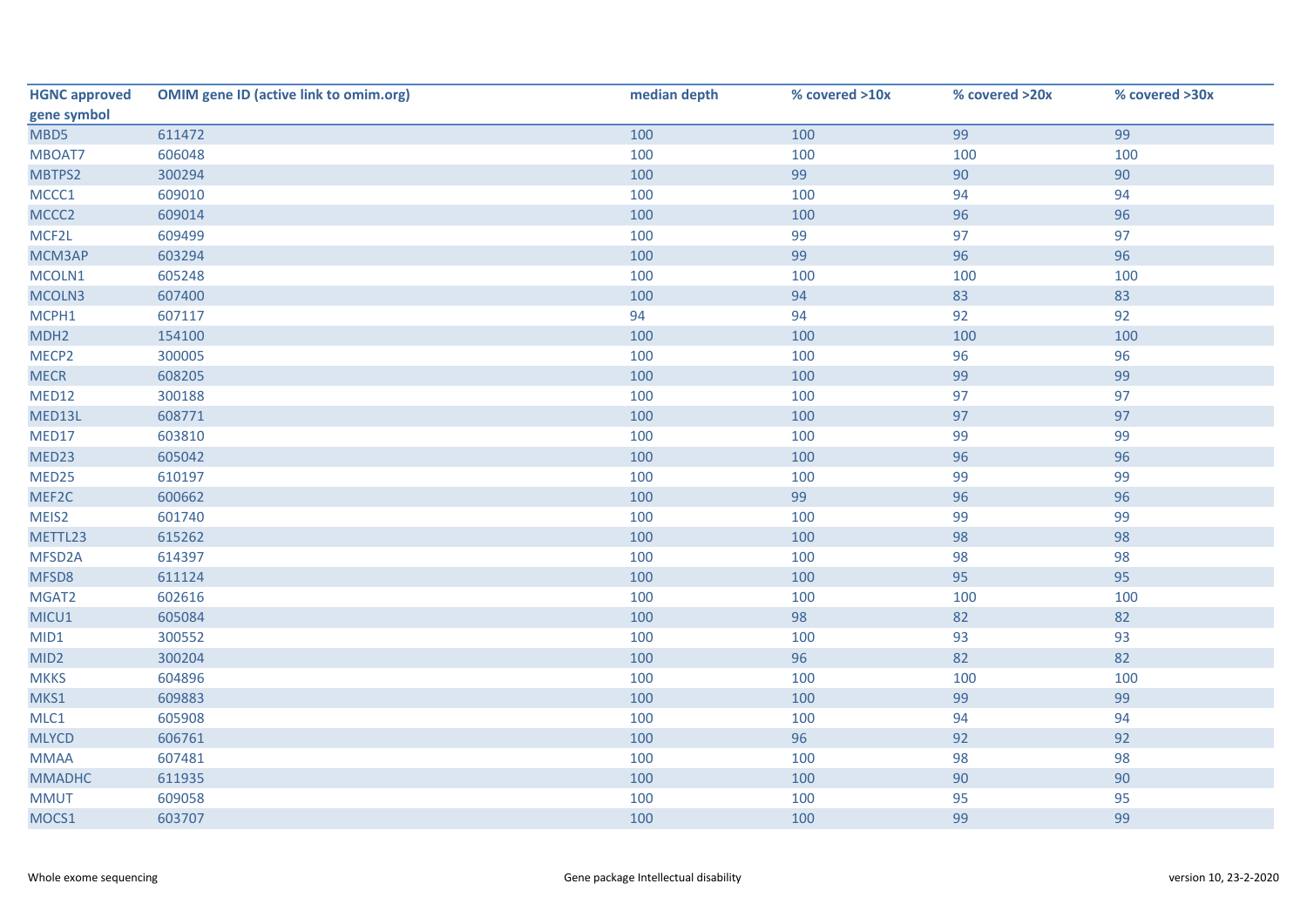| <b>HGNC approved</b> | <b>OMIM gene ID (active link to omim.org)</b> | median depth | % covered >10x | % covered >20x | % covered >30x |
|----------------------|-----------------------------------------------|--------------|----------------|----------------|----------------|
| gene symbol          |                                               |              |                |                |                |
| MOCS <sub>2</sub>    | 603708                                        | 100          | 100            | 96             | 96             |
| <b>MOGS</b>          | 601336                                        | 100          | 100            | 100            | 100            |
| MPDU1                | 604041                                        | 100          | 100            | 99             | 99             |
| <b>MPDZ</b>          | 603785                                        | 100          | 99             | 95             | 95             |
| <b>MPLKIP</b>        | 609188                                        | 100          | 100            | 100            | 100            |
| MRPL3                | 607118                                        | 100          | 100            | 90             | 90             |
| MRPS22               | 605810                                        | 100          | 100            | 96             | 96             |
| MSL <sub>2</sub>     | 614802                                        | 100          | 100            | 99             | 99             |
| <b>MTFMT</b>         | 611766                                        | 100          | 100            | 90             | 90             |
| <b>MTHFR</b>         | 607093                                        | 100          | 100            | 99             | 99             |
| <b>MTHFS</b>         | 604197                                        | 100          | 100            | 100            | 100            |
| MTMR9                | 606260                                        | 100          | 100            | 97             | 97             |
| <b>MTOR</b>          | 601231                                        | 100          | 100            | 97             | 97             |
| <b>MTR</b>           | 156570                                        | 100          | 100            | 97             | 97             |
| <b>MTRR</b>          | 602568                                        | 100          | 100            | 98             | 98             |
| <b>MVK</b>           | 251170                                        | 100          | 100            | 100            | 100            |
| <b>MYCN</b>          | 164840                                        | 100          | 100            | 100            | 100            |
| MYH9                 | 160775                                        | 100          | 100            | 99             | 99             |
| MYO5A                | 160777                                        | 100          | 99             | 94             | 94             |
| MYT1L                | 613084                                        | 100          | 100            | 97             | 97             |
| <b>NAA10</b>         | 300013                                        | 100          | 100            | 94             | 94             |
| <b>NAA15</b>         | 608000                                        | 100          | 100            | 95             | 95             |
| NACC1                | 610672                                        | 100          | 100            | 100            | 100            |
| <b>NAGA</b>          | 104170                                        | 100          | 100            | 100            | 100            |
| <b>NAGLU</b>         | 609701                                        | 100          | 97             | 93             | 93             |
| <b>NALCN</b>         | 611549                                        | 100          | 100            | 97             | 97             |
| <b>NANS</b>          | 605202                                        | 100          | 99             | 94             | 94             |
| NARS2                | 612803                                        | 99           | 97             | 92             | 92             |
| <b>NAT10</b>         | 609221                                        | 100          | 99             | 96             | 96             |
| <b>NBEA</b>          | 604889                                        | 99           | 97             | 91             | 91             |
| <b>NBN</b>           | 602667                                        | 100          | 99             | 88             | 88             |
| NCOR2                | 600848                                        | 99           | 94             | 86             | 86             |
| NDE1                 | 609449                                        | 100          | 100            | 100            | 100            |
| <b>NDP</b>           | 300658                                        | 100          | 100            | 100            | 100            |
| NDST1                | 600853                                        | 100          | 100            | 100            | 100            |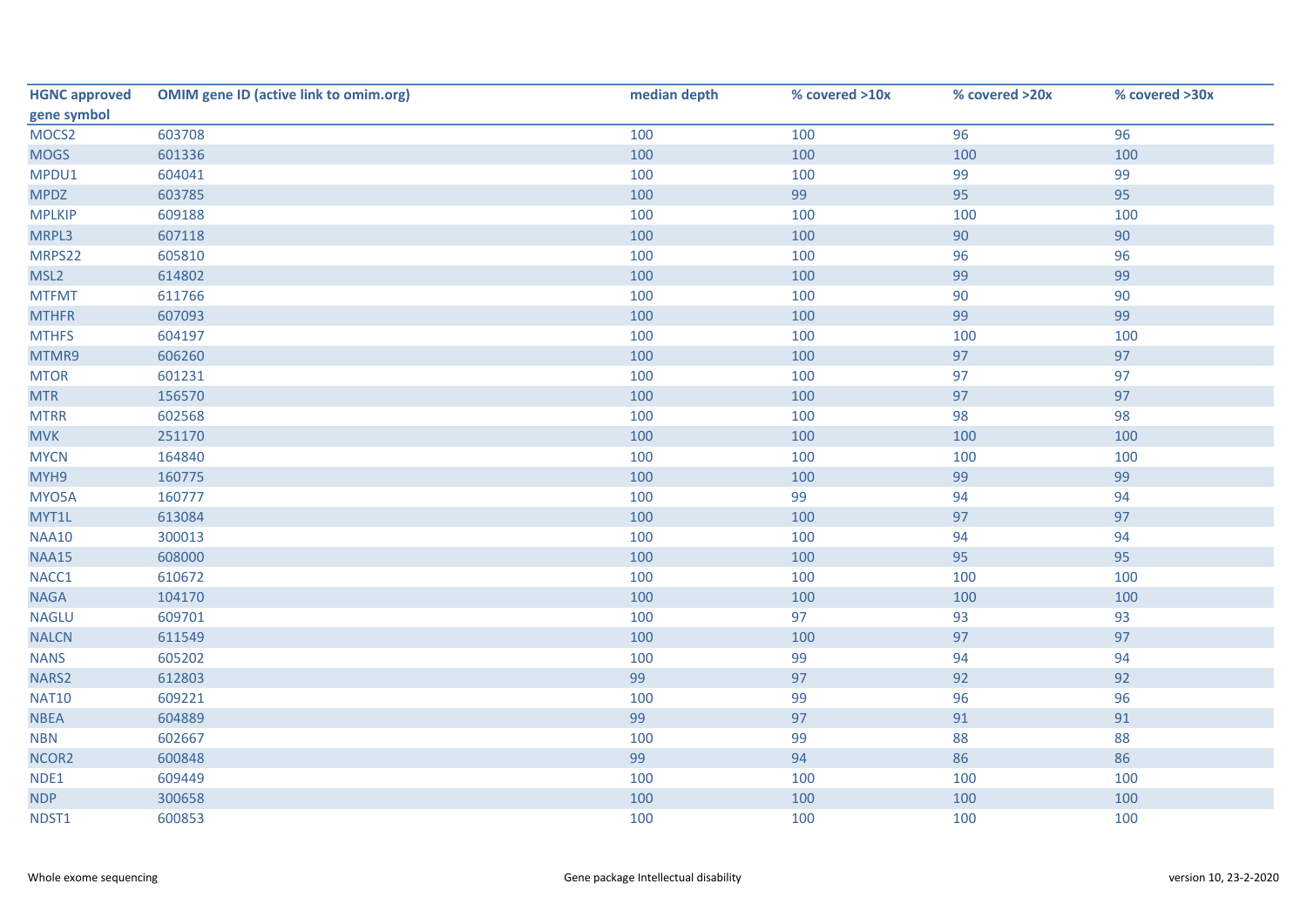| <b>HGNC approved</b> | <b>OMIM gene ID (active link to omim.org)</b> | median depth | % covered >10x | % covered >20x | % covered >30x |
|----------------------|-----------------------------------------------|--------------|----------------|----------------|----------------|
| gene symbol          |                                               |              |                |                |                |
| NDUFA1               | 300078                                        | 100          | 100            | 100            | 100            |
| NDUFA11              | 612638                                        | 100          | 100            | 100            | 100            |
| NDUFA12              | 614530                                        | 100          | 100            | 100            | 100            |
| NDUFA2               | 602137                                        | 100          | 100            | 100            | 100            |
| NDUFAF3              | 612911                                        | 100          | 100            | 100            | 100            |
| NDUFAF5              | 612360                                        | 100          | 100            | 96             | 96             |
| NDUFS1               | 157655                                        | 100          | 100            | 94             | 94             |
| NDUFS2               | 602985                                        | 100          | 100            | 99             | 99             |
| NDUFS3               | 603846                                        | 100          | 100            | 100            | 100            |
| NDUFS4               | 602694                                        | 100          | 100            | 99             | 99             |
| NDUFS6               | 603848                                        | 100          | 100            | 100            | 100            |
| NDUFS7               | 601825                                        | 100          | 100            | 98             | 98             |
| NDUFS8               | 602141                                        | 100          | 100            | 100            | 100            |
| NDUFV1               | 161015                                        | 100          | 100            | 100            | 100            |
| NDUFV2               | 600532                                        | 100          | 95             | 80             | 80             |
| NECAP1               | 611623                                        | 100          | 100            | 100            | 100            |
| NECTIN1              | 600644                                        | 100          | 100            | 100            | 100            |
| NEDD4L               | 606384                                        | 100          | 99             | 94             | 94             |
| NEU1                 | 608272                                        | 100          | 100            | 100            | 100            |
| <b>NEXMIF</b>        | 300524                                        | 100          | 100            | 95             | 95             |
| NF1                  | 613113                                        | 97           | 90             | 79             | 79             |
| NFATC1               | 600489                                        | 100          | 100            | 100            | 100            |
| NFE2L2               | 600492                                        | 100          | 99             | 94             | 94             |
| <b>NFIA</b>          | 600727                                        | 100          | 100            | 98             | 98             |
| <b>NFIX</b>          | 164005                                        | 100          | 100            | 100            | 100            |
| NGLY1                | 610661                                        | 100          | 100            | 97             | 97             |
| <b>NHS</b>           | 300457                                        | 100          | 96             | 90             | 90             |
| NID1                 | 131390                                        | 100          | 100            | 100            | 100            |
| <b>NIN</b>           | 608684                                        | 100          | 99             | 95             | 95             |
| <b>NIPBL</b>         | 608667                                        | 100          | 98             | 92             | 92             |
| <b>NKX2-1</b>        | 600635                                        | 100          | 100            | 100            | 100            |
| NLGN3                | 300336                                        | 100          | 100            | 98             | 98             |
| NLGN4X               | 300427                                        | 100          | 100            | 100            | 100            |
| NLRP3                | 606416                                        | 100          | 100            | 100            | 100            |
| <b>NONO</b>          | 300084                                        | 98           | 91             | 76             | 76             |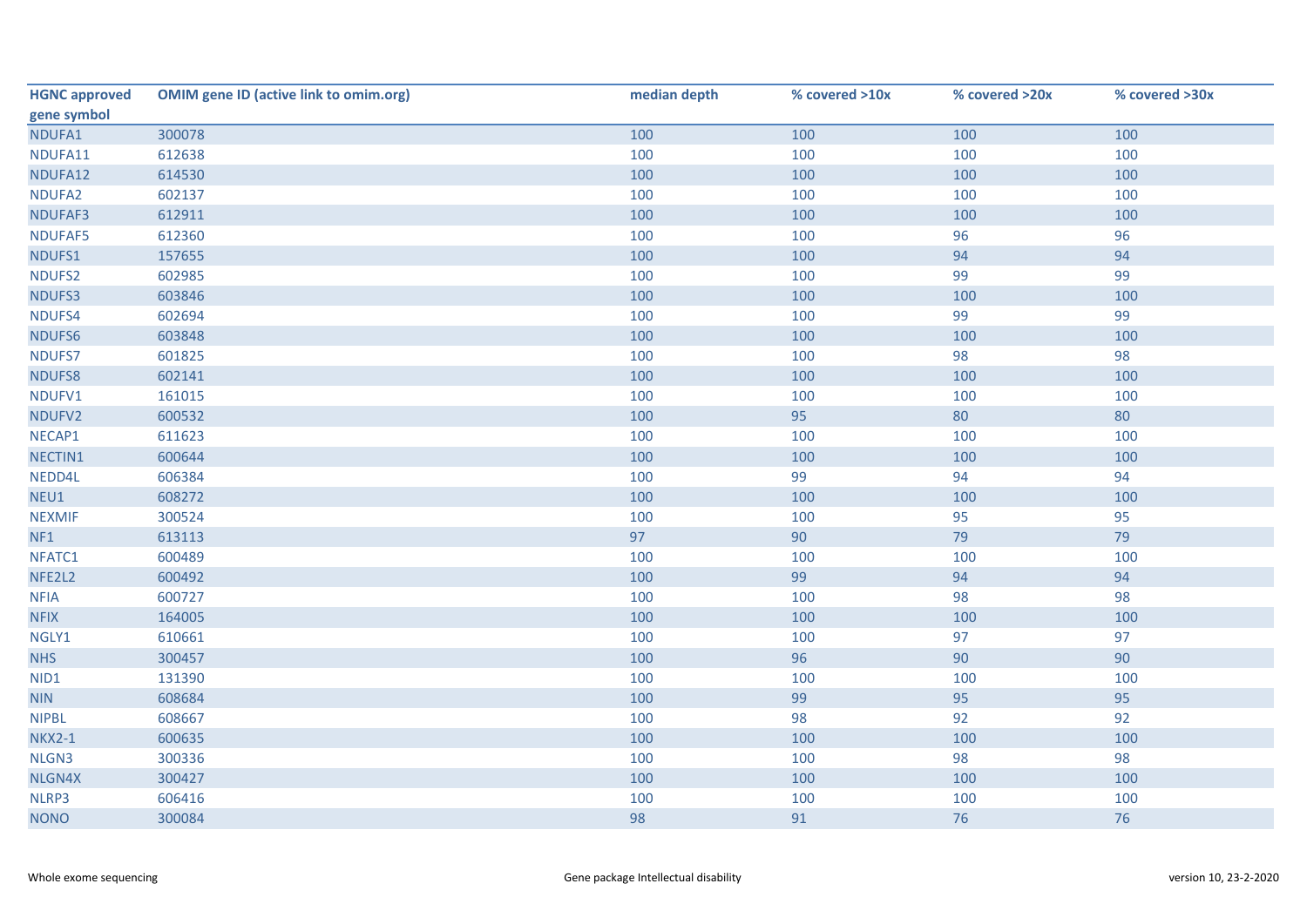| <b>HGNC approved</b> | <b>OMIM gene ID (active link to omim.org)</b> | median depth | % covered >10x | % covered >20x | % covered >30x |
|----------------------|-----------------------------------------------|--------------|----------------|----------------|----------------|
| gene symbol          |                                               |              |                |                |                |
| NOVA <sub>2</sub>    | 601991                                        | 97           | 93             | 88             | 88             |
| NPC1                 | 607623                                        | 100          | 100            | 99             | 99             |
| NPC <sub>2</sub>     | 601015                                        | 100          | 100            | 100            | 100            |
| NPHP1                | 607100                                        | 100          | 98             | 88             | 88             |
| NPRL3                | 600928                                        | 100          | 99             | 95             | 95             |
| NR2F1                | 132890                                        | 100          | 100            | 100            | 100            |
| <b>NRAS</b>          | 164790                                        | 100          | 100            | 98             | 98             |
| NRXN1                | 600565                                        | 100          | 100            | 97             | 97             |
| NSD1                 | 606681                                        | 100          | 100            | 98             | 98             |
| <b>NSDHL</b>         | 300275                                        | 100          | 100            | 93             | 93             |
| NSUN2                | 610916                                        | 100          | 99             | 92             | 92             |
| NTRK1                | 191315                                        | 100          | 100            | 99             | 99             |
| <b>NUP62</b>         | 605815                                        | 100          | 100            | 100            | 100            |
| <b>OAT</b>           | 613349                                        | 100          | 96             | 85             | 85             |
| <b>OCLN</b>          | 602876                                        | 96           | 84             | 79             | 79             |
| OCRL                 | 300535                                        | 100          | 95             | 80             | 80             |
| ODC1                 | 165640                                        | 100          | 100            | 100            | 100            |
| OFD1                 | 300170                                        | 100          | 95             | 75             | 75             |
| OPHN1                | 300127                                        | 100          | 96             | 84             | 84             |
| ORC1                 | 601902                                        | 100          | 100            | 97             | 97             |
| <b>OTC</b>           | 300461                                        | 100          | 98             | 85             | 85             |
| P2RX6                | 608077                                        | 100          | 95             | 91             | 91             |
| PACS1                | 607492                                        | 100          | 100            | 97             | 97             |
| PACS <sub>2</sub>    | 610423                                        | 100          | 99             | 96             | 96             |
| PAFAH1B1             | 601545                                        | 100          | 96             | 90             | 90             |
| PAH                  | 612349                                        | 100          | 99             | 95             | 95             |
| PAK3                 | 300142                                        | 100          | 96             | 83             | 83             |
| PANK2                | 606157                                        | 100          | 100            | 99             | 99             |
| PANX1                | 608420                                        | 100          | 99             | 93             | 93             |
| PAX1                 | 167411                                        | 100          | 90             | 86             | 86             |
| PAX6                 | 607108                                        | 100          | 100            | 96             | 96             |
| PAX8                 | 167415                                        | 100          | 100            | 97             | 97             |
| PBX1                 | 176310                                        | 100          | 100            | 98             | 98             |
| PC                   | 608786                                        | 100          | 100            | 100            | 100            |
| <b>PCCA</b>          | 232000                                        | 100          | 100            | 95             | 95             |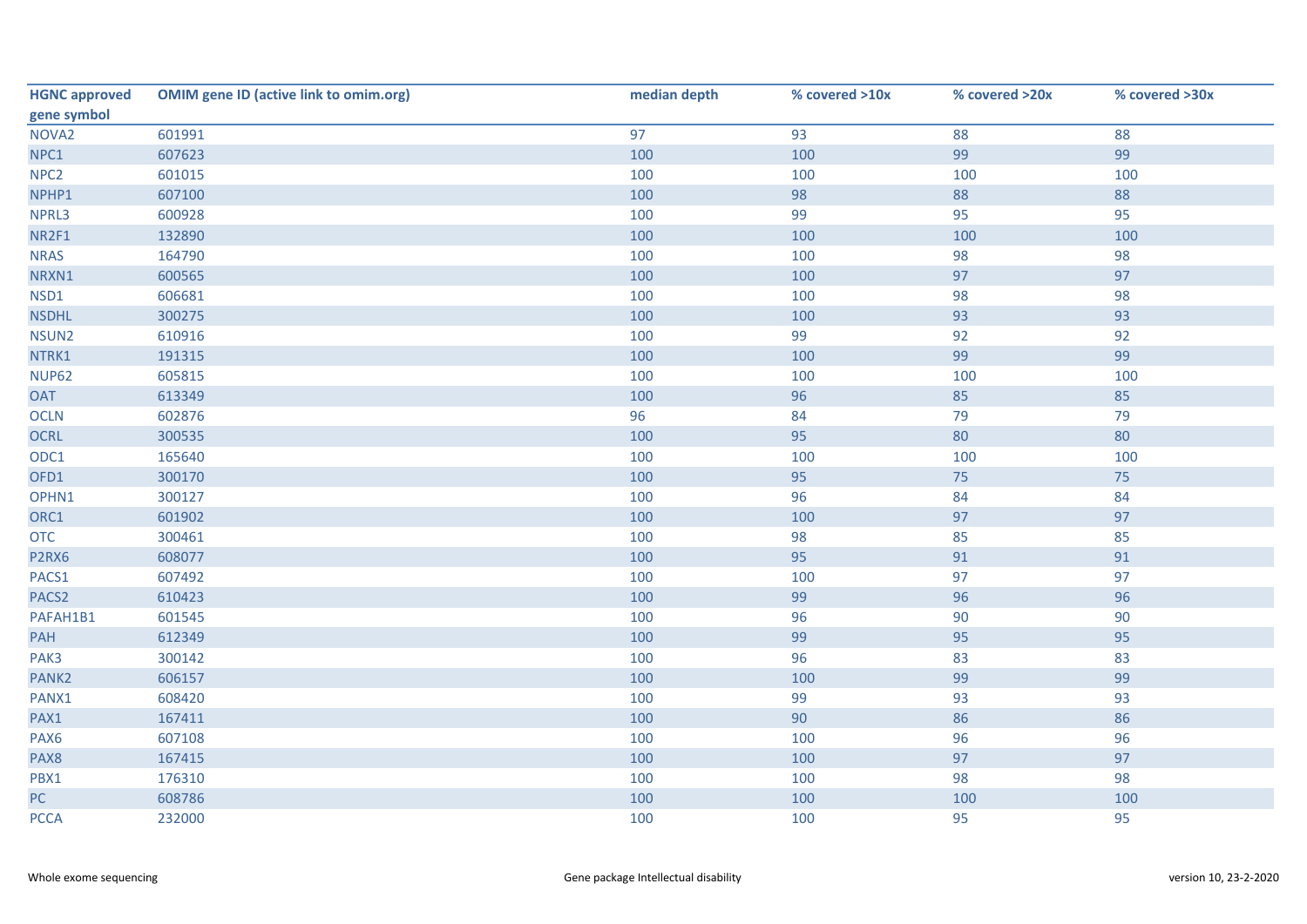| <b>HGNC approved</b> | <b>OMIM gene ID (active link to omim.org)</b> | median depth | % covered >10x | % covered >20x | % covered >30x |
|----------------------|-----------------------------------------------|--------------|----------------|----------------|----------------|
| gene symbol          |                                               |              |                |                |                |
| PCCB                 | 232050                                        | 100          | 98             | 95             | 95             |
| PCDH19               | 300460                                        | 100          | 100            | 97             | 97             |
| PCGF2                | 600346                                        | 100          | 99             | 96             | 96             |
| <b>PCLO</b>          | 604918                                        | 100          | 99             | 98             | 98             |
| <b>PCNT</b>          | 605925                                        | 100          | 100            | 99             | 99             |
| PDE4D                | 600129                                        | 100          | 97             | 94             | 94             |
| PDHA1                | 300502                                        | 100          | 94             | 84             | 84             |
| PDP1                 | 605993                                        | 100          | 100            | 100            | 100            |
| PDSS1                | 607429                                        | 100          | 93             | 85             | 85             |
| PDSS2                | 610564                                        | 100          | 97             | 87             | 87             |
| <b>PEPD</b>          | 613230                                        | 100          | 100            | 98             | 98             |
| <b>PET100</b>        | 614770                                        | 92           | 66             | 66             | 66             |
| PEX1                 | 602136                                        | 100          | 99             | 94             | 94             |
| <b>PEX10</b>         | 602859                                        | 100          | 100            | 97             | 97             |
| PEX11B               | 603867                                        | 100          | 100            | 100            | 100            |
| <b>PEX12</b>         | 601758                                        | 100          | 100            | 94             | 94             |
| <b>PEX13</b>         | 601789                                        | 100          | 100            | 99             | 99             |
| <b>PEX16</b>         | 603360                                        | 100          | 96             | 94             | 94             |
| <b>PEX19</b>         | 600279                                        | 100          | 100            | 98             | 98             |
| PEX <sub>2</sub>     | 170993                                        | 100          | 100            | 100            | 100            |
| <b>PEX26</b>         | 608666                                        | 100          | 100            | 100            | 100            |
| PEX3                 | 603164                                        | 100          | 100            | 95             | 95             |
| PEX5                 | 600414                                        | 100          | 100            | 100            | 100            |
| PEX6                 | 601498                                        | 100          | 99             | 95             | 95             |
| PEX7                 | 601757                                        | 100          | 100            | 95             | 95             |
| PGAP1                | 611655                                        | 100          | 99             | 90             | 90             |
| PGAP2                | 615187                                        | 100          | 100            | 100            | 100            |
| PGAP3                | 611801                                        | 100          | 100            | 100            | 100            |
| PGK1                 | 311800                                        | 100          | 100            | 89             | 89             |
| PHC1                 | 602978                                        | 100          | 97             | 94             | 94             |
| PHF21A               | 608325                                        | 100          | 97             | 91             | 91             |
| PHF23                | 612910                                        | 100          | 100            | 100            | 100            |
| PHF6                 | 300414                                        | 100          | 96             | 82             | 82             |
| PHF8                 | 300560                                        | 100          | 98             | 87             | 87             |
| <b>PHGDH</b>         | 606879                                        | 100          | 100            | 100            | 100            |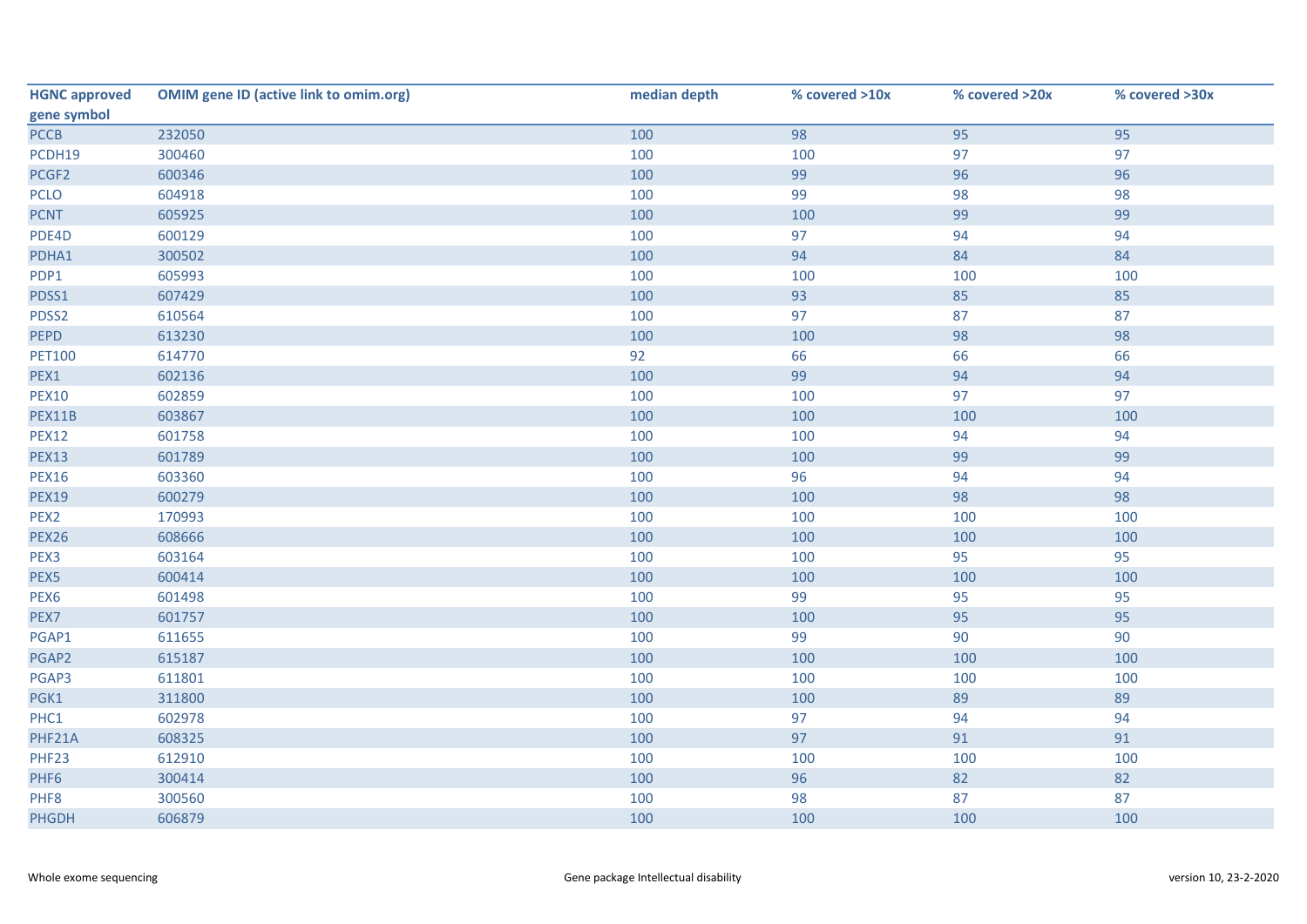| <b>HGNC approved</b> | <b>OMIM gene ID (active link to omim.org)</b> | median depth | % covered >10x | % covered >20x | % covered >30x |
|----------------------|-----------------------------------------------|--------------|----------------|----------------|----------------|
| gene symbol          |                                               |              |                |                |                |
| PHIP                 | 612870                                        | 100          | 98             | 90             | 90             |
| PI4KA                | 600286                                        | 100          | 99             | 96             | 96             |
| <b>PIGA</b>          | 311770                                        | 100          | 100            | 97             | 97             |
| <b>PIGC</b>          | 601730                                        | 100          | 100            | 100            | 100            |
| PIGG                 | 616918                                        | 100          | 100            | 98             | 98             |
| PIGL                 | 605947                                        | 100          | 100            | 100            | 100            |
| <b>PIGN</b>          | 606097                                        | 100          | 99             | 89             | 89             |
| <b>PIGO</b>          | 614730                                        | 100          | 100            | 100            | 100            |
| <b>PIGT</b>          | 610272                                        | 100          | 100            | 100            | 100            |
| PIGV                 | 610274                                        | 100          | 100            | 100            | 100            |
| PIGW                 | 610275                                        | 100          | 100            | 100            | 100            |
| <b>PIGY</b>          | 610662                                        | 100          | 100            | 94             | 94             |
| PIK3CA               | 171834                                        | 100          | 99             | 96             | 96             |
| PIK3R2               | 603157                                        | 95           | 93             | 90             | 90             |
| PLA2G6               | 603604                                        | 100          | 100            | 99             | 99             |
| PLCB1                | 607120                                        | 100          | 99             | 94             | 94             |
| PLK4                 | 605031                                        | 100          | 99             | 91             | 91             |
| PLP1                 | 300401                                        | 100          | 99             | 97             | 97             |
| PLXNA3               | 300022                                        | 98           | 97             | 95             | 95             |
| PLXND1               | 604282                                        | 100          | 99             | 96             | 96             |
| PMM <sub>2</sub>     | 601785                                        | 100          | 100            | 97             | 97             |
| <b>PMPCA</b>         | 613036                                        | 100          | 100            | 100            | 100            |
| <b>PNKP</b>          | 605610                                        | 100          | 100            | 98             | 98             |
| <b>PNP</b>           | 164050                                        | 100          | 100            | 97             | 97             |
| POC1A                | 614783                                        | 100          | 100            | 100            | 100            |
| POGZ                 | 614787                                        | 100          | 100            | 97             | 97             |
| POLG                 | 174763                                        | 100          | 100            | 99             | 99             |
| POLR3A               | 614258                                        | 100          | 100            | 98             | 98             |
| POLR3B               | 614366                                        | 100          | 99             | 93             | 93             |
| POMGNT1              | 606822                                        | 100          | 100            | 99             | 99             |
| POMGNT2              | 614828                                        | 100          | 100            | 100            | 100            |
| <b>POMK</b>          | 615247                                        | 100          | 100            | 100            | 100            |
| POMT1                | 607423                                        | 100          | 100            | 100            | 100            |
| POMT2                | 607439                                        | 100          | 100            | 99             | 99             |
| <b>PORCN</b>         | 300651                                        | 100          | 100            | 98             | 98             |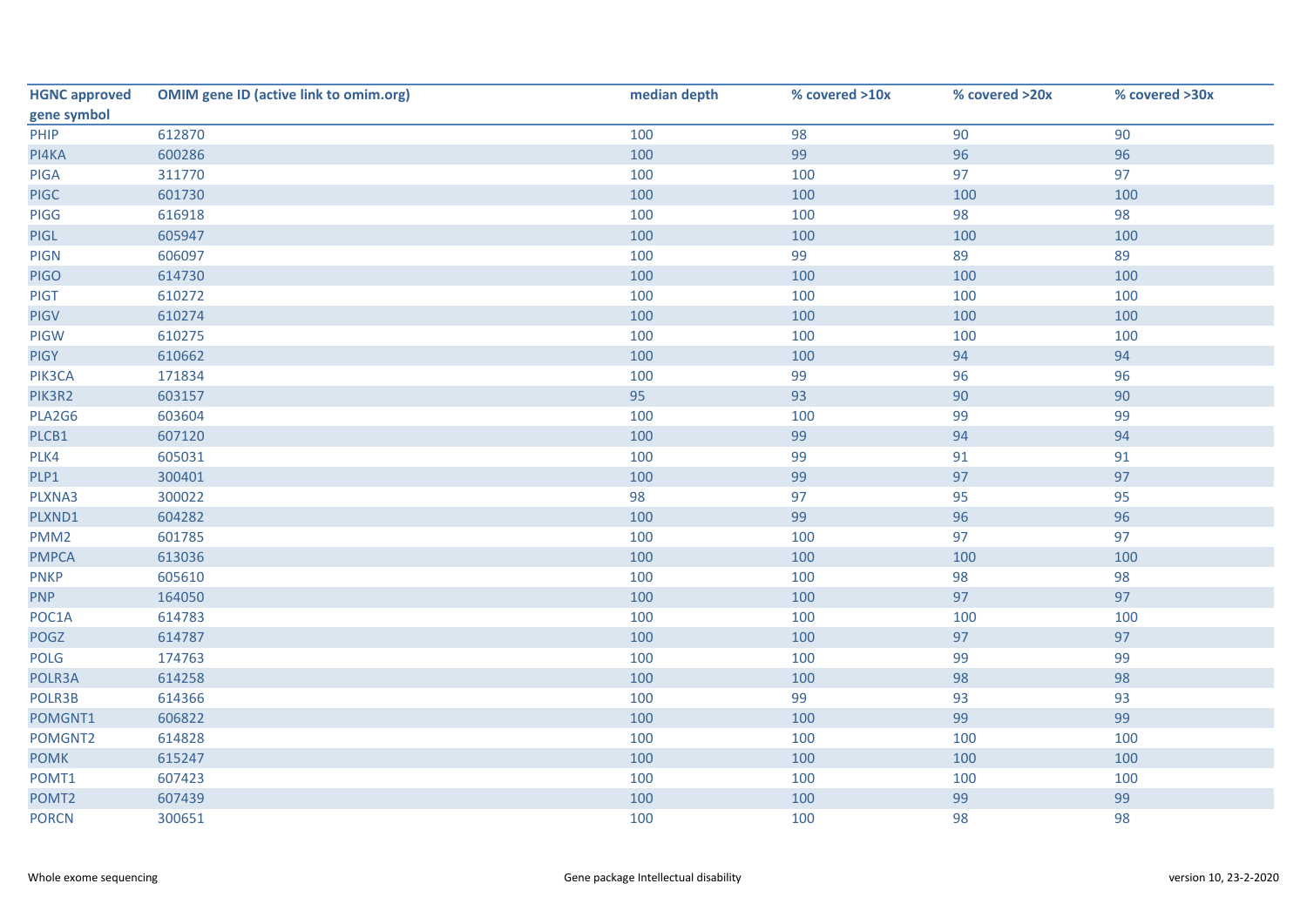| <b>HGNC approved</b> | <b>OMIM gene ID (active link to omim.org)</b> | median depth | % covered >10x | % covered >20x | % covered >30x |
|----------------------|-----------------------------------------------|--------------|----------------|----------------|----------------|
| gene symbol          |                                               |              |                |                |                |
| POU1F1               | 173110                                        | 100          | 100            | 100            | 100            |
| POU3F3               | 602480                                        | 77           | 68             | 62             | 62             |
| PPFIA4               | 603145                                        | 100          | 99             | 95             | 95             |
| PPM1D                | 605100                                        | 100          | 100            | 99             | 99             |
| <b>PPOX</b>          | 600923                                        | 100          | 100            | 100            | 100            |
| PPP1CB               | 600590                                        | 100          | 100            | 95             | 95             |
| PPP1R15B             | 613257                                        | 100          | 100            | 98             | 98             |
| PPP <sub>2CA</sub>   | 176915                                        | 100          | 100            | 93             | 93             |
| PPP2R1A              | 605983                                        | 100          | 100            | 100            | 100            |
| PPP2R5B              | 601644                                        | 100          | 100            | 100            | 100            |
| PPP2R5C              | 601645                                        | 97           | 89             | 78             | 78             |
| PPP2R5D              | 601646                                        | 100          | 100            | 98             | 98             |
| PPP3CA               | 114105                                        | 100          | 99             | 90             | 90             |
| PPT1                 | 600722                                        | 100          | 100            | 100            | 100            |
| PQBP1                | 300463                                        | 100          | 100            | 100            | 100            |
| PRIM1                | 176635                                        | 100          | 95             | 79             | 79             |
| PRKAR1A              | 188830                                        | 100          | 100            | 99             | 99             |
| <b>PRKCE</b>         | 176975                                        | 100          | 100            | 97             | 97             |
| PRMT7                | 610087                                        | 100          | 100            | 98             | 98             |
| <b>PRODH</b>         | 606810                                        | 100          | 95             | 86             | 86             |
| PRPS1                | 311850                                        | 100          | 99             | 90             | 90             |
| <b>PRR12</b>         | 616633                                        | 100          | 96             | 90             | 90             |
| PRSS12               | 606709                                        | 100          | 100            | 99             | 99             |
| <b>PSAP</b>          | 176801                                        | 100          | 100            | 97             | 97             |
| PSMD12               | 604450                                        | 98           | 86             | 70             | 70             |
| PTCH1                | 601309                                        | 100          | 98             | 96             | 96             |
| PTCHD1               | 300828                                        | 100          | 100            | 98             | 98             |
| PTDSS1               | 612792                                        | 100          | 100            | 98             | 98             |
| <b>PTEN</b>          | 601728                                        | 85           | 78             | 76             | 76             |
| PTF1A                | 607194                                        | 100          | 100            | 94             | 94             |
| PTGR1                | 601274                                        | 99           | 94             | 83             | 83             |
| PTPN11               | 176876                                        | 100          | 99             | 90             | 90             |
| PTRH2                | 608625                                        | 100          | 100            | 100            | 100            |
| PTRHD1               | 617342                                        | 100          | 100            | 100            | 100            |
| <b>PTS</b>           | 612719                                        | 100          | 100            | 95             | 95             |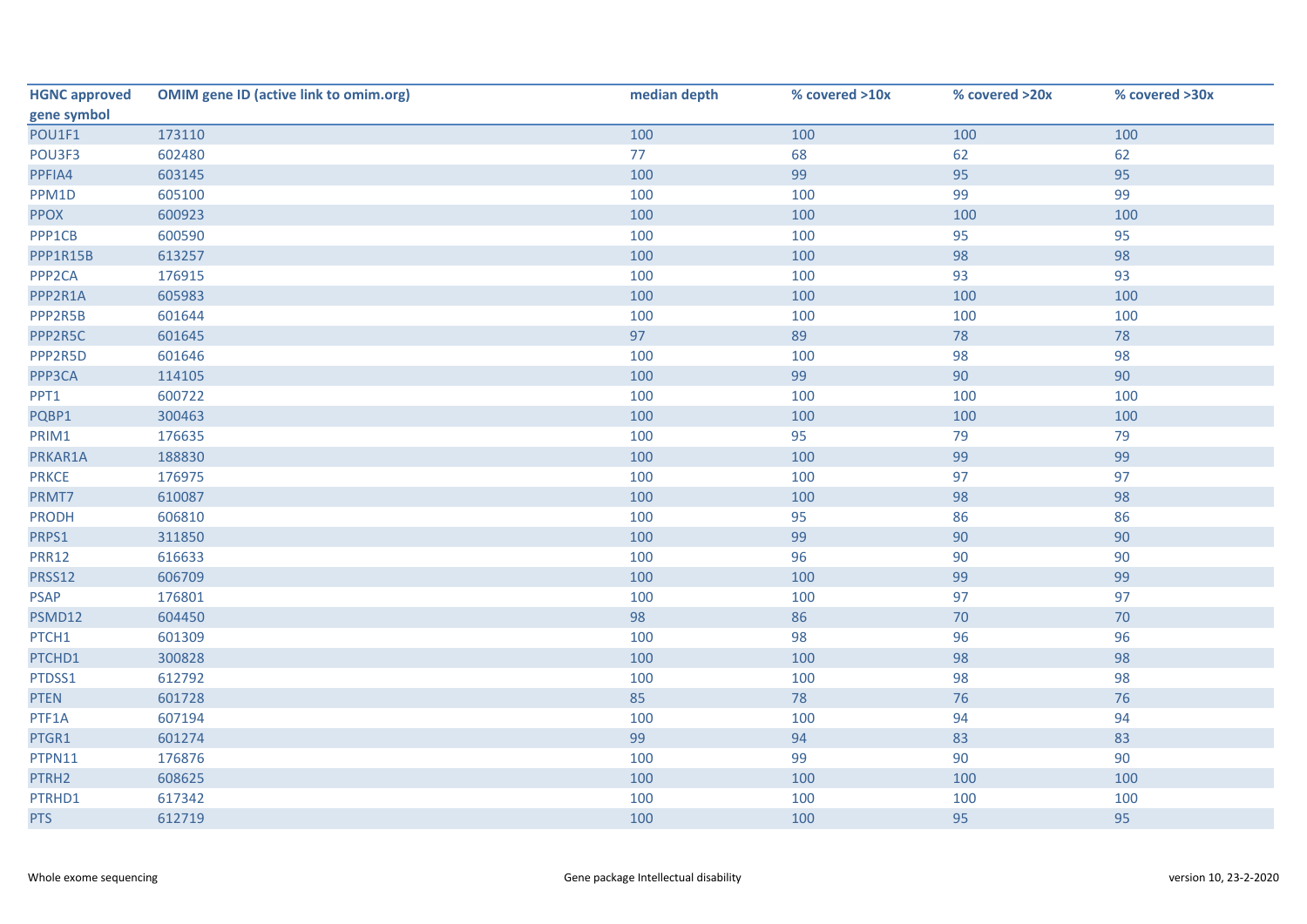| <b>HGNC approved</b> | <b>OMIM gene ID (active link to omim.org)</b> | median depth | % covered >10x | % covered >20x | % covered >30x |
|----------------------|-----------------------------------------------|--------------|----------------|----------------|----------------|
| gene symbol          |                                               |              |                |                |                |
| <b>PUF60</b>         | 604819                                        | 100          | 100            | 100            | 100            |
| PUM1                 | 607204                                        | 100          | 100            | 98             | 98             |
| <b>PURA</b>          | 600473                                        | 100          | 100            | 100            | 100            |
| PUS1                 | 608109                                        | 100          | 99             | 95             | 95             |
| PUS3                 | 616283                                        | 100          | 99             | 96             | 96             |
| PUS7                 | 616261                                        | 100          | 98             | 90             | 90             |
| PYCR1                | 179035                                        | 100          | 100            | 100            | 100            |
| PYCR2                | 616406                                        | 100          | 100            | 100            | 100            |
| QARS1                | 603727                                        | 100          | 100            | 100            | 100            |
| <b>QDPR</b>          | 612676                                        | 100          | 100            | 97             | 97             |
| <b>RAB18</b>         | 602207                                        | 100          | 100            | 97             | 97             |
| RAB27A               | 603868                                        | 100          | 100            | 91             | 91             |
| RAB39B               | 300774                                        | 100          | 100            | 100            | 100            |
| RAB3GAP1             | 602536                                        | 100          | 100            | 97             | 97             |
| RAB3GAP2             | 609275                                        | 100          | 99             | 92             | 92             |
| RAB40AL              | 300405                                        | 100          | 100            | 100            | 100            |
| RAC1                 | 602048                                        | 100          | 100            | 97             | 97             |
| <b>RAD21</b>         | 606462                                        | 100          | 99             | 92             | 92             |
| RAD50                | 604040                                        | 100          | 100            | 98             | 98             |
| RAF1                 | 164760                                        | 100          | 99             | 95             | 95             |
| RAI1                 | 607642                                        | 100          | 100            | 100            | 100            |
| <b>RALA</b>          | 179550                                        | 90           | 80             | 72             | 72             |
| <b>RARB</b>          | 180220                                        | 100          | 100            | 99             | 99             |
| RARS2                | 611524                                        | 100          | 99             | 93             | 93             |
| RBBP8                | 604124                                        | 100          | 99             | 92             | 92             |
| RBFOX1               | 605104                                        | 100          | 100            | 99             | 99             |
| <b>RBM10</b>         | 300080                                        | 100          | 96             | 88             | 88             |
| <b>RBM28</b>         | 612074                                        | 100          | 100            | 96             | 96             |
| <b>RBPJ</b>          | 147183                                        | 100          | 99             | 89             | 89             |
| RCBTB1               | 607867                                        | 100          | 100            | 99             | 99             |
| <b>RELN</b>          | 600514                                        | 100          | 100            | 97             | 97             |
| <b>RERE</b>          | 605226                                        | 97           | 92             | 86             | 86             |
| REV3L                | 602776                                        | 100          | 99             | 95             | 95             |
| RFT1                 | 611908                                        | 100          | 99             | 93             | 93             |
| <b>RHEB</b>          | 601293                                        | 86           | 60             | 36             | 36             |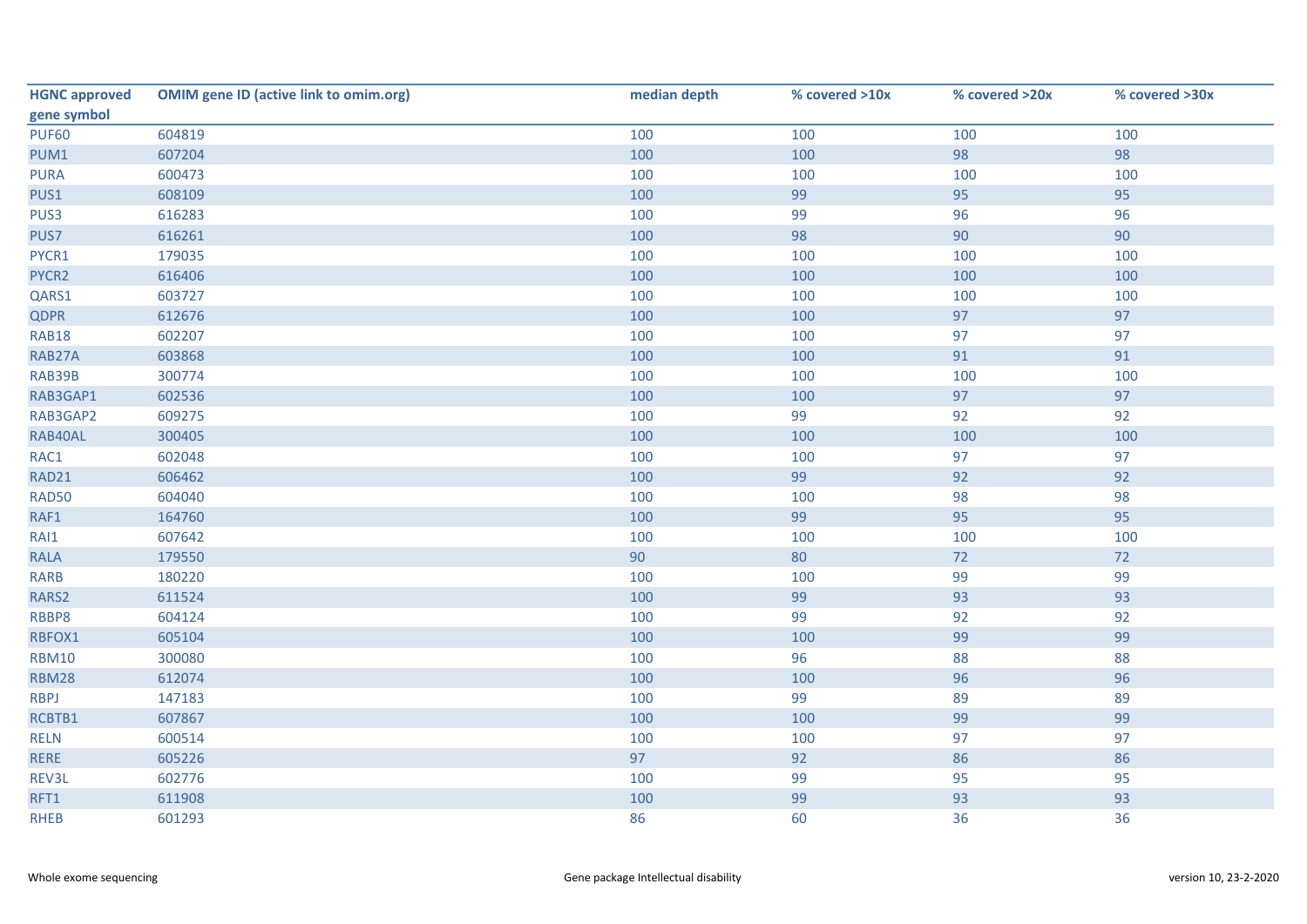| <b>HGNC approved</b> | <b>OMIM gene ID (active link to omim.org)</b> | median depth     | % covered >10x | % covered >20x | % covered >30x |
|----------------------|-----------------------------------------------|------------------|----------------|----------------|----------------|
| gene symbol          |                                               |                  |                |                |                |
| RHOBTB2              | 607352                                        | 100              | 100            | 99             | 99             |
| RIT1                 | 609591                                        | 100              | 100            | 100            | 100            |
| <b>RLIM</b>          | 300379                                        | 100              | 100            | 90             | 90             |
| RMND1                | 614917                                        | 100              | 100            | 93             | 93             |
| <b>RMRP</b>          | 157660                                        | No coverage data |                |                |                |
| RNASEH2A             | 606034                                        | 100              | 100            | 100            | 100            |
| RNASEH2B             | 610326                                        | 100              | 98             | 88             | 88             |
| RNASEH2C             | 610330                                        | 100              | 100            | 100            | 100            |
| RNASET2              | 612944                                        | 100              | 100            | 99             | 99             |
| <b>RNF113A</b>       | 300951                                        | 100              | 100            | 100            | 100            |
| <b>RNF125</b>        | 610432                                        | 100              | 100            | 100            | 100            |
| <b>RNF135</b>        | 611358                                        | 100              | 100            | 99             | 99             |
| <b>ROGDI</b>         | 614574                                        | 100              | 98             | 93             | 93             |
| <b>RORA</b>          | 600825                                        | 100              | 100            | 97             | 97             |
| RPGRIP1L             | 610937                                        | 98               | 96             | 89             | 89             |
| <b>RPL10</b>         | 312173                                        | 100              | 100            | 100            | 100            |
| RPS6KA3              | 300075                                        | 100              | 92             | 70             | 70             |
| RSPRY1               | 616585                                        | 100              | 98             | 90             | 90             |
| RTEL1                | 608833                                        | 100              | 100            | 99             | 99             |
| <b>RTTN</b>          | 610436                                        | 100              | 99             | 94             | 94             |
| <b>RUBCN</b>         | 613516                                        | 100              | 98             | 96             | 96             |
| RUSC <sub>2</sub>    | 611053                                        | 100              | 100            | 100            | 100            |
| RXYLT1               | 605862                                        | 100              | 100            | 94             | 94             |
| SALL1                | 602218                                        | 100              | 100            | 99             | 99             |
| SAMHD1               | 606754                                        | 100              | 99             | 88             | 88             |
| SATB <sub>2</sub>    | 608148                                        | 100              | 100            | 97             | 97             |
| <b>SBDS</b>          | 607444                                        | 100              | 100            | 99             | 99             |
| SC5D                 | 602286                                        | 100              | 100            | 100            | 100            |
| SCAF4                | 616023                                        | 100              | 98             | 90             | 90             |
| SCN1A                | 182389                                        | 100              | 100            | 99             | 99             |
| SCN1B                | 600235                                        | 100              | 97             | 93             | 93             |
| SCN <sub>2</sub> A   | 182390                                        | 100              | 100            | 97             | 97             |
| SCN3A                | 182391                                        | 100              | 100            | 97             | 97             |
| SCN8A                | 600702                                        | 100              | 100            | 98             | 98             |
| SCO1                 | 603644                                        | 100              | 100            | 99             | 99             |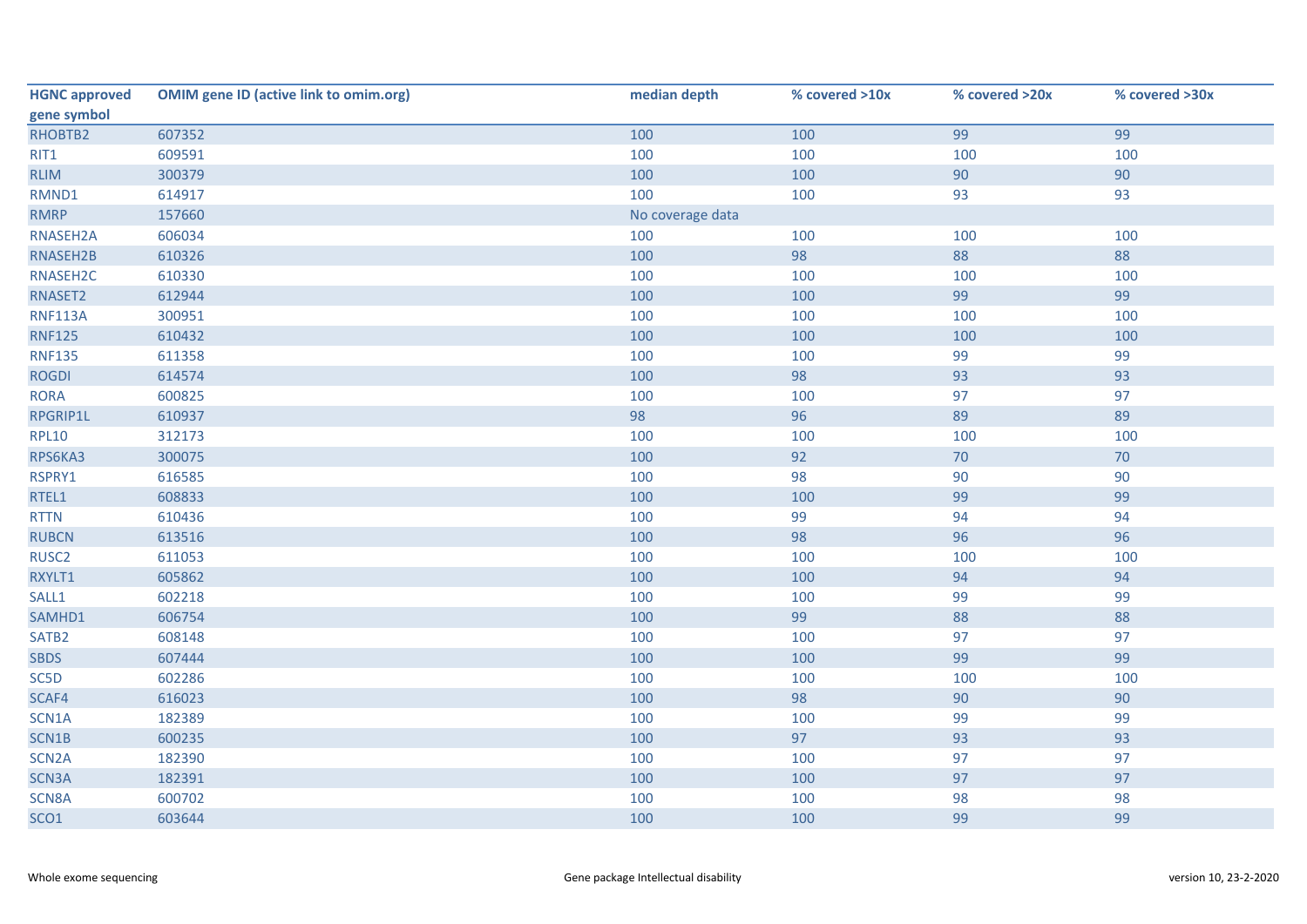| <b>HGNC approved</b> | <b>OMIM gene ID (active link to omim.org)</b> | median depth | % covered >10x | % covered >20x | % covered >30x |
|----------------------|-----------------------------------------------|--------------|----------------|----------------|----------------|
| gene symbol          |                                               |              |                |                |                |
| SCO <sub>2</sub>     | 604272                                        | 100          | 100            | 100            | 100            |
| <b>SDHA</b>          | 600857                                        | 100          | 97             | 91             | 91             |
| SEMA3E               | 608166                                        | 100          | 100            | 94             | 94             |
| <b>SEPSECS</b>       | 613009                                        | 100          | 100            | 96             | 96             |
| SERAC1               | 614725                                        | 100          | 99             | 86             | 86             |
| SETBP1               | 611060                                        | 99           | 98             | 97             | 97             |
| SETD1A               | 611052                                        | 100          | 99             | 98             | 98             |
| SETD <sub>2</sub>    | 612778                                        | 100          | 100            | 98             | 98             |
| SETD5                | 615743                                        | 100          | 100            | 98             | 98             |
| SF1                  | 601516                                        | 90           | 84             | 79             | 79             |
| <b>SGSH</b>          | 605270                                        | 100          | 94             | 90             | 90             |
| SH3KBP1              | 300374                                        | 99           | 89             | 69             | 69             |
| SHANK2               | 603290                                        | 100          | 99             | 96             | 96             |
| SHANK3               | 606230                                        | 99           | 93             | 86             | 86             |
| <b>SHH</b>           | 600725                                        | 100          | 100            | 99             | 99             |
| SHOC2                | 602775                                        | 100          | 99             | 95             | 95             |
| SIK1                 | 605705                                        | 100          | 100            | 99             | 99             |
| SIL1                 | 608005                                        | 100          | 100            | 100            | 100            |
| SIN3A                | 607776                                        | 100          | 100            | 97             | 97             |
| SIX <sub>3</sub>     | 603714                                        | 100          | 100            | 96             | 96             |
| SKI                  | 164780                                        | 100          | 100            | 99             | 99             |
| <b>SLC12A6</b>       | 604878                                        | 100          | 99             | 94             | 94             |
| <b>SLC13A5</b>       | 608305                                        | 100          | 100            | 98             | 98             |
| <b>SLC16A2</b>       | 300095                                        | 100          | 100            | 95             | 95             |
| <b>SLC17A5</b>       | 604322                                        | 100          | 100            | 97             | 97             |
| <b>SLC19A3</b>       | 606152                                        | 100          | 100            | 98             | 98             |
| SLC1A1               | 133550                                        | 100          | 100            | 98             | 98             |
| SLC1A2               | 600300                                        | 100          | 100            | 98             | 98             |
| SLC1A4               | 600229                                        | 100          | 100            | 100            | 100            |
| <b>SLC25A12</b>      | 603667                                        | 100          | 100            | 97             | 97             |
| <b>SLC25A15</b>      | 603861                                        | 100          | 100            | 98             | 98             |
| <b>SLC25A19</b>      | 606521                                        | 100          | 100            | 100            | 100            |
| <b>SLC25A22</b>      | 609302                                        | 100          | 100            | 100            | 100            |
| SLC2A1               | 138140                                        | 100          | 100            | 100            | 100            |
| <b>SLC33A1</b>       | 603690                                        | 100          | 98             | 86             | 86             |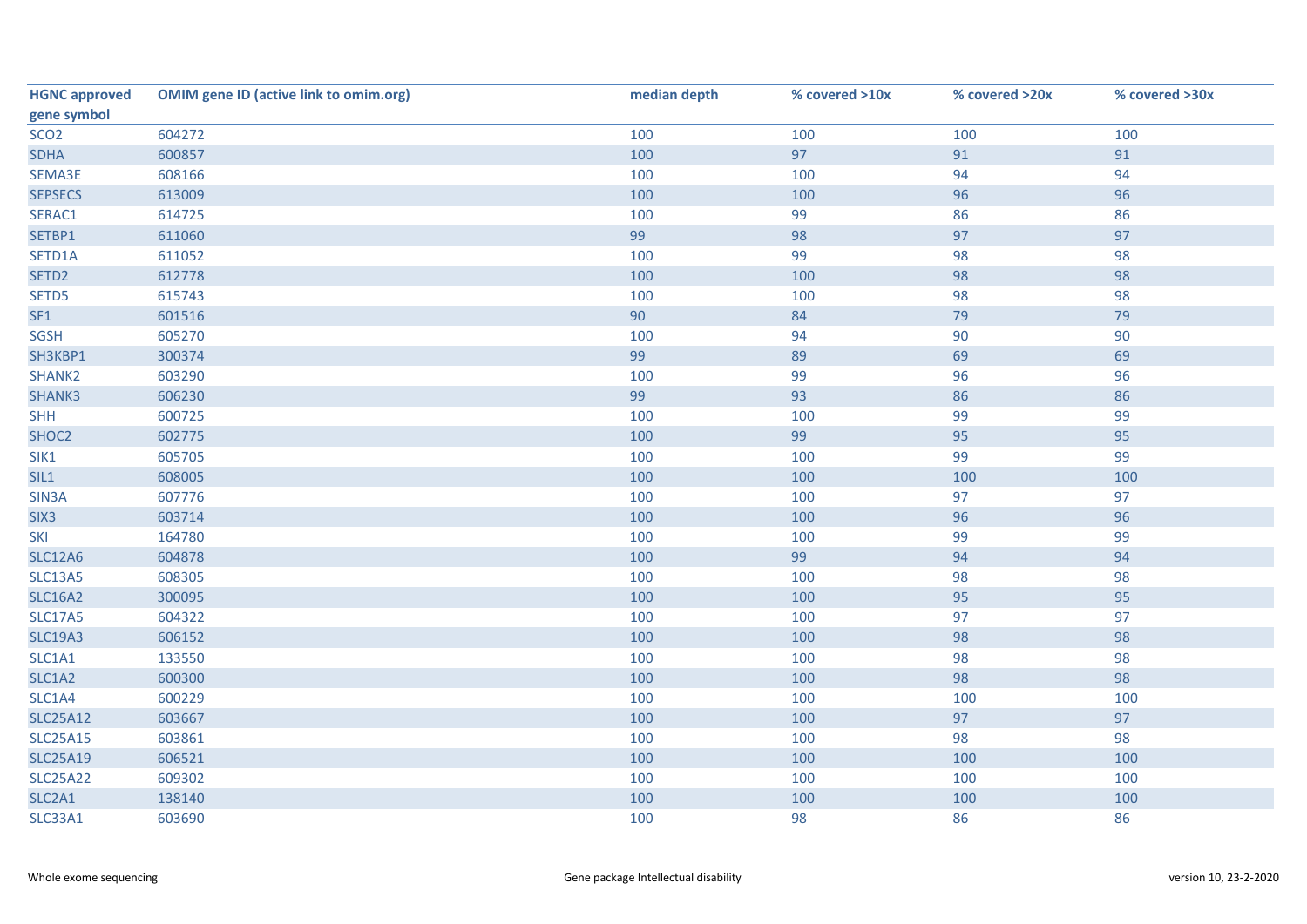| <b>HGNC approved</b> | <b>OMIM gene ID (active link to omim.org)</b> | median depth | % covered >10x | % covered >20x | % covered >30x |
|----------------------|-----------------------------------------------|--------------|----------------|----------------|----------------|
| gene symbol          |                                               |              |                |                |                |
| <b>SLC35A1</b>       | 605634                                        | 100          | 100            | 97             | 97             |
| <b>SLC35A2</b>       | 314375                                        | 100          | 100            | 99             | 99             |
| <b>SLC35A3</b>       | 605632                                        | 100          | 99             | 92             | 92             |
| <b>SLC35C1</b>       | 605881                                        | 100          | 100            | 100            | 100            |
| <b>SLC39A12</b>      | 608734                                        | 100          | 97             | 87             | 87             |
| <b>SLC39A8</b>       | 608732                                        | 100          | 99             | 95             | 95             |
| SLC4A4               | 603345                                        | 100          | 100            | 97             | 97             |
| SLC6A1               | 137165                                        | 100          | 100            | 100            | 100            |
| <b>SLC6A17</b>       | 610299                                        | 100          | 100            | 100            | 100            |
| SLC6A3               | 126455                                        | 100          | 100            | 100            | 100            |
| SLC6A8               | 300036                                        | 100          | 98             | 95             | 95             |
| SLC7A7               | 603593                                        | 100          | 100            | 97             | 97             |
| SLC9A6               | 300231                                        | 100          | 96             | 84             | 84             |
| SMAD4                | 600993                                        | 100          | 100            | 98             | 98             |
| SMARCA2              | 600014                                        | 98           | 98             | 96             | 96             |
| SMARCA4              | 603254                                        | 100          | 100            | 100            | 100            |
| SMARCB1              | 601607                                        | 100          | 100            | 99             | 99             |
| SMARCC2              | 601734                                        | 100          | 100            | 94             | 94             |
| SMARCE1              | 603111                                        | 100          | 100            | 93             | 93             |
| SMC1A                | 300040                                        | 100          | 100            | 97             | 97             |
| SMC3                 | 606062                                        | 100          | 97             | 88             | 88             |
| SMOC1                | 608488                                        | 100          | 100            | 97             | 97             |
| SMPD1                | 607608                                        | 100          | 100            | 99             | 99             |
| SMPD4                | 610457                                        | 100          | 100            | 98             | 98             |
| <b>SMS</b>           | 300105                                        | 95           | 89             | 68             | 68             |
| SNAP25               | 600322                                        | 100          | 100            | 98             | 98             |
| SNAP29               | 604202                                        | 100          | 100            | 100            | 100            |
| SNIP1                | 608241                                        | 100          | 100            | 100            | 100            |
| SNRNP70              | 180740                                        | 100          | 100            | 98             | 98             |
| <b>SNRPN</b>         | 182279                                        | 100          | 100            | 100            | 100            |
| <b>SNX14</b>         | 616105                                        | 100          | 99             | 91             | 91             |
| SOBP                 | 613667                                        | 100          | 98             | 95             | 95             |
| SON                  | 182465                                        | 99           | 96             | 90             | 90             |
| SOS1                 | 182530                                        | 100          | 100            | 95             | 95             |
| SOS <sub>2</sub>     | 601247                                        | 100          | 99             | 95             | 95             |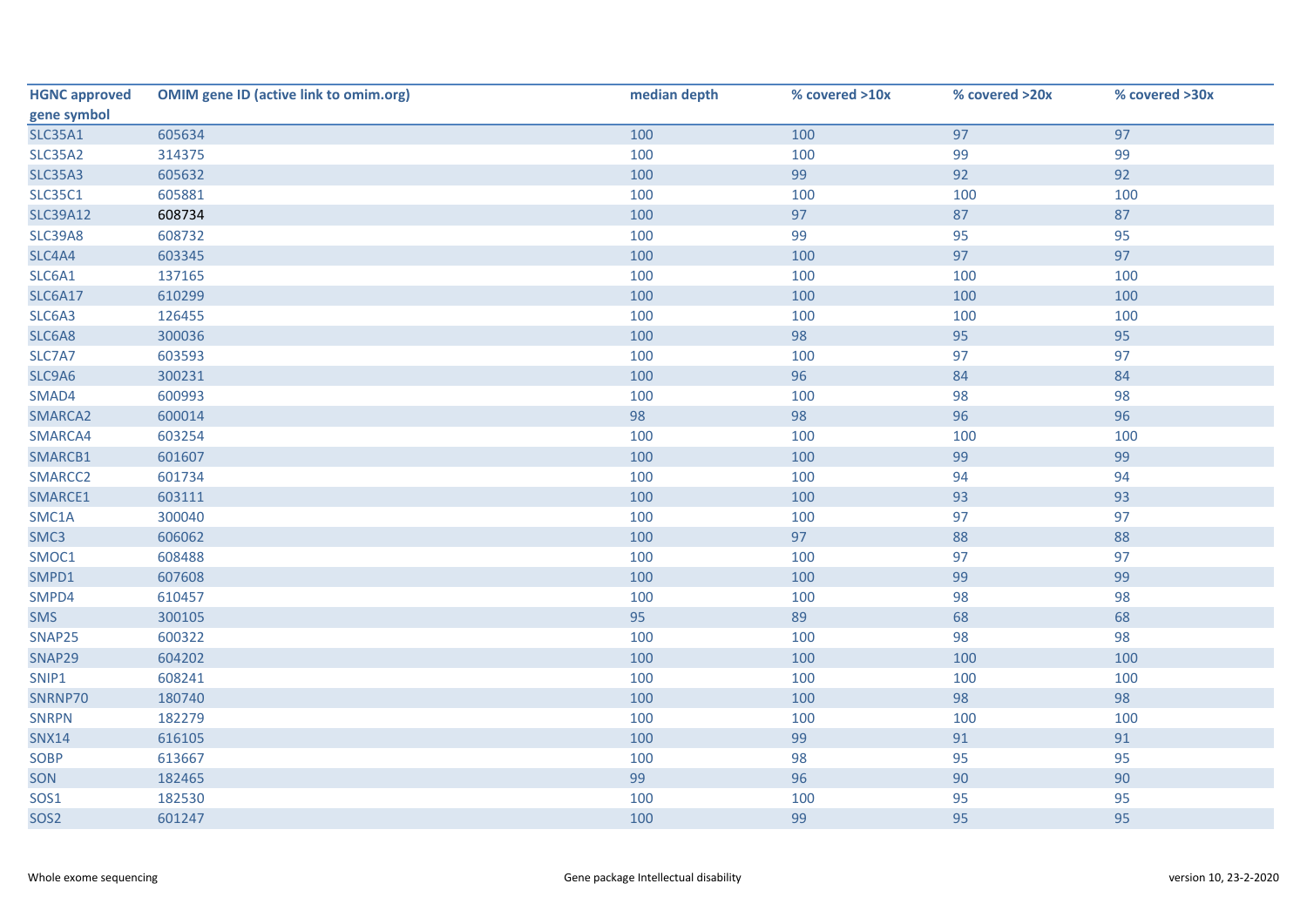| <b>HGNC approved</b> | <b>OMIM gene ID (active link to omim.org)</b> | median depth | % covered >10x | % covered >20x | % covered >30x |
|----------------------|-----------------------------------------------|--------------|----------------|----------------|----------------|
| gene symbol          |                                               |              |                |                |                |
| <b>SOX10</b>         | 602229                                        | 100          | 97             | 89             | 89             |
| SOX11                | 600898                                        | 100          | 100            | 100            | 100            |
| SOX <sub>2</sub>     | 184429                                        | 100          | 100            | 100            | 100            |
| SOX3                 | 313430                                        | 100          | 95             | 89             | 89             |
| SOX5                 | 604975                                        | 100          | 100            | 96             | 96             |
| <b>SPAST</b>         | 604277                                        | 100          | 100            | 94             | 94             |
| SPATA5               | 613940                                        | 100          | 100            | 97             | 97             |
| <b>SPG11</b>         | 610844                                        | 100          | 100            | 97             | 97             |
| SPOCK1               | 602264                                        | 100          | 100            | 97             | 97             |
| SPRED1               | 609291                                        | 100          | 98             | 92             | 92             |
| SPTAN1               | 182810                                        | 100          | 100            | 98             | 98             |
| SPTBN2               | 604985                                        | 100          | 100            | 100            | 100            |
| <b>SRCAP</b>         | 611421                                        | 100          | 100            | 100            | 100            |
| SRD5A3               | 611715                                        | 100          | 100            | 96             | 96             |
| SRPX2                | 300642                                        | 100          | 99             | 95             | 95             |
| SSR4                 | 300090                                        | 100          | 100            | 99             | 99             |
| ST3GAL3              | 606494                                        | 100          | 100            | 96             | 96             |
| ST3GAL5              | 604402                                        | 99           | 92             | 84             | 84             |
| STAG1                | 604358                                        | 100          | 98             | 83             | 83             |
| <b>STAMBP</b>        | 606247                                        | 100          | 100            | 97             | 97             |
| <b>STIL</b>          | 181590                                        | 100          | 100            | 97             | 97             |
| STRA6                | 610745                                        | 100          | 100            | 100            | 100            |
| <b>STRADA</b>        | 608626                                        | 100          | 100            | 98             | 98             |
| STT3A                | 601134                                        | 100          | 100            | 98             | 98             |
| STT3B                | 608605                                        | 100          | 100            | 97             | 97             |
| STX1B                | 601485                                        | 100          | 100            | 99             | 99             |
| STXBP1               | 602926                                        | 100          | 100            | 99             | 99             |
| SUCLA2               | 603921                                        | 100          | 97             | 86             | 86             |
| SUCLG1               | 611224                                        | 100          | 100            | 100            | 100            |
| <b>SUCO</b>          | $No$ $ID$                                     | 100          | 99             | 94             | 94             |
| SUMF1                | 607939                                        | 100          | 100            | 99             | 99             |
| <b>SUOX</b>          | 606887                                        | 100          | 100            | 100            | 100            |
| SURF1                | 185620                                        | 94           | 89             | 87             | 87             |
| <b>SUZ12</b>         | 606245                                        | 100          | 98             | 92             | 92             |
| SYN1                 | 313440                                        | 100          | 99             | 85             | 85             |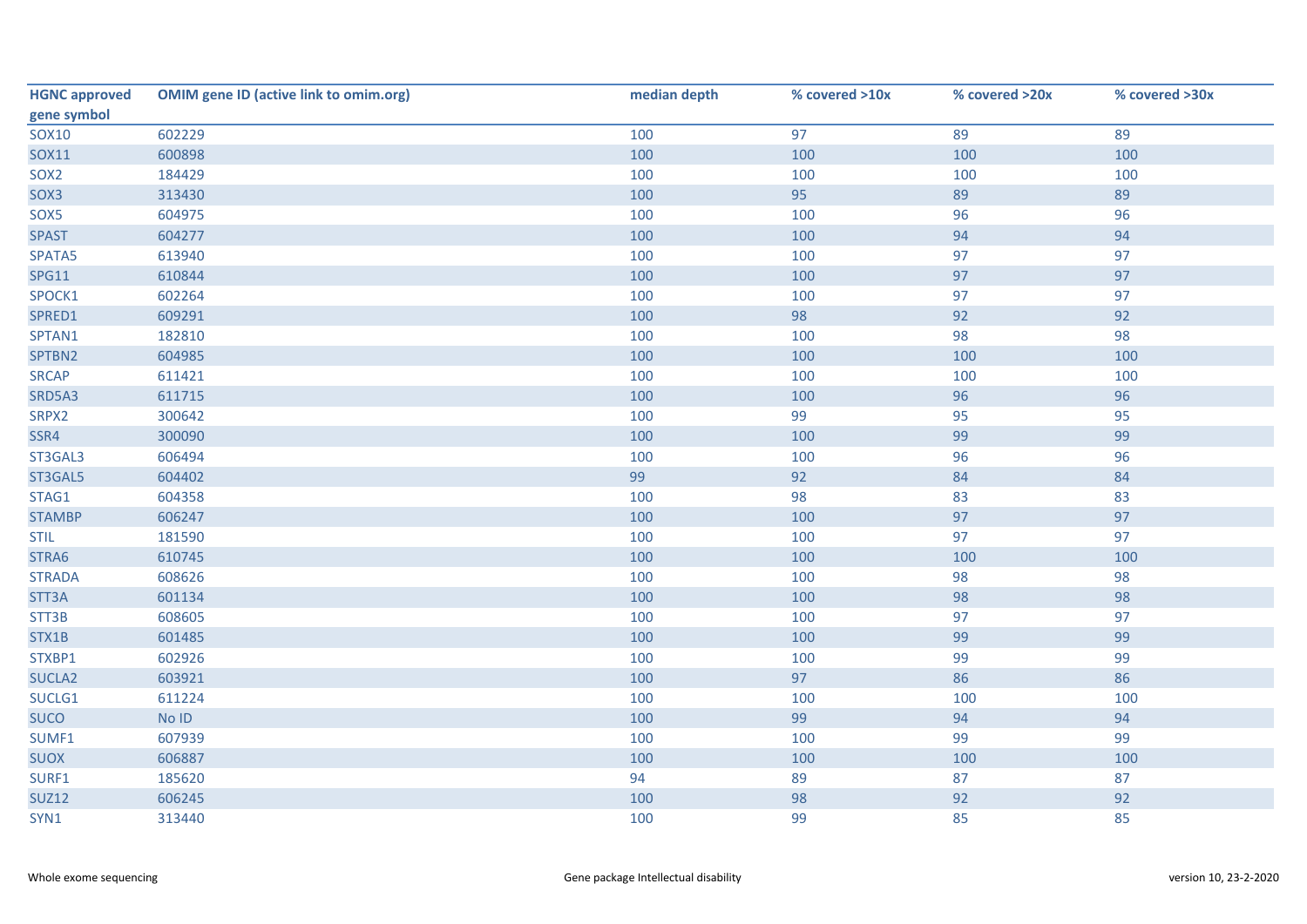| <b>HGNC approved</b> | <b>OMIM gene ID (active link to omim.org)</b> | median depth | % covered >10x | % covered >20x | % covered >30x |
|----------------------|-----------------------------------------------|--------------|----------------|----------------|----------------|
| gene symbol          |                                               |              |                |                |                |
| <b>SYNCRIP</b>       | 616686                                        | 97           | 89             | 76             | 76             |
| SYNE1                | 608441                                        | 100          | 100            | 97             | 97             |
| SYNGAP1              | 603384                                        | 98           | 98             | 98             | 98             |
| <b>SYP</b>           | 313475                                        | 100          | 100            | 98             | 98             |
| SYT1                 | 185605                                        | 100          | 100            | 99             | 99             |
| <b>SYT14</b>         | 610949                                        | 100          | 95             | 86             | 86             |
| SZT <sub>2</sub>     | 615463                                        | 100          | 100            | 100            | 100            |
| TAF1                 | 313650                                        | 100          | 97             | 87             | 87             |
| TAF2                 | 604912                                        | 100          | 99             | 92             | 92             |
| <b>TALPID3</b>       | 610178                                        | 100          | 98             | 94             | 94             |
| <b>TAT</b>           | 613018                                        | 100          | 100            | 98             | 98             |
| <b>TBC1D20</b>       | 611663                                        | 100          | 93             | 93             | 93             |
| <b>TBC1D24</b>       | 613577                                        | 100          | 100            | 100            | 100            |
| <b>TBC1D7</b>        | 612655                                        | 100          | 98             | 85             | 85             |
| <b>TBCD</b>          | 604649                                        | 100          | 99             | 96             | 96             |
| <b>TBCE</b>          | 604934                                        | 100          | 97             | 88             | 88             |
| <b>TBCK</b>          | 616899                                        | 100          | 99             | 91             | 91             |
| TBL1XR1              | 608628                                        | 100          | 98             | 90             | 90             |
| <b>TBP</b>           | 600075                                        | 100          | 100            | 96             | 96             |
| TBR1                 | 604616                                        | 100          | 100            | 99             | 99             |
| TBX1                 | 602054                                        | 94           | 85             | 80             | 80             |
| <b>TCF12</b>         | 600480                                        | 100          | 100            | 98             | 98             |
| <b>TCF20</b>         | 603107                                        | 100          | 100            | 100            | 100            |
| TCF4                 | 602272                                        | 100          | 100            | 96             | 96             |
| TCN <sub>2</sub>     | 613441                                        | 100          | 100            | 100            | 100            |
| TCTN3                | 613847                                        | 100          | 100            | 97             | 97             |
| TDP2                 | 605764                                        | 100          | 100            | 99             | 99             |
| TECPR2               | 615000                                        | 100          | 100            | 99             | 99             |
| <b>TECR</b>          | 610057                                        | 100          | 100            | 100            | 100            |
| TELO <sub>2</sub>    | 611140                                        | 100          | 97             | 93             | 93             |
| TFAP2A               | 107580                                        | 100          | 100            | 100            | 100            |
| TGFBR1               | 190181                                        | 94           | 93             | 93             | 93             |
| TGFBR2               | 190182                                        | 100          | 100            | 100            | 100            |
| TGIF1                | 602630                                        | 100          | 100            | 100            | 100            |
| <b>TH</b>            | 191290                                        | 100          | 99             | 94             | 94             |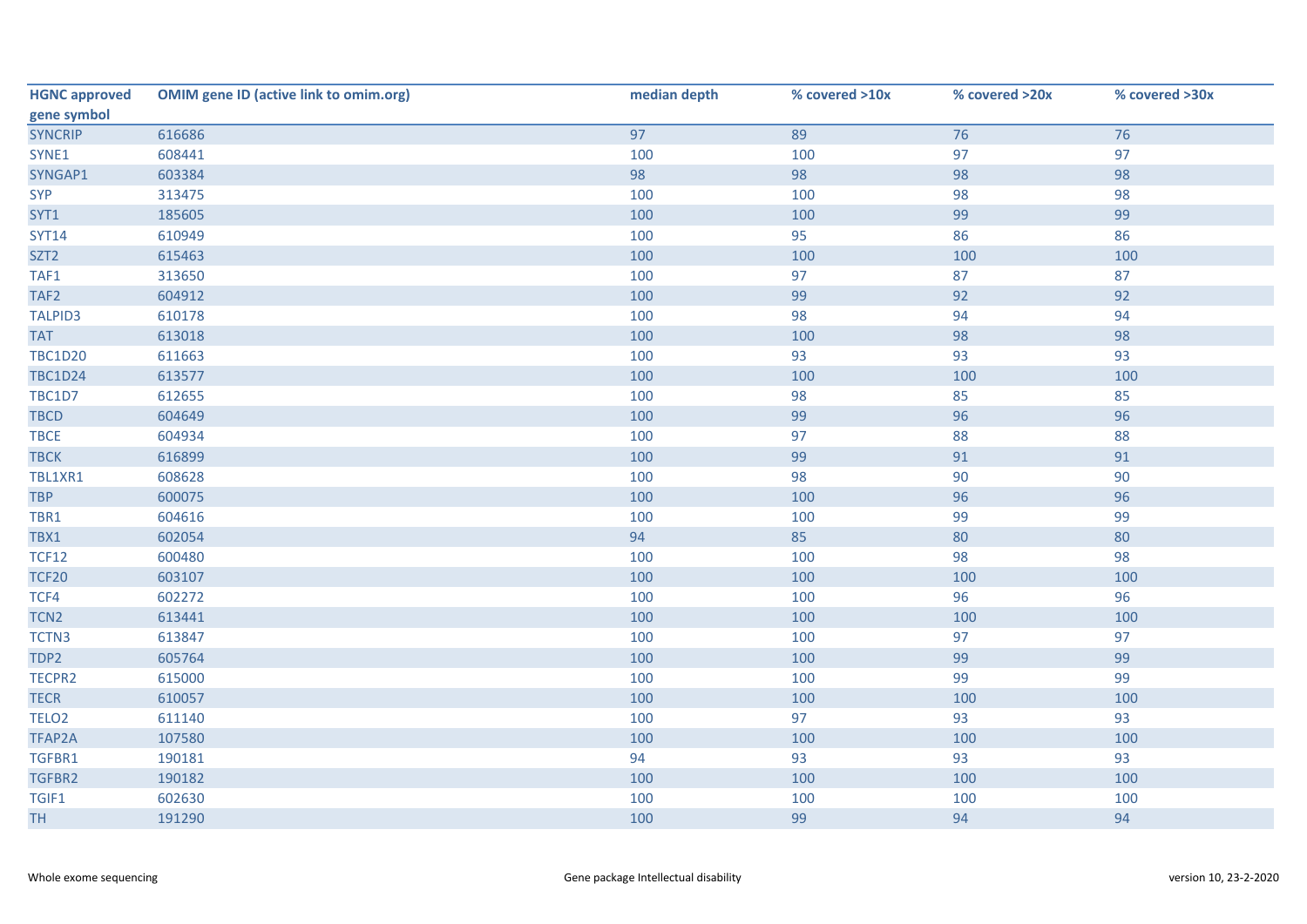| <b>HGNC approved</b> | <b>OMIM gene ID (active link to omim.org)</b> | median depth | % covered >10x | % covered >20x | % covered >30x |
|----------------------|-----------------------------------------------|--------------|----------------|----------------|----------------|
| gene symbol          |                                               |              |                |                |                |
| THOC2                | 300395                                        | 100          | 94             | 72             | 72             |
| THOC6                | 615403                                        | 100          | 100            | 100            | 100            |
| <b>THRB</b>          | 190160                                        | 100          | 100            | 99             | 99             |
| <b>TIMM8A</b>        | 300356                                        | 100          | 100            | 100            | 100            |
| TINF <sub>2</sub>    | 604319                                        | 100          | 100            | 100            | 100            |
| TLK2                 | 608439                                        | 97           | 82             | 66             | 66             |
| <b>TM4SF20</b>       | 615404                                        | 100          | 100            | 96             | 96             |
| TMCO1                | 614123                                        | 100          | 100            | 96             | 96             |
| <b>TMEM165</b>       | 614726                                        | 100          | 100            | 100            | 100            |
| <b>TMEM231</b>       | 614949                                        | 100          | 95             | 90             | 90             |
| <b>TMEM237</b>       | 614423                                        | 100          | 98             | 87             | 87             |
| <b>TMEM240</b>       | 616101                                        | 100          | 100            | 100            | 100            |
| TMEM67               | 609884                                        | 100          | 100            | 94             | 94             |
| TMEM70               | 612418                                        | 100          | 100            | 95             | 95             |
| <b>TMLHE</b>         | 300777                                        | 89           | 81             | 67             | 67             |
| <b>TMPRSS7</b>       | No ID                                         | 100          | 99             | 92             | 92             |
| TMTC3                | 617218                                        | 100          | 99             | 93             | 93             |
| TMX2                 | 616715                                        | 100          | 94             | 88             | 88             |
| <b>TNIK</b>          | 610005                                        | 100          | 98             | 92             | 92             |
| TOE1                 | 613931                                        | 100          | 100            | 98             | 98             |
| TPI1                 | 190450                                        | 100          | 98             | 96             | 96             |
| <b>TPO</b>           | 606765                                        | 100          | 100            | 100            | 100            |
| TPP1                 | 607998                                        | 100          | 100            | 100            | 100            |
| <b>TRAIP</b>         | 605958                                        | 100          | 100            | 100            | 100            |
| TRAPPC11             | 614138                                        | 100          | 97             | 90             | 90             |
| <b>TRAPPC6B</b>      | 610397                                        | 100          | 95             | 78             | 78             |
| <b>TRAPPC9</b>       | 611966                                        | 100          | 100            | 98             | 98             |
| TREX1                | 606609                                        | 100          | 100            | 100            | 100            |
| TRIM32               | 602290                                        | 100          | 100            | 100            | 100            |
| <b>TRIO</b>          | 601893                                        | 99           | 99             | 97             | 97             |
| <b>TRIP12</b>        | 604506                                        | 100          | 99             | 95             | 95             |
| TRMT1                | 611669                                        | 100          | 99             | 94             | 94             |
| TRMT10A              | 616013                                        | 100          | 100            | 94             | 94             |
| TRPM3                | 608961                                        | 100          | 100            | 98             | 98             |
| TSC1                 | 605284                                        | 100          | 100            | 100            | 100            |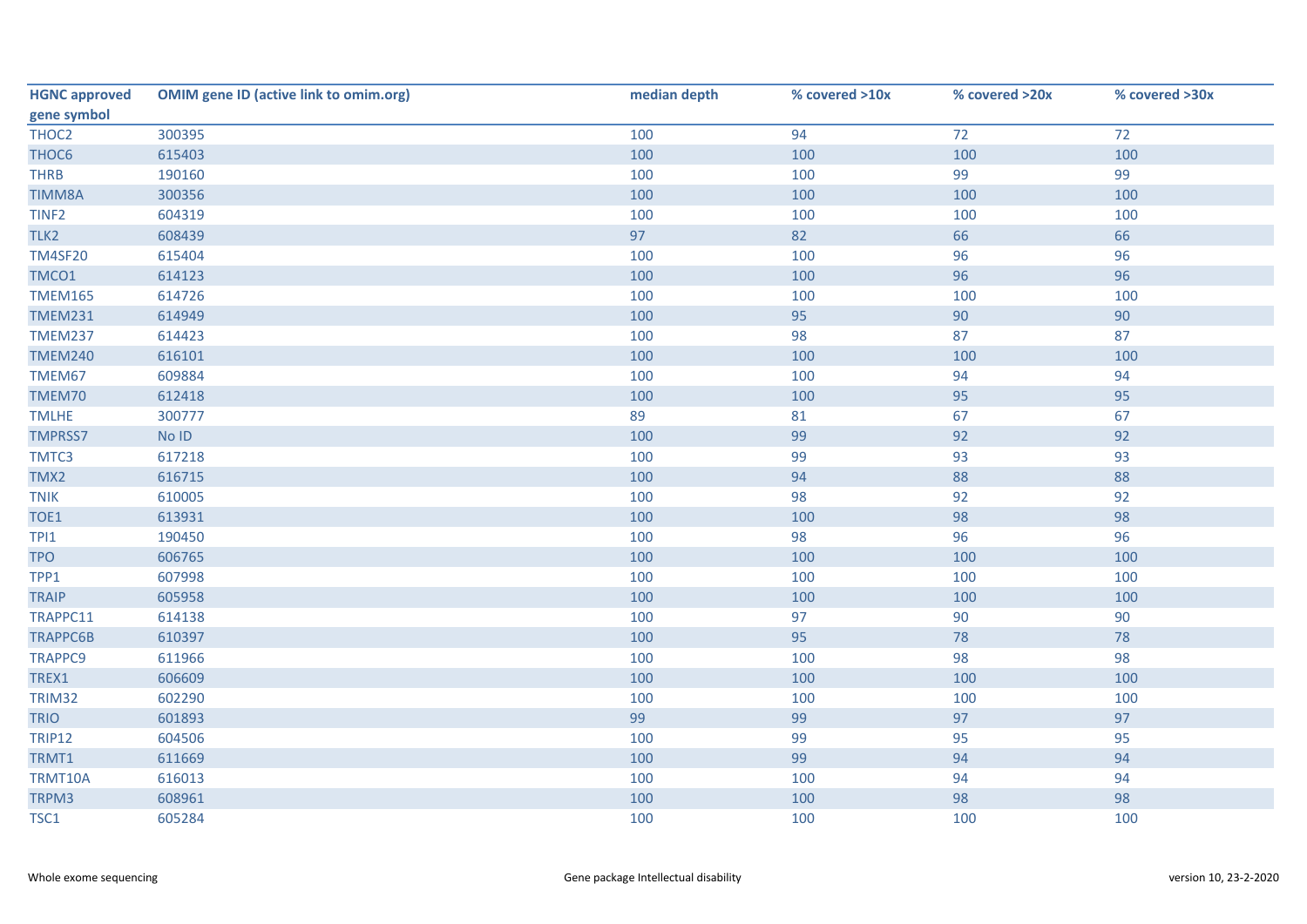| <b>HGNC approved</b> | <b>OMIM gene ID (active link to omim.org)</b> | median depth | % covered >10x | % covered >20x | % covered >30x |
|----------------------|-----------------------------------------------|--------------|----------------|----------------|----------------|
| gene symbol          |                                               |              |                |                |                |
| TSC <sub>2</sub>     | 191092                                        | 100          | 100            | 100            | 100            |
| <b>TSEN15</b>        | 608756                                        | 100          | 100            | 100            | 100            |
| <b>TSEN54</b>        | 608755                                        | 100          | 96             | 96             | 96             |
| <b>TSHB</b>          | 188540                                        | 100          | 100            | 100            | 100            |
| <b>TSPAN7</b>        | 300096                                        | 100          | 98             | 83             | 83             |
| <b>TTC19</b>         | 613814                                        | 100          | 92             | 77             | 77             |
| TTC37                | 614589                                        | 100          | 99             | 93             | 93             |
| TTC8                 | 608132                                        | 100          | 100            | 93             | 93             |
| TTI <sub>2</sub>     | 614426                                        | 100          | 100            | 98             | 98             |
| <b>TUBA1A</b>        | 602529                                        | 100          | 100            | 100            | 100            |
| <b>TUBA8</b>         | 605742                                        | 100          | 100            | 100            | 100            |
| <b>TUBB</b>          | 191130                                        | 100          | 99             | 97             | 97             |
| <b>TUBB2A</b>        | 615101                                        | 99           | 82             | 74             | 74             |
| <b>TUBB2B</b>        | 612850                                        | 100          | 87             | 78             | 78             |
| TUBB3                | 602661                                        | 100          | 99             | 95             | 95             |
| <b>TUBB4A</b>        | 602662                                        | 100          | 100            | 99             | 99             |
| TUBG1                | 191135                                        | 100          | 100            | 100            | 100            |
| <b>TUBGCP2</b>       | 617817                                        | 100          | 97             | 91             | 91             |
| <b>TUBGCP4</b>       | 609610                                        | 100          | 98             | 94             | 94             |
| <b>TUBGCP6</b>       | 610053                                        | 100          | 100            | 99             | 99             |
| TUSC3                | 601385                                        | 100          | 100            | 95             | 95             |
| TWIST1               | 601622                                        | 100          | 100            | 95             | 95             |
| <b>TWNK</b>          | 606075                                        | 100          | 100            | 100            | 100            |
| UBA5                 | 610552                                        | 100          | 91             | 67             | 67             |
| UBE2A                | 312180                                        | 100          | 99             | 81             | 81             |
| UBE3A                | 601623                                        | 100          | 100            | 96             | 96             |
| UBE3B                | 608047                                        | 100          | 100            | 99             | 99             |
| UBR1                 | 605981                                        | 100          | 99             | 93             | 93             |
| <b>UNC80</b>         | 612636                                        | 100          | 100            | 97             | 97             |
| UPB1                 | 606673                                        | 100          | 100            | 100            | 100            |
| UPF3B                | 300298                                        | 100          | 98             | 87             | 87             |
| UQCC2                | 614461                                        | 100          | 100            | 100            | 100            |
| <b>UQCRQ</b>         | 612080                                        | 100          | 100            | 100            | 100            |
| UROC1                | 613012                                        | 100          | 100            | 99             | 99             |
| <b>USP18</b>         | 607057                                        | 95           | 95             | 93             | 93             |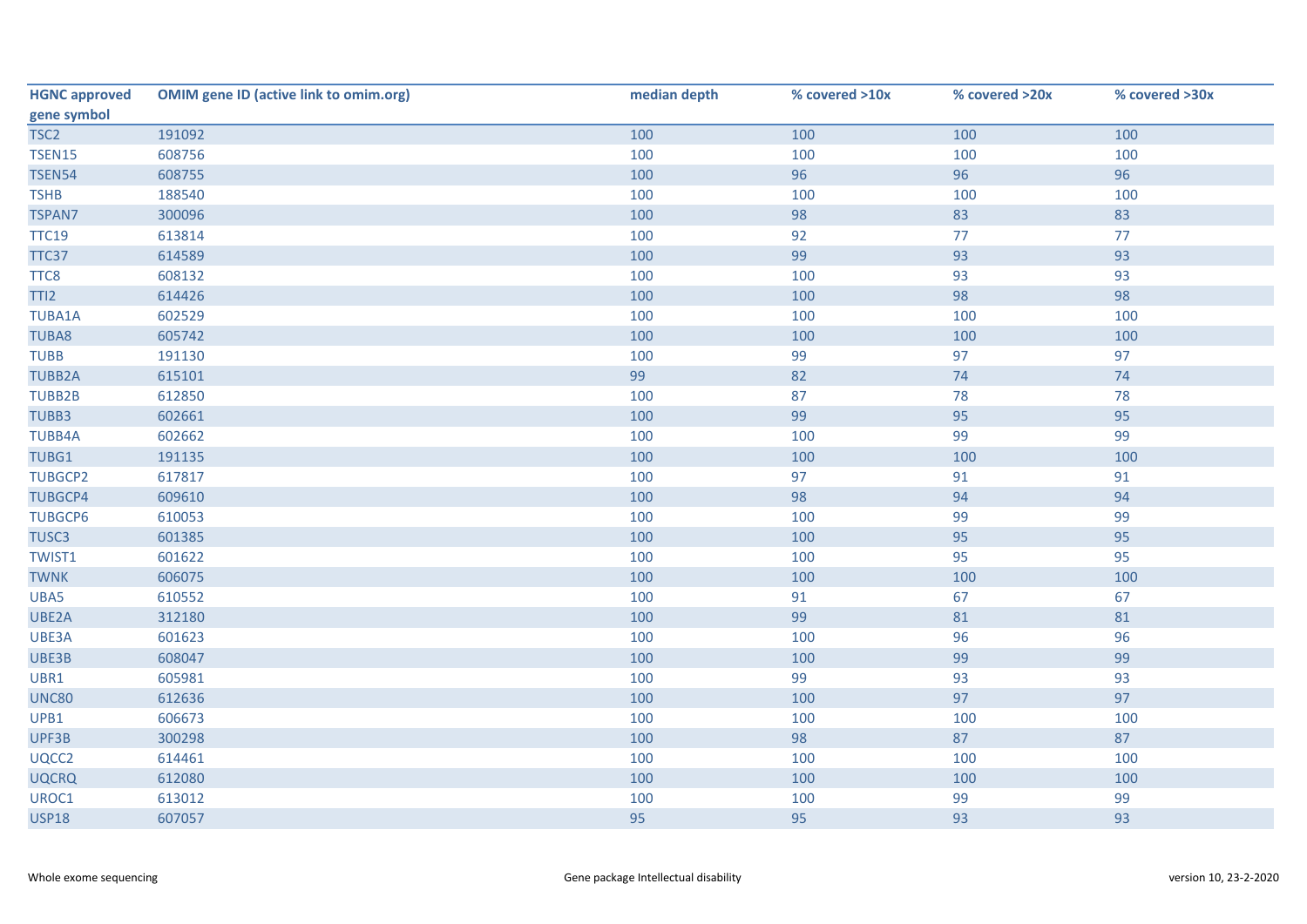| <b>HGNC approved</b> | <b>OMIM gene ID (active link to omim.org)</b> | median depth | % covered >10x | % covered >20x | % covered >30x |
|----------------------|-----------------------------------------------|--------------|----------------|----------------|----------------|
| gene symbol          |                                               |              |                |                |                |
| USP27X               | 300975                                        | 100          | 100            | 100            | 100            |
| USP7                 | 602519                                        | 97           | 89             | $71$           | $71$           |
| USP9X                | 300072                                        | 100          | 98             | 94             | 94             |
| <b>UTRN</b>          | 128240                                        | 100          | 100            | 97             | 97             |
| <b>VLDLR</b>         | 192977                                        | 100          | 100            | 97             | 97             |
| <b>VPS11</b>         | 608549                                        | 100          | 100            | 98             | 98             |
| VPS13B               | 607817                                        | 100          | 99             | 96             | 96             |
| VPS13C               | 608879                                        | 100          | 97             | 85             | 85             |
| VPS37A               | 609927                                        | 100          | 99             | 86             | 86             |
| <b>VPS53</b>         | 615850                                        | 100          | 100            | 96             | 96             |
| VRK1                 | 602168                                        | 100          | 99             | 92             | 92             |
| VWA3B                | 614884                                        | 100          | 98             | 92             | 92             |
| <b>WAC</b>           | 615049                                        | 100          | 98             | 91             | 91             |
| WASHC4               | 615748                                        | 100          | 97             | 90             | 90             |
| <b>WASHC5</b>        | 610657                                        | 100          | 100            | 94             | 94             |
| <b>WBP11</b>         | 618083                                        | 96           | 74             | 54             | 54             |
| WDR13                | 300512                                        | 100          | 100            | 98             | 98             |
| <b>WDR19</b>         | 608151                                        | 100          | 100            | 97             | 97             |
| WDR26                | 617424                                        | 100          | 94             | 81             | 81             |
| WDR4                 | 605924                                        | 100          | 100            | 100            | 100            |
| WDR45                | 300526                                        | 100          | 100            | 100            | 100            |
| WDR62                | 613583                                        | 100          | 100            | 100            | 100            |
| WDR73                | 616144                                        | 100          | 100            | 97             | 97             |
| <b>WDR81</b>         | 614218                                        | 100          | 100            | 100            | 100            |
| WFS1                 | 606201                                        | 100          | 100            | 100            | 100            |
| <b>WWOX</b>          | 605131                                        | 100          | 100            | 100            | 100            |
| <b>XIAP</b>          | 300079                                        | 100          | 95             | 80             | 80             |
| <b>XPA</b>           | 611153                                        | 100          | 100            | 93             | 93             |
| <b>XPC</b>           | 613208                                        | 100          | 100            | 98             | 98             |
| XPNPEP3              | 613553                                        | 100          | 100            | 96             | 96             |
| XYLT1                | 608124                                        | 100          | 97             | 93             | 93             |
| YAP1                 | 606608                                        | 100          | 99             | 94             | 94             |
| YME1L1               | 607472                                        | 100          | 95             | 83             | 83             |
| <b>YWHAE</b>         | 605066                                        | 100          | 100            | 91             | 91             |
| YY1                  | 600013                                        | 100          | 100            | 100            | 100            |